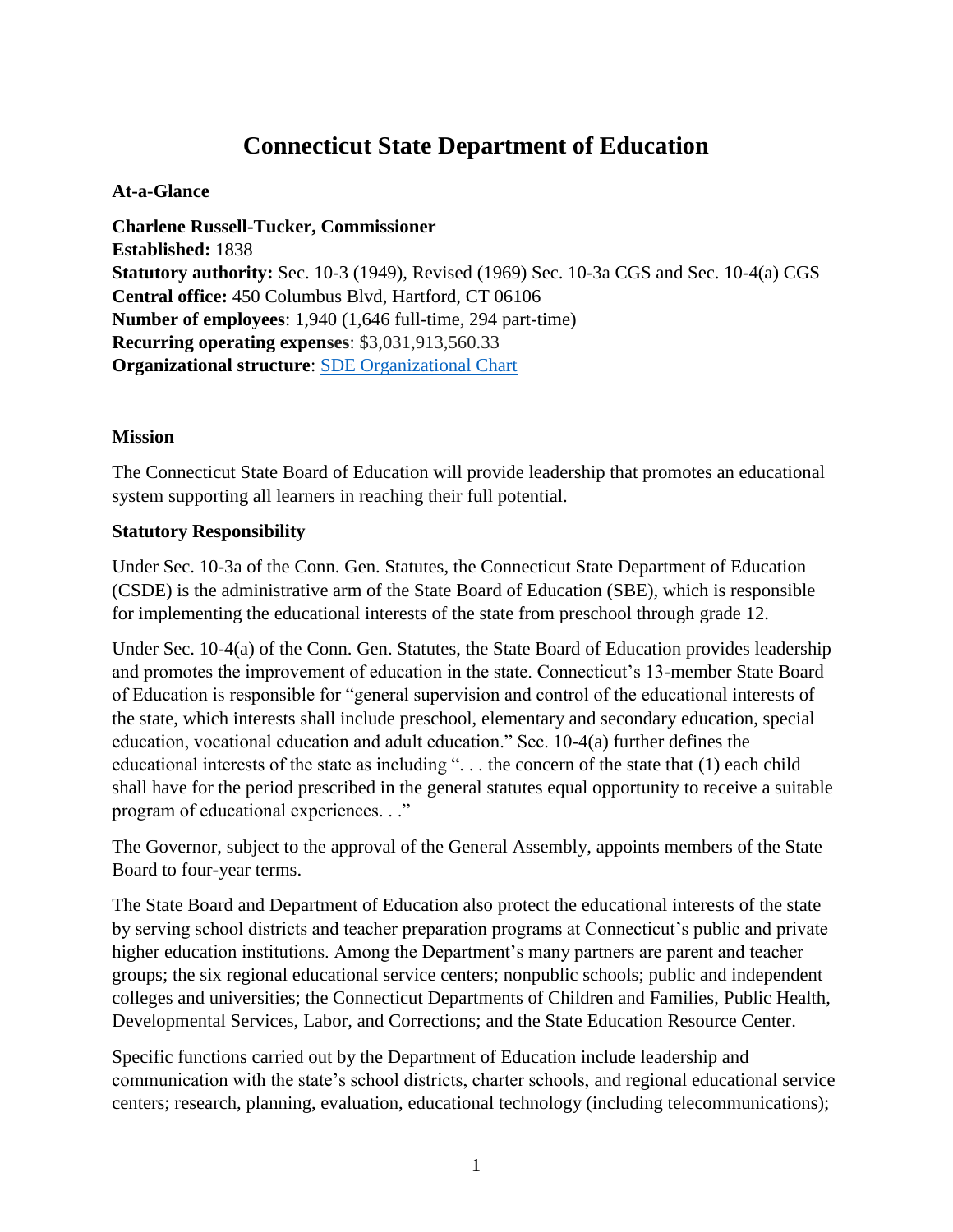the publishing of guides to curriculum development and other technical assistance materials; the presentation of workshops and other professional development for educators and leaders; teacher and administrator certification; oversight of teacher preparation programs; data collection and analysis; the administration of federal nutrition programs; and the administration of annual standardized assessments.

As part of the Every Student Succeeds Act (ESSA) of 2015, the State Department of Education has implemented an [accountability system](https://portal.ct.gov/SDE/Performance/Performance-and-Accountability/Next-Generation-Accountability-System) that uses a set of 12 indicators to show how well schools are preparing students for success in college, careers, and life. The system moves beyond test scores and graduation rates and instead provides a holistic, multifactor perspective of district and school performance, and incorporates student growth over time.

# **COVID-19 Global Pandemic**

In response to the [American Rescue Plan \(ARP\) Act, 2021 Elementary and Secondary School](https://portal.ct.gov/SDE/COVID19/COVID-19-Resources-for-Families-and-Educators/ARP-ESSER)  [Emergency Relief Fund \(ESSER\),](https://portal.ct.gov/SDE/COVID19/COVID-19-Resources-for-Families-and-Educators/ARP-ESSER) the State Department of Education submitted its plan for \$1.1 billion in school funding.

Additionally, the Department compiled dozens of resources for school districts and the public. The following links and others throughout this document contain the more highly accessed COVID-related memos, guidance documents, webinars, and resources the Department created or jointly developed in collaboration with the Department of Public Health.

- [Superintendent's Digest](https://portal.ct.gov/SDE/Digest/Superintendents-Digest)
- COVID-19 Resources [for Families and Educators](https://portal.ct.gov/SDE/COVID19/COVID-19-Resources-for-Families-and-Educators)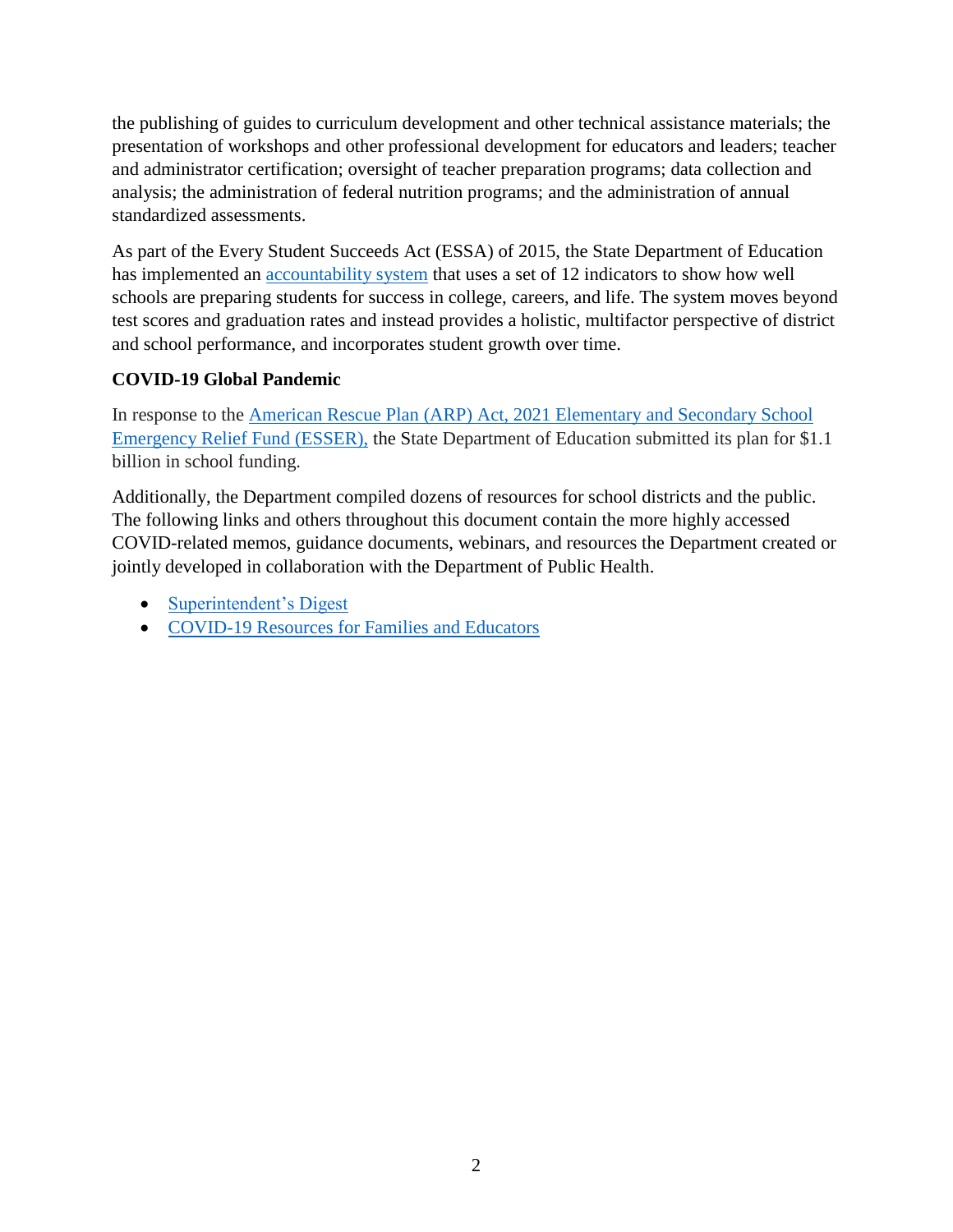# **Public Service**

### **Academic Office**

The Connecticut State Department of Education (CSDE) Academic Office provides guidance and leadership regarding legislated educational mandates to assist local education agencies (LEAs) in preparing students to succeed in college, career, and civic life. The Academic Office supports LEAs and schools in effectively implementing rigorous standards, curriculum, and instruction. The Academic Office engages all stakeholders for the stewardship of human, fiscal, and intellectual resources toward the mission of ensuring equity and excellence for all students.

During the 2020-21 school year the Academic Office developed guiding documents to ensure the continuity of learning through reimagined classrooms.

The Academic Office provides technical assistance, professional learning, and resources to support LEAs and schools with various initiatives including:

- implementation and development of effective instruction aligned to Connecticut's rigorous academic standards and frameworks;
- building LEA internal capacity and structures pertaining to early literacy and numeracy success for all students;
- supporting expansion of access to humanities and STEM programming for all students; and
- distributing, monitoring, managing, providing resources for, and ensuring effective implementation of federal programs under the state's Every Student Succeeds Act (ESSA) Consolidated Plan, including the following federal grant programs:
	- o Titles I, II, and III grant programs under the Elementary and Secondary Education Act of 1965 (ESEA), as amended by the Every Student Succeeds Act of 2015 (ESSA);
	- o implementation of effective English learner (EL) programming and supports, including the Connecticut Bilingual Education Grant; and
	- o Carl D. Perkins Career and Technical Education Act of 2006 as amended by the Strengthening Career and Technical Education for the 21st Century Act (Perkins V) grant programs.

This year the Academic Office provided schools and districts with specialized COVID-19 coaching, support, and resources to assist in educating students from a distance, including:

- Deploying CT Learning Hub, a web-based on demand portal of instructional resources available anytime, anywhere for teachers, students, and families.
- Procuring online digital curricula resources with professional learning and support for implementation at no cost to districts.
- Providing prioritized essential learning outcomes to support continuity of learning and access to priority content.
- Publishing four volumes of resources to support educators with distance learning.
- Hosting and facilitating a webinar series of best practices.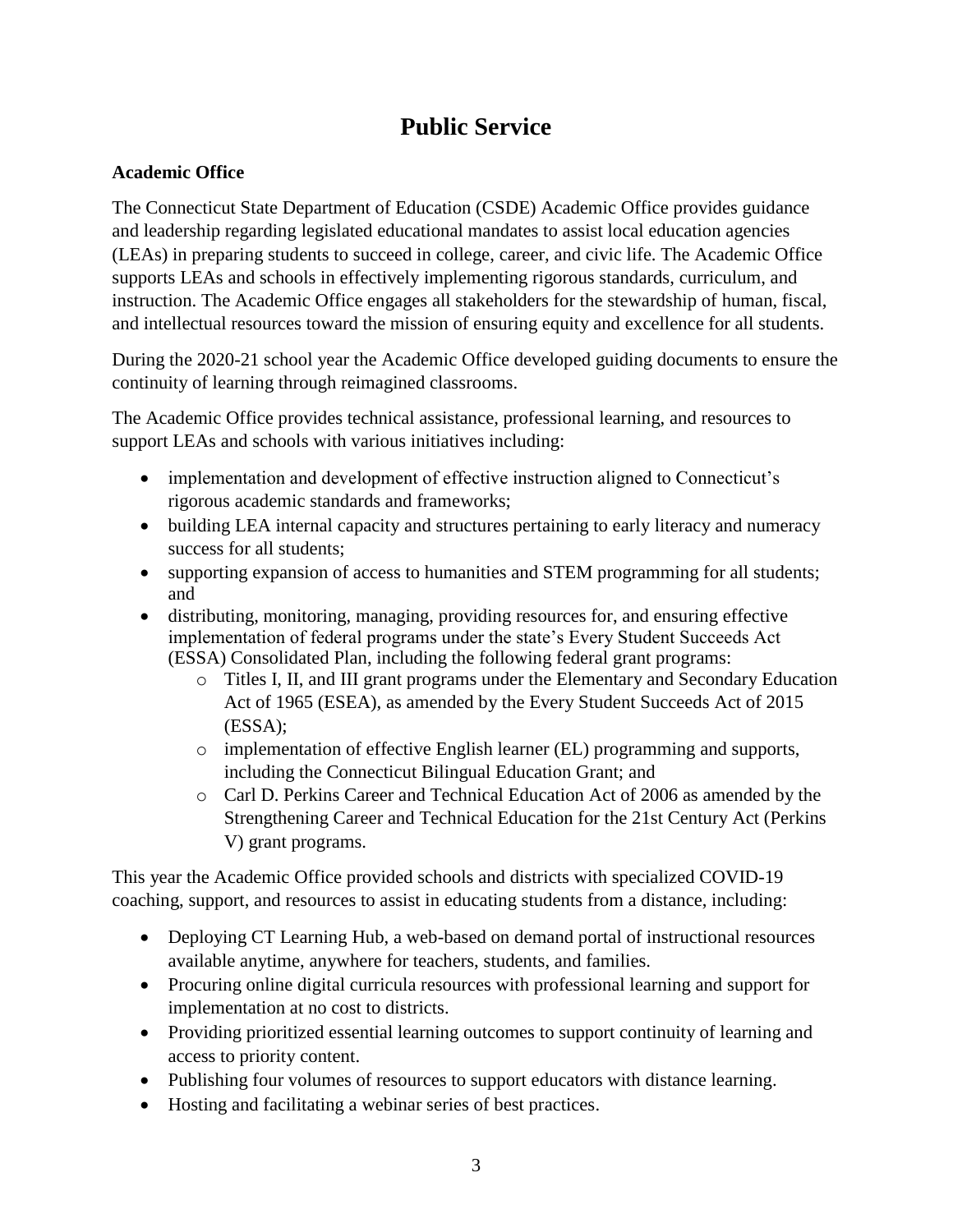Pivoting in-person professional learning and coaching to online.

### **Bureau of Special Education**

- Provides leadership to ensure that students with disabilities receive a free appropriate public education that prepares them for college or training, employment, independent living, and community participation.
- Ensures compliance with special education laws and regulations.
- Implements the Surrogate Parent Program which is a federally mandated program that provides educational advocacy services for children and youth under the jurisdiction of the Department of Children and Families.

### **Connecticut Technical Education and Career System**

The Connecticut Technical Education and Career System (CTECS) provides a unique and rigorous high school learning environment that: (1) ensures student academic success and trade/technology mastery instilling a zest for lifelong learning; (2) prepares students for postsecondary education, including apprenticeships, and immediate productive employment; and (3) responds to employers' and industries' current and emerging global workforce needs and expectations through business/school partnerships.

CTECS consists of 17 high schools, one technical education center, and two post graduate schools for aviation maintenance technicians. CTECS is the state's largest high school system serving over 11,000 undergraduates and had over 2,500 adult-student registrations in postgraduate and apprenticeship programs throughout the 2020-21 school year. For the 2020-21 school year, the CTECS served a ninth-through  $12<sup>th</sup>$ -grade population that was 41% white and 59% minority, 39% female and 61% male. Out of the 169 Connecticut resident towns, 166 were represented within the CTECS student body. The CTECS Student Workforce offers a wide range of services, including construction, to the public at a fraction of the market price while providing students experience with real projects for real customers.

CTECS students excelled at more than just academics and trade technologies. CTECS takes pride in giving back to local communities. During the pandemic closures, teachers in manufacturing programs created face shields for frontline workers using 3D printing services and health technology students worked in long-term health care facilities with some of the state's most vulnerable populations. E.C. Goodwin junior Maria Caceres was named president of the Connecticut Association of National Honor Societies and created a Peer Tutoring Program with the aid of her fellow National Honor Society members to mitigate pandemic-related learning loss.

Students also used the skills learned in their career technologies: Eli Whitney Technical High School electrical students helped to install West Haven's first charging kiosk for electric cars and 46 criminal justice and protective services students were honored by state and federal agencies, including the Connecticut Department of Public Health and the U.S. Department of Health and Human Services, for critical support to federal responders during two deployments which led to the activation of the school's emergency operations center. Students provided deployed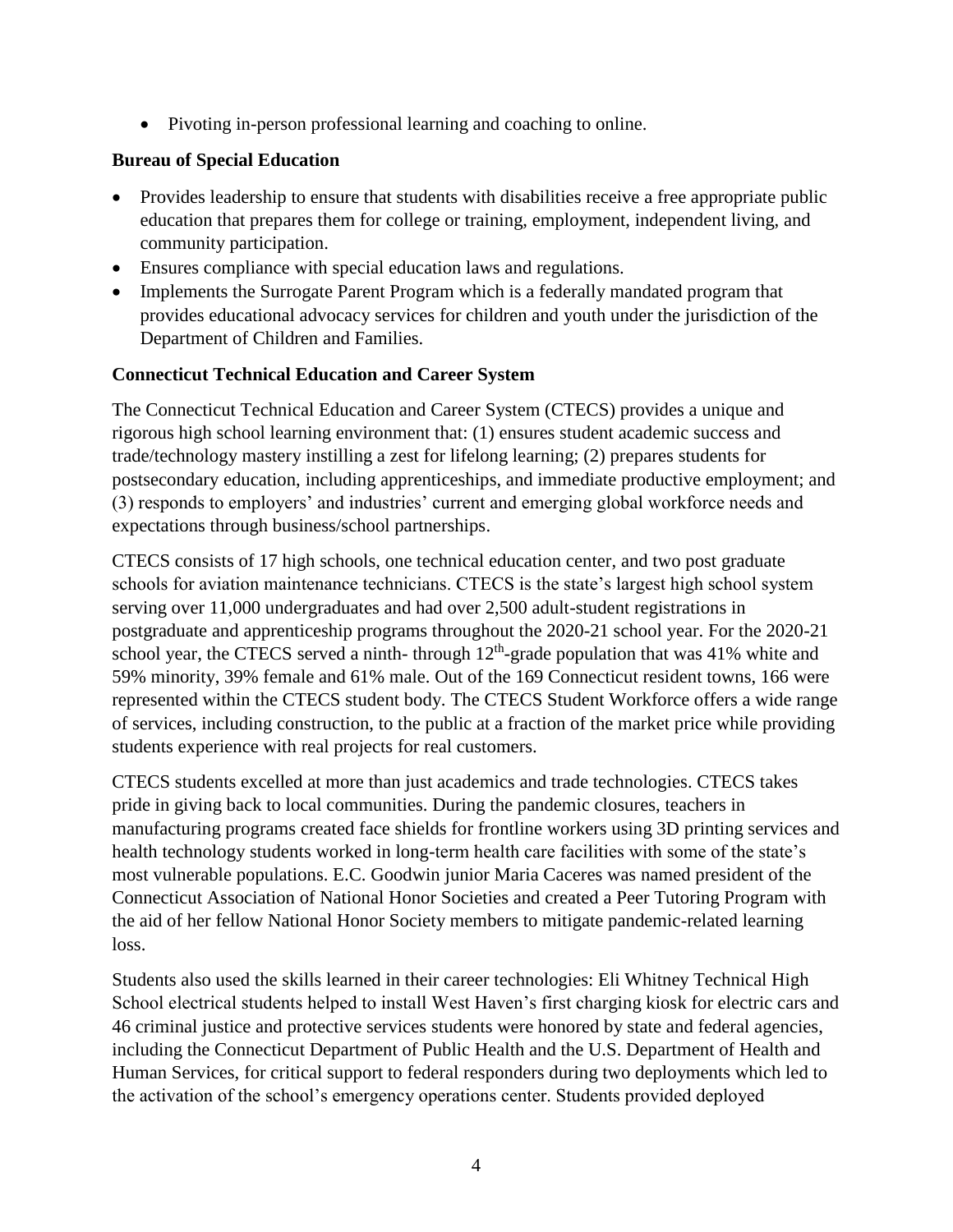responders with a daily, briefing package that supplied emergency workers with information, such as virus statistics and facts, the availability of PPE and other necessities, and the locations and contact information of local emergency facilities.

#### **Division of Legal and Governmental Affairs**

The Division of Legal and Governmental Affairs provides legal counsel to the State Board of Education, the Commissioner of Education, and Department offices and bureaus, including supporting the legal director for the Connecticut Technical Education and Career System, on a wide range of issues pertaining to education and school operations. The division also provides guidance and assistance to local school districts and educational organizations regarding the interpretation of laws and regulations pertaining to education. In addition, the division manages certain statutory responsibilities of the Department, including but not limited to, teacher and administrator contract negotiations, monitoring of racial imbalance requirements, investigations and enforcement proceedings concerning certification action against educator certificates, school accommodations appeals from decisions of local and regional boards of education, Freedom of Information Act requests, and regional school district establishment and governance. The division also assists the Office of the Attorney General (OAG) in its representation of the State Board of Education and the Department of Education in litigation matters. Members of the division also take telephone calls from members of the public and provide practical suggestions on matters presented during these calls. Members of the division also participated in the Regional School Choice Office Family Fun event at Dunkin Donuts Park.

#### *Bureau of Investigations and Professional Practices (Bureau within the Division)*

The Bureau of Investigations and Professional Practices investigates educator misconduct, where such misconduct has the potential to result in certification action. In 2018, the Legislature expanded the statutory language that expanded the Department's available certification actions to include revocation, suspension, probation, and denial. When warranted, the bureau will initiate the process necessary to seek an appropriate certification action against an educator's certificate, authorization, or permit, which ultimately requires an administrative hearing before a hearing officer. Pursuant to Connecticut General Statutes Section 10-221d, this bureau collaborates closely with the Department of Children and Families, criminal justice authorities, and local school districts to ensure the safety of schoolchildren. Additionally, the bureau works with district administration, human resources staff, and educator preparation programs to develop awareness regarding professional practices by discussing educator ethics and situations that could lead to disciplinary action including dismissal or certification action against an educator or teacher candidate.

#### **Bureau of Human Resources**

 As of August 28, 2020, the Bureau of Human Resources was relocated to the Department of Administrative Services as part of the statewide HR centralization process.

# **Finance and Internal Operations**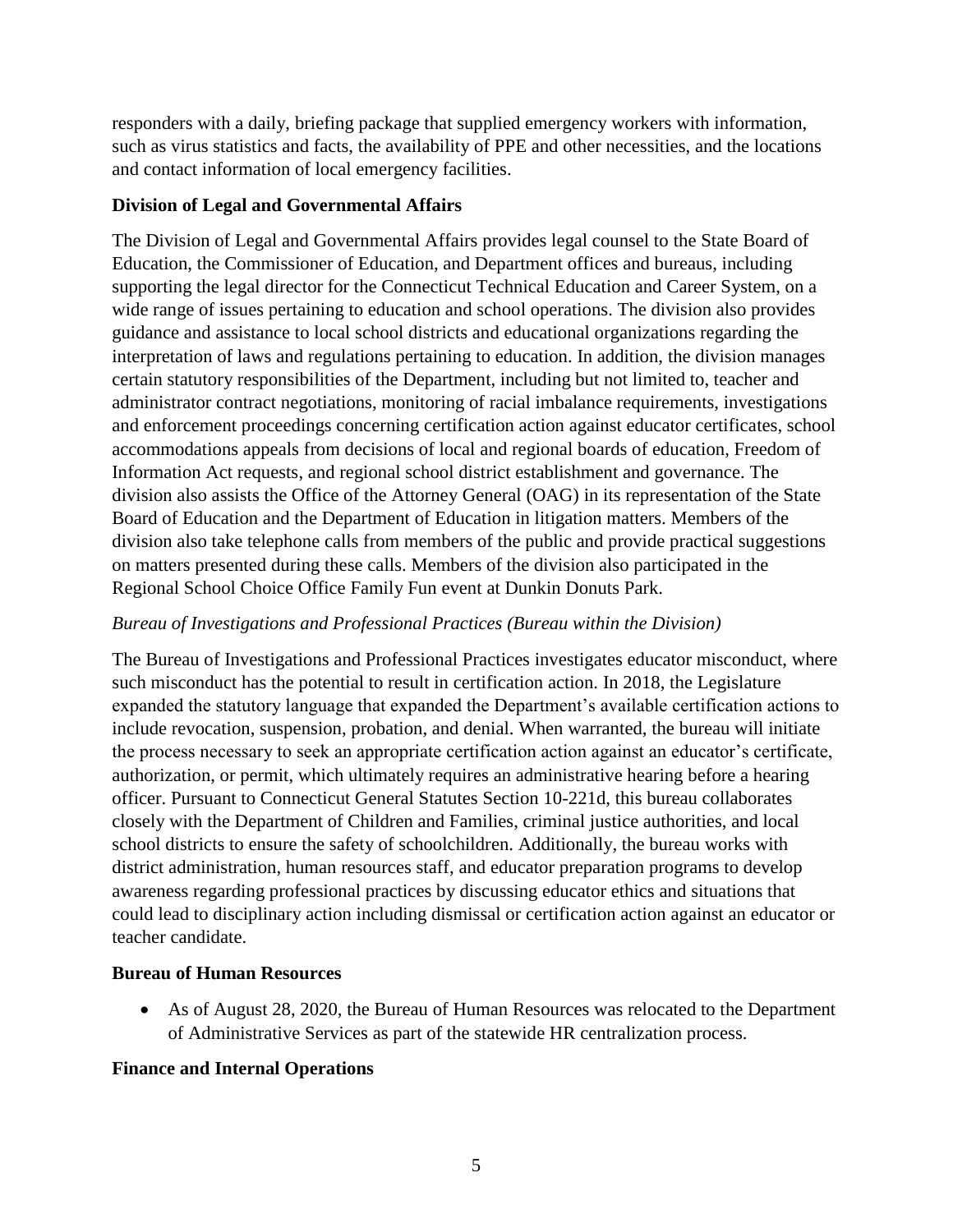The Finance and Internal Operations Office coordinates the effective delivery of financial services to support the Department's strategic direction and compliance needs.

Key services provided by the Finance and Internal Operations Office include managing and aligning financial resources to support CSDE's organizational structure in the successful implementation of key strategic priorities and managing the annual calculation and disbursement of over \$3 billion to support state and local education initiatives, including the State Board of Education's Comprehensive Five-Year Plan for Education, adult education, general and special education, and choice programming. The Finance and Internal Operations Office also managed budgets of federal COVID-19 related programs.

Below are additional responsibilities of the Finance and Internal Operations Office:

- Budget process and implementation
- Asset management
- Purchasing, contract, and travel administration
- Accounts receivable/payable
- Cash management
- Operational services
- Federal and state grants
- Analysis of budget proposals and legislation for impact on CSDE grant-related functions
- Collection of local expenditure data for calculation and reporting purposes
- eGrants management system
- Payroll services

#### **Office of Internal Audit**

The mission of the Office of Internal Audit (OIA) is to assist the State Board of Education and the Connecticut State Department of Education management in identifying, avoiding, and mitigating risks. In support of this mission, OIA reviews and analyzes all aspects of CSDE's and the Office of Early Childhood's (OEC) operations.

Key services provided by the Office of Internal Audit include:

- reviewing and evaluating the soundness, adequacy, and application of accounting, financial, and operating controls and procedures, and the cost effectiveness of such controls and procedures;
- determining the extent of compliance with established statutes, regulations, policies, plans and procedures;
- auditing accounts and financial transactions, including performing forensic analyses and;
- recommending improvement in the operations and the use of resources in the Department.

#### **Office of Strategic Planning and Partnerships**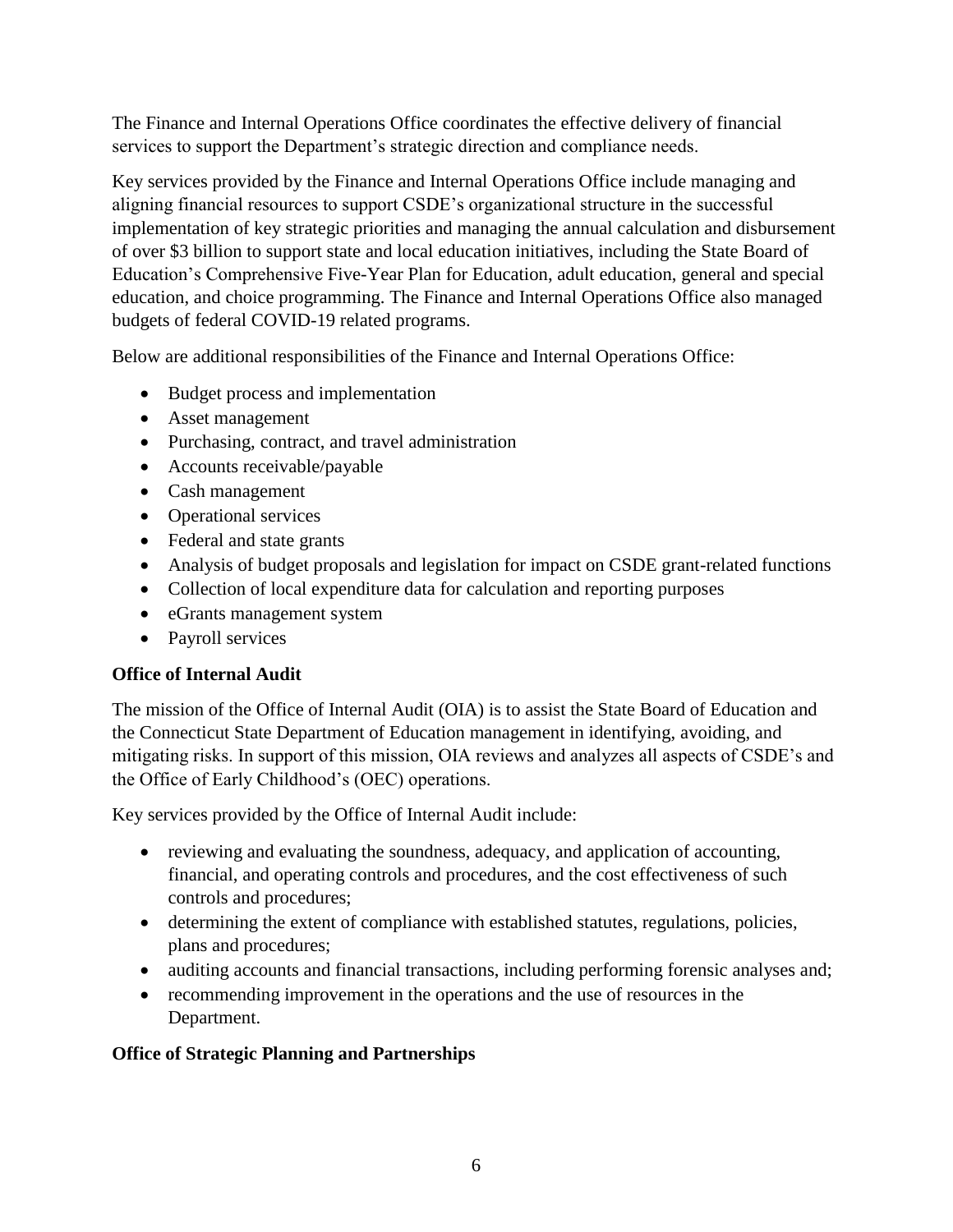The mission of the CSDE Office of Strategic Planning and Partnerships is to oversee numerous educational programs and projects within the agency, including Open Choice and Interdistrict Magnet School programs and other school choice opportunities across Connecticut as they relate to legislative requirements, operations, operating budgets, and grants. The Office is responsible for leading agency efforts to meet the state's obligation pursuant to the *Sheff v. O'Neill* litigation and related stipulations, as well as expanding and establishing programs for high school students aimed at providing College and Career Readiness opportunities through educational and business partnerships. Office staff conduct in-depth data analyses and research for a variety of important CSDE projects. As the policy and long-term planning branch of the agency, this office collaborates cross-divisionally, across agencies, and with outside parties to develop clear and consistent policies, procedures and resources for agency, school, and district leadership.

Key services the Office of Strategic Planning and Partnerships provides include:

- leads agency initiatives involving college and career readiness to ensure that Connecticut high school students are provided opportunities for post-graduate education and workforce prospects through partnerships and program development with both institutions of higher education and state businesses;
- represents agency interests on the Governor's Workforce Council and education subgroups;
- oversees Open Choice programs statewide, which allow urban students to attend public schools in nearby suburban towns as identified in state statute;
- oversees the Interdistrict Cooperative Grant program pursuant to C.G.S. 10-74d to reduce racial and economic isolation statewide and as a part of the for the *Sheff v. O'Neill*  stipulation;
- manages the community education, and application and placement process for choice schools and programs in the Greater Hartford Region through the Regional School Choice Office (RSCO);
- oversees all interdistrict magnet school programs throughout Connecticut to ensure that state-funded magnet schools are operating in a manner consistent with state statute and Department of Education policy;
- manages the per-pupil grants for Open Choice and Interdistrict Magnet School Programs to maximize learning opportunities for students from different backgrounds centered on excellence and achievement;
- responds to inquiries from various parties including state agencies, legislators, and superintendents, and answers media inquiries through the CSDE Communications Office;
- collaborates cross-divisionally, across agencies, and with outside parties to develop clear and consistence policies, procedures, and resources for agency, school, and district leadership; and
- conducts in-depth data analyses and research for a variety of important CSDE and legislatively mandated projects.

# **Office of Student Supports and Organizational Effectiveness**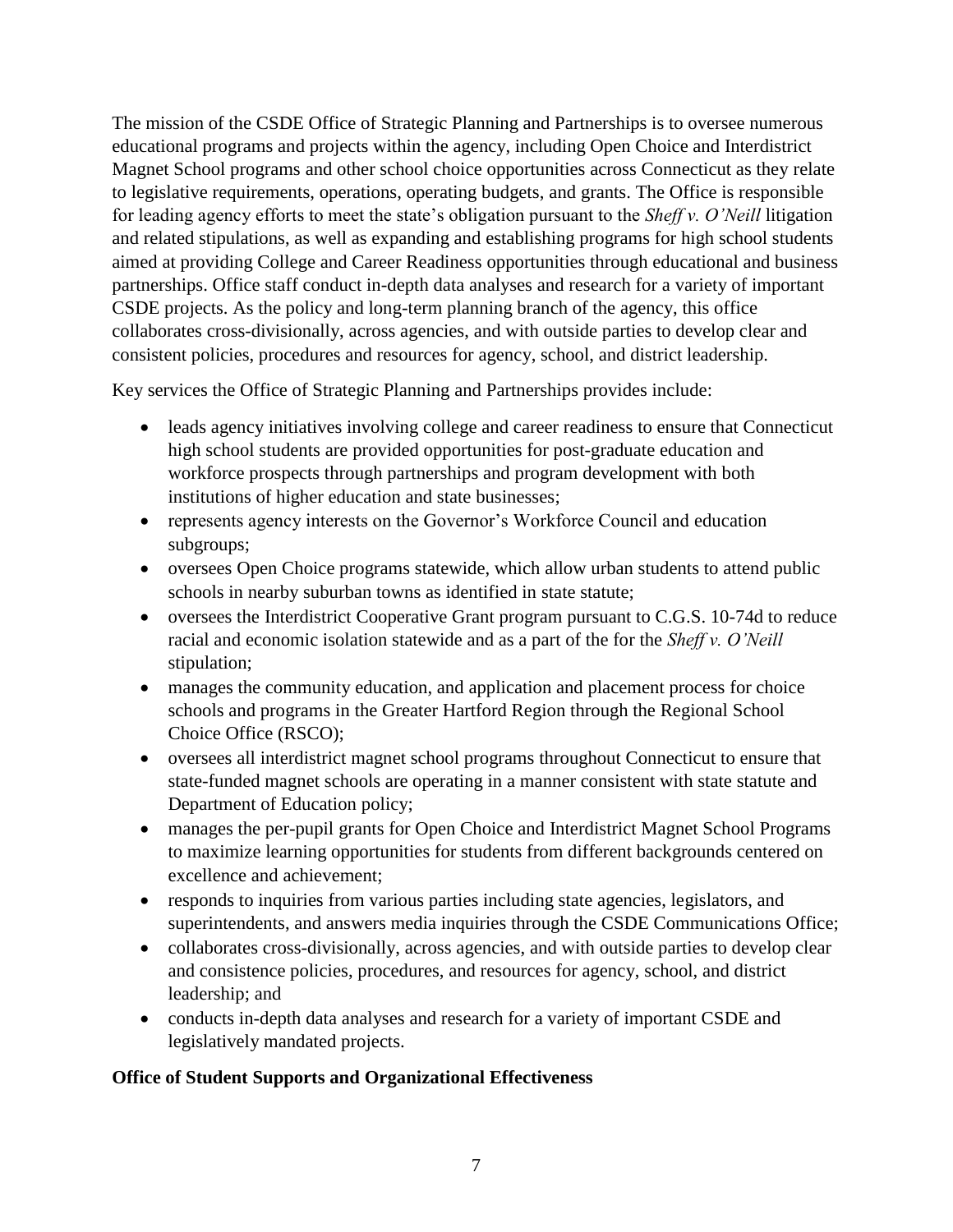The Office of Student Supports and Organizational Effectiveness (OSSOE) improves the educational success of each and every learner by providing comprehensive supports to students and families and ensures high-quality programs and services.

Key services of the office include improving student outcomes for each and every learner through effective delivery and implementation of family and student support programs and services.

The following structures within the OSSOE provide additional services:

# *Bureau of Health/Nutrition, Family Services and Adult Education*

- Promotes health, fitness and wellness, as well as supporting food and nutrition services and the provision of health and nursing services.
- Promotes positive school environments through physical, social-emotional, behavioral and mental health supports, and school climate development efforts.
- Supports school, family and community engagement and youth development programs.
- Supports the delivery of quality adult education programming.

# **Performance Office**

# *Overview*

The Performance Office improves student outcomes through the use of data. Key goals/initiatives of the office are:

- [Data Collection:](https://portal.ct.gov/SDE/Performance/Data-Collections-Guide) Collect accurate data in a highly efficient, secure, and timely manner.
- [Student Assessments:](https://portal.ct.gov/SDE/Student-Assessment/Main-Assessment/Student-Assessment) Implement high-quality assessments that are aligned to state academic standards, inclusive, efficient, reliable, and enable valid interpretations of achievement and growth.
- Information Technology: Utilize the latest technologies to implement robust data systems and reliable infrastructure that reduce districts' burdens and increase agency efficiencies.
- [EdSight](http://edsight.ct.gov/)**:** Data Integration/Reporting: Aggregate data and deliver accurate information in a secure, timely, and transparent manner.
- Research and Analyses: Analyze and report data trends and insights to support informed decision-making and action by schools, districts, the CSDE, and other stakeholders.
- [Accountability:](https://portal.ct.gov/SDE/Performance/Performance-and-Accountability/Next-Generation-Accountability-System) Develop performance models and metrics, establish targets, and publish reports that enable a suite of differentiated supports and interventions for schools and districts.

The Performance Office provides a variety of reports and analyses with actionable data on Connecticut's districts and schools. [EdSight](http://edsight.ct.gov/) is the one-stop portal for all data/reports published by the office. These reports include the Condition of Education; the Profile and Performance Reports; the Connecticut Report Cards; Next Generation Accountability reports; the special education Annual Performance Reports; data and research bulletins; and numerous interactive reports on topics like chronic absenteeism, discipline, educator demographics, graduation rates, and test results. In addition to the public portal, the EdSight Secure portal offers authorized users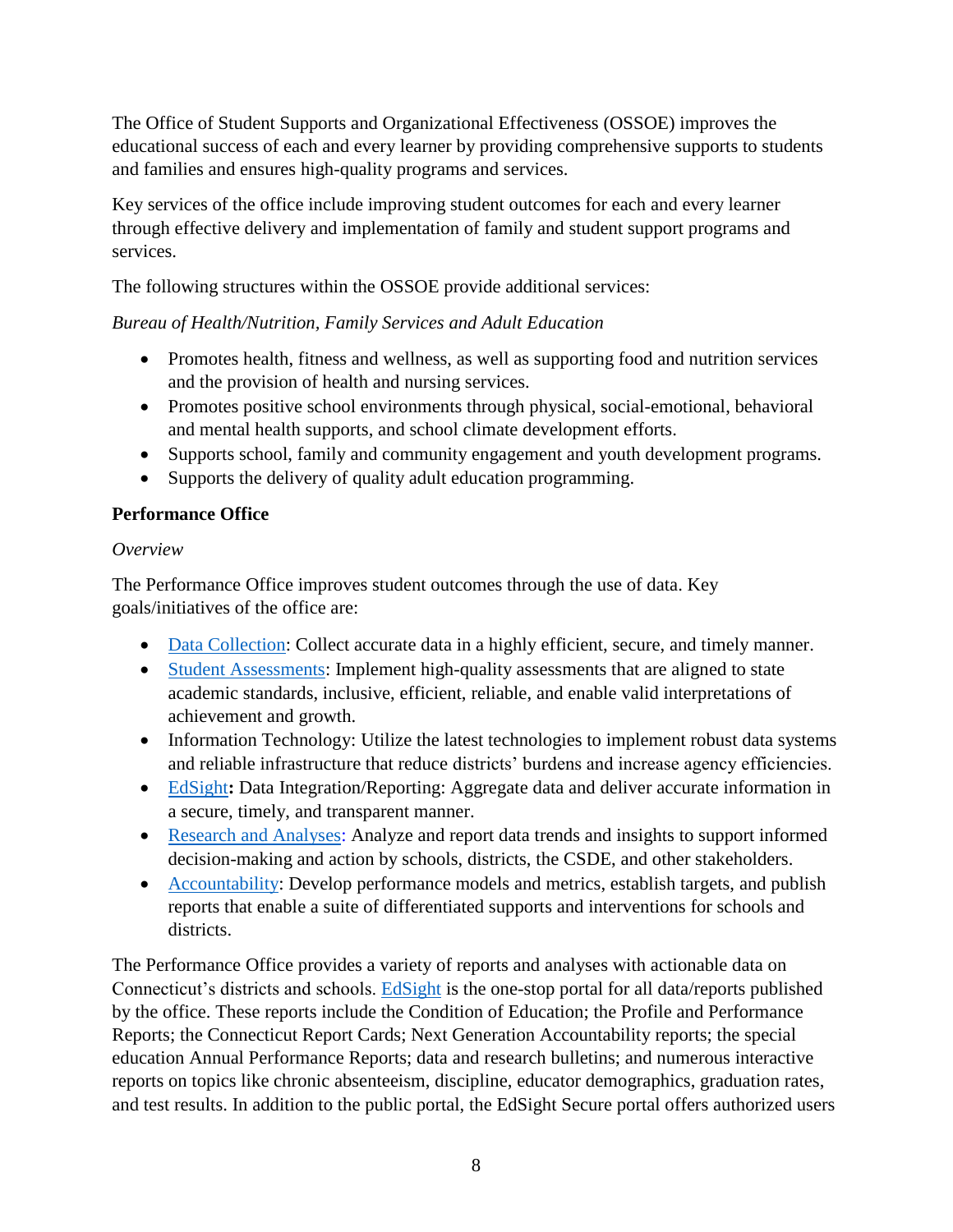in districts and schools with secure access to actionable, student-level data. Reports include the Early Indication Tool, FAFSA Completion, Student Summary, Smarter Balanced Growth, and LAS Links. The office also manages data submissions to the federal government, responds to numerous custom data requests, and engages in research partnerships.

# **Talent Office**

The mission of the CSDE Talent Office is to develop and deploy talent management strategies to schools and districts statewide in order to ensure that each and every student in the state has access to great teachers and leaders to prepare for success in college, careers, and life. This is done in close collaboration with numerous education organizations including the state teachers' and administrators' unions, the Regional Educational Service Center (RESC) Alliance, State Education Resource Center (SERC), the Connecticut Association of Boards of Education (CABE), the Connecticut Association of Public School Superintendents (CAPSS), the Connecticut Association of Schools (CAS), and Connecticut's 19 educator preparation programs (EPP).

The Talent Office develops strategies intended to attract and recruit individuals to the teaching profession, ensure strong preparation at Connecticut educator preparation programs, support early career induction through the Teacher Education and Mentoring (TEAM) program, continuously improve practice through high-quality professional learning and effective evaluation and support systems and creating supportive school and district culture to reduce attrition and increase retention. Additionally, through the Collaboration for Effective Educator Development and Reform (CEEDER) and University Principal Preparation Initiative (UPPI) grant opportunities, the Talent Office continues to build stronger partnerships between EPPs and school districts.

Since 2016, with the development of the State Board of Education's five-year comprehensive plan, the Talent Office has amplified efforts to increase the racial, ethnic, and linguistic diversity of Connecticut's educator workforce and address persistent shortage areas (e.g., math, science, comprehensive special education, bilingual, etc.).

The following bureaus within the Talent Office implement the strategies outlined above:

# *Bureau of Educator Standards and Certification*

- Issue new and continuing certificates to nearly 30,000 educators annually.
- Provide customer service to individuals (current and prospective Connecticut educators) and all 19 of Connecticut's educator preparation providers, as well as representatives of all public school districts.
- Pursue avenues to modernize certification to better meet contemporary workforce needs given outdated regulations (1998).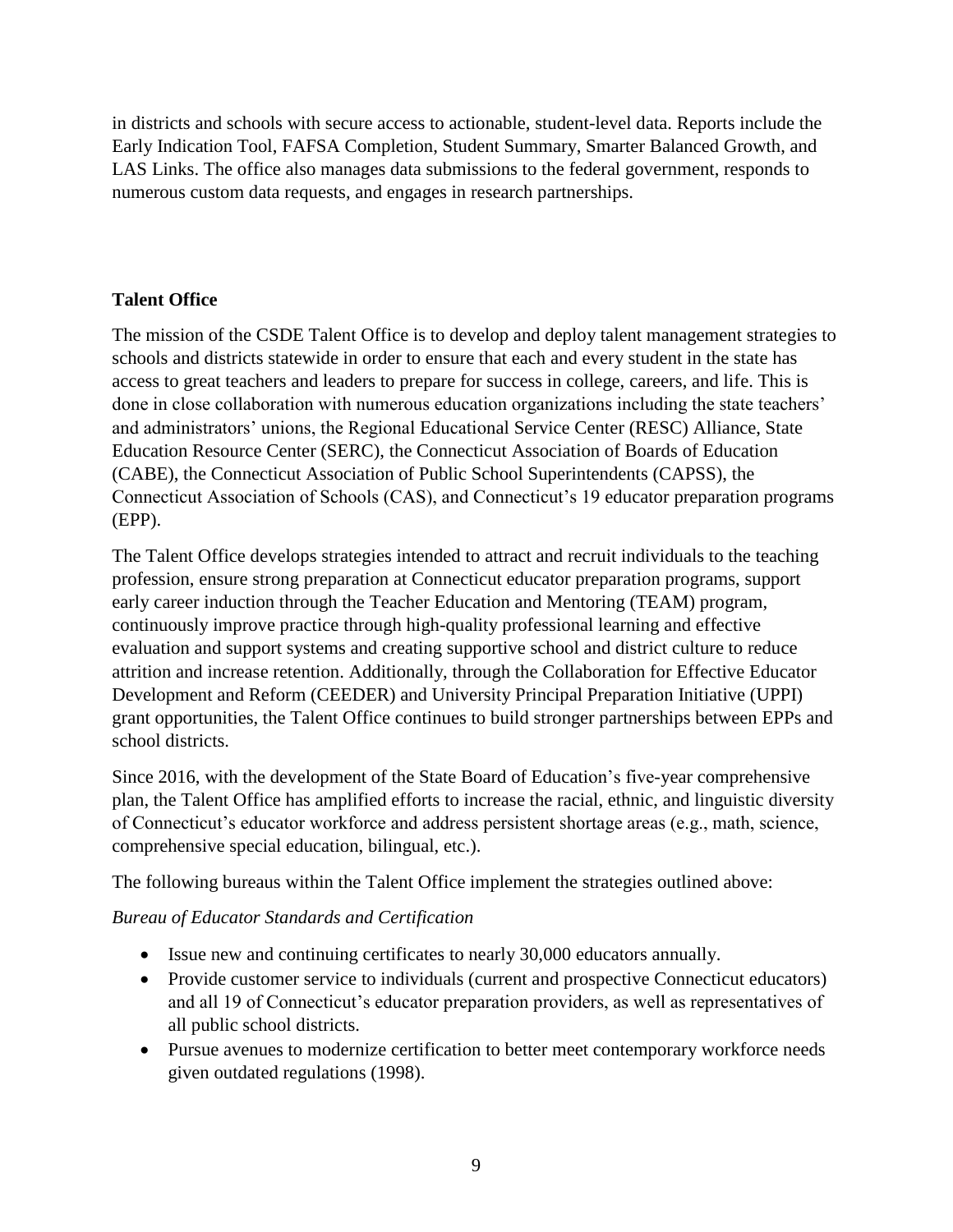- In alignment with these goals, the Bureau of Educator Standards and Certification continues to make significant progress to streamline certification processes, to the extent possible, given existing regulations *(Regulations Concerning State Educator Certificates, Permits and Authorizations).*
- Explore and operationalize changes to the current certification system to streamline internal processes to both enhance the customer experience and address reduced staffing capacity.
- Coordinate all aspects of Connecticut's pre-service licensure assessment system (e.g., Praxis II, Foundations of Reading, Connecticut Administrator Test, ACTFL, edTPA).
- Collaborate with higher education and professional organizations to explore increasing pathways to certification in order to address the persistent shortage areas.

### *Bureau of Educator Effectiveness*

- Coordinate Connecticut's new and continuing program review and approval process for the 19 educator preparation programs, including Alternate Routes to Certification (ARCs).
- Implement the recommendations made by the Educator Preparation Advisory Council (EPAC), a broadly representative stakeholder group composed of several organizations, including the Board of Regents (BOR), CABE, CAS, CAPSS, American Federation of Teachers-Connecticut (AFT-CT), Connecticut Education Association (CEA), with the goal of transforming the way teachers and principals are prepared.
- Develop, validate, and, in 2021, launch a new public-facing Educator Preparation Data Dashboard to provide real-time data about Connecticut educator preparation programs for the purposes of public transparency, program improvement, and accountability.
- Partner with the University of Connecticut (UConn), a recipient of a Wallace Foundation University Principal Preparation Program Initiative (UPPI) grant to support UConn's program improvement process, and share information and resources to support all Connecticut administrator preparation programs with a focus on equity-driven leadership.
- Facilitate and coordinate all aspects of the phased implementation of edTPA, a teacher candidate performance assessment that will be required of all pre-service teacher candidates during student teaching. Effective during the 2018-19 academic year, all candidates were required to complete the assessment; in 2019-20 the State Board of Education adopted the multistate cut scores for edTPA. The Talent Office helped facilitate a legislatively required edTPA Working Group during the Fall 2019 and responded quickly during the on-going pandemic to support EPPs, pre-service teacher candidates and student teachers.
- Provide oversight of the 12-member CSDE Review Committee, which considers the continuing approval status of all Connecticut EPPs, based on each provider's participation in the Council for the Accreditation of Educator Preparation (CAEP) review process.
- Coordinate and advance the statewide implementation of Connecticut's educator evaluation and support system, and standards for professional learning including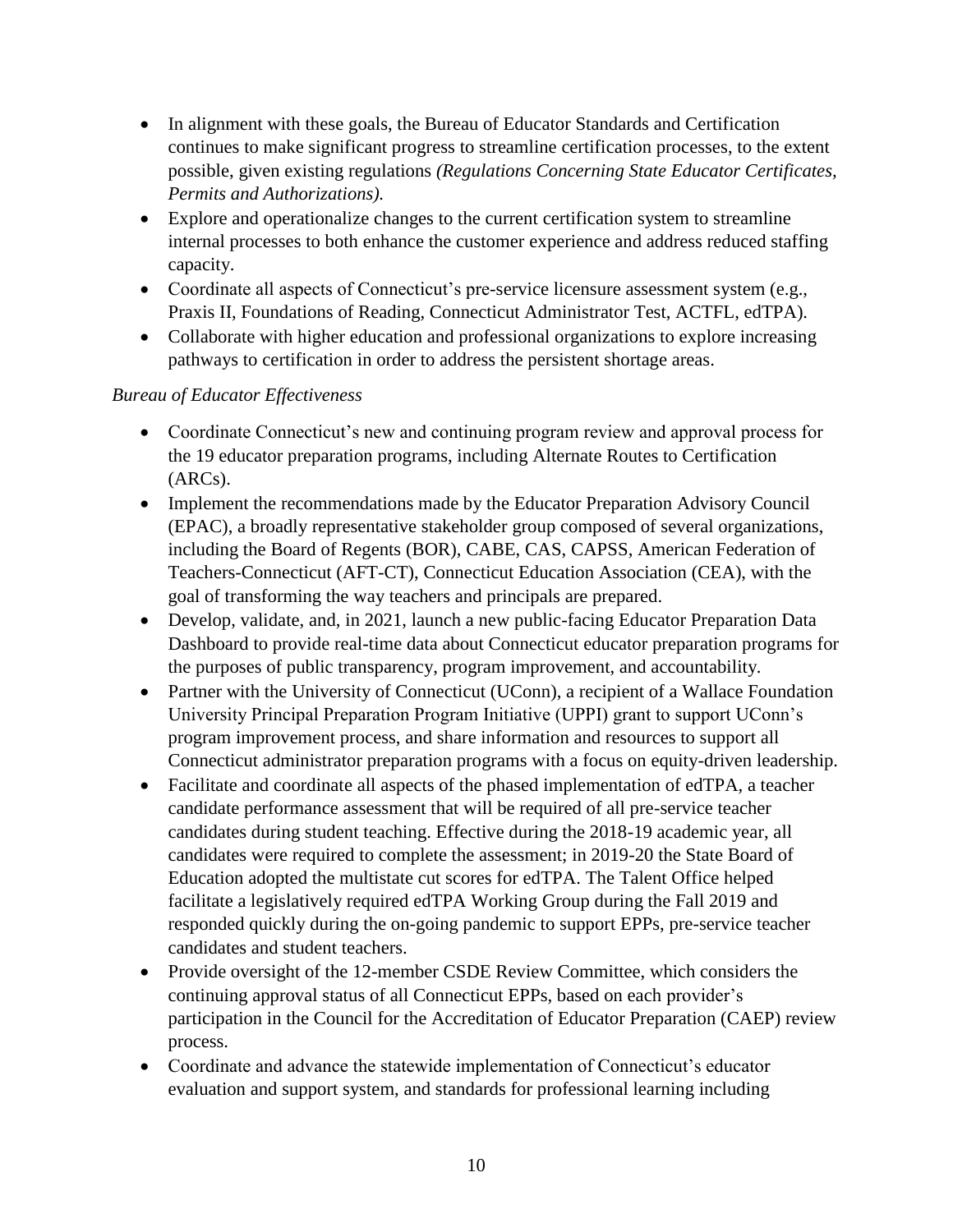launching the Educator Evaluation and Support 2022 Council, which brings together key stakeholders to re-imagine educator evaluation in Connecticut.

- Oversee all aspects of statewide implementation of the TEAM program (training, allocation of funding, mentor training, etc.).
- Support districts in developing and implementing standards-based, high-quality systems for professional learning.
- Participate on the Connecticut Advisory Council for Teacher Professional Standards and the Connecticut Advisory Council for Administrator Professional Standards.
- Participate on the Connecticut Paraprofessional Advisory Council to support the development of paraprofessionals' roles and responsibilities. The council advises the Commissioner on a quarterly basis regarding the needs for the training of paraprofessionals and the effectiveness of the content and the delivery of existing training.
- Coordinate statewide recognition events as part of an effort to both recognize excellent educators and to elevate the image of the teaching profession as a recruitment strategy: Connecticut State Teacher of the Year process, Milken Educator Award, Anne Marie Murphy Paraeducator of the Year.
- Coordinate quarterly Teacher of the Year Advisory Council meetings with various CSDE departments. The council consists of semifinalists for Connecticut Teacher of the Year and provides input and feedback to the CSDE and the Commissioner on a variety of Department initiatives.
- Develop and deploy strategies, to increase the racial, ethnic, and linguistic diversity of Connecticut's educator workforce to more closely mirror the increasing diversity of Connecticut's student population.
- Develop and deploy strategies to address longstanding shortages in specific shortage areas (e.g., math, science, comprehensive special education, bilingual, world language, etc.).
- Assist with planning for and facilitating the CSDE Minority Policy Oversight Council.
- Develop and maintain a repository of promising practices (EdKnowledge) designed to increase the racial, ethnic, and linguistic diversity of the educator pipeline.
- Coordinate and launch several strategies aimed at enhancing the public perception of the profession and encouraging Connecticut students (PK-12 and institutes of higher education [IHE]) to pursue a career in teaching through the launch of Educators Rising and our growing partnerships with EPPs around the NEXTGen Educators program.
- In collaboration with Teach.org and TV Access Now, with funding support from the Buck Foundation, developed and launched TeachCT, a comprehensive recruitment campaign consisting of a website, social media, television, and radio advertisements, designed to elevate the image of the teaching profession more generally and specifically to encourage a teaching career in Connecticut. Connecticut was the first state to both partner and launch with Teach.org at the statewide level.
- Continue to coordinate statewide efforts to provide pathways to teaching for veterans through a \$1.1 million grant awarded to the CSDE by the Department of Defense.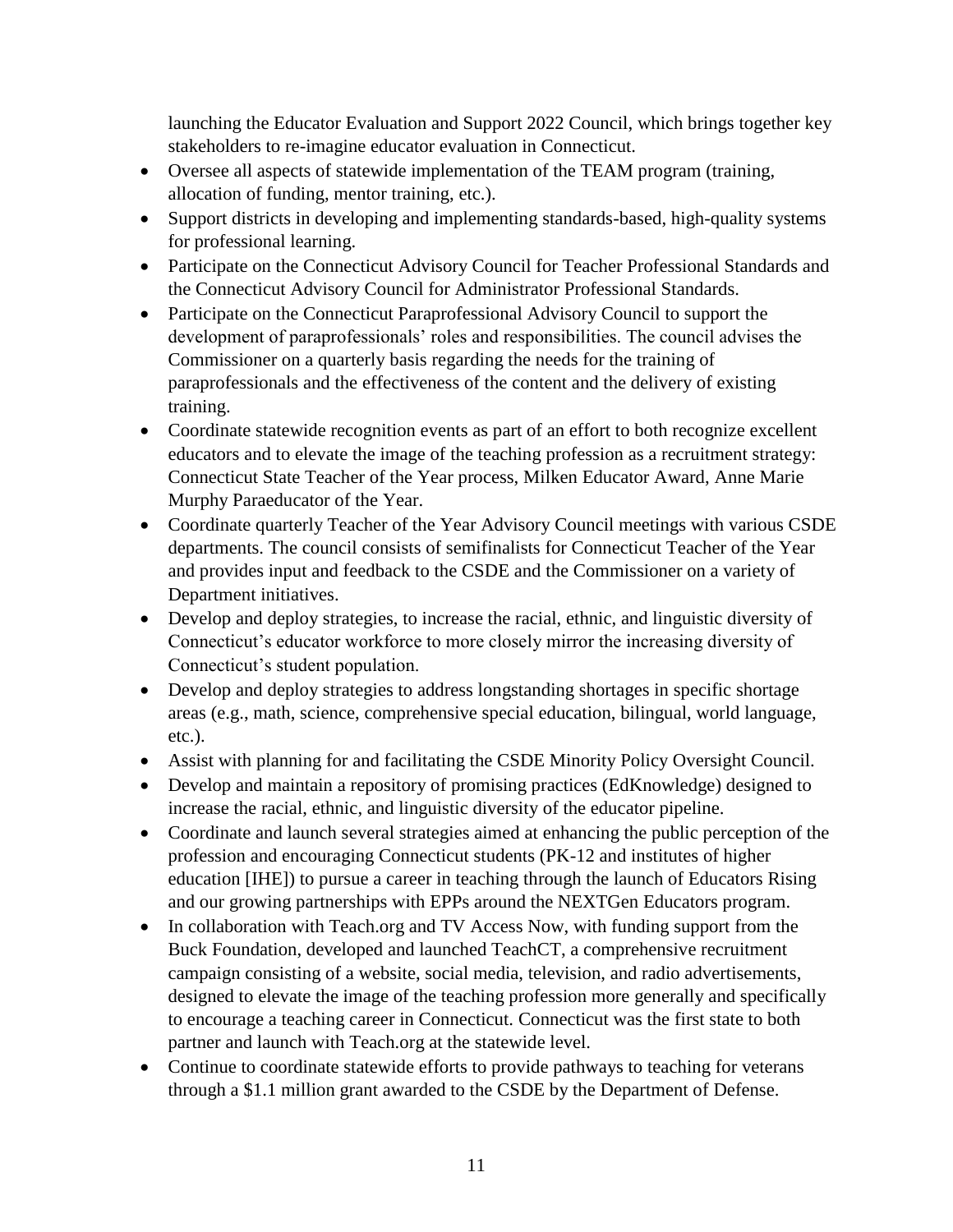# **Turnaround Office**

The Turnaround Office works to improve student outcomes in Connecticut's lowest-performing schools and districts through support, technical assistance, direct intervention, and the creation of high-quality new schools.

Key services provided by the Turnaround Office include investing in and transforming Connecticut's lowest-performing schools and districts through various programs, including the Commissioner's Network, Alliance and Opportunity Districts, Priority School Districts, charter schools, and building capacity and infrastructure in the state's highest-needs districts; fostering collaboration across districts; expanding educational options by opening high-quality new schools; piloting innovative strategies, scaling promising practices, and serving as the catalyst for local continuous improvement and statewide reform.

Additional services provided by the Turnaround Office include:

### *School and District Support*

- Support district transformation through the state's Alliance District, Opportunity District and Priority School District programs.
- Support school turnaround through the Commissioner's Network and Title I School Improvement Grants (SIG).
- Provide ongoing support, technical assistance, and monitoring through differentiated and targeted fieldwork.

#### *Internal Operations and Accountability*

- Support effective implementation of the Connecticut State Board of Education's Fiveyear Comprehensive Plan, specifically Goal 4: Great Schools.
- Distribution, monitoring, and ongoing management of state grants and bonds, as well as federal Title I School Improvement Grant programs.
- Development and maintenance of the state's electronic consolidated eGrants Management System Applications (eGMS), including district applications for Alliance District; Priority School District; and Title I Part A School Improvement Grants.
- Promote accountability and data-driven support and improvement.
- Support and review district improvement plans to incorporate new plans under ESSER, ESSER II, and ARP-ESSER federal funding aligned to statewide priorities.

# *Charter Schools*

- Provide public school choice options to students and families.
- Create and implement systems and processes for charter monitoring and accountability.
- Promote reduction of racial, ethnic, and economic isolation, and serve high-need student population groups.
- Support new schools in underserved geographic locations.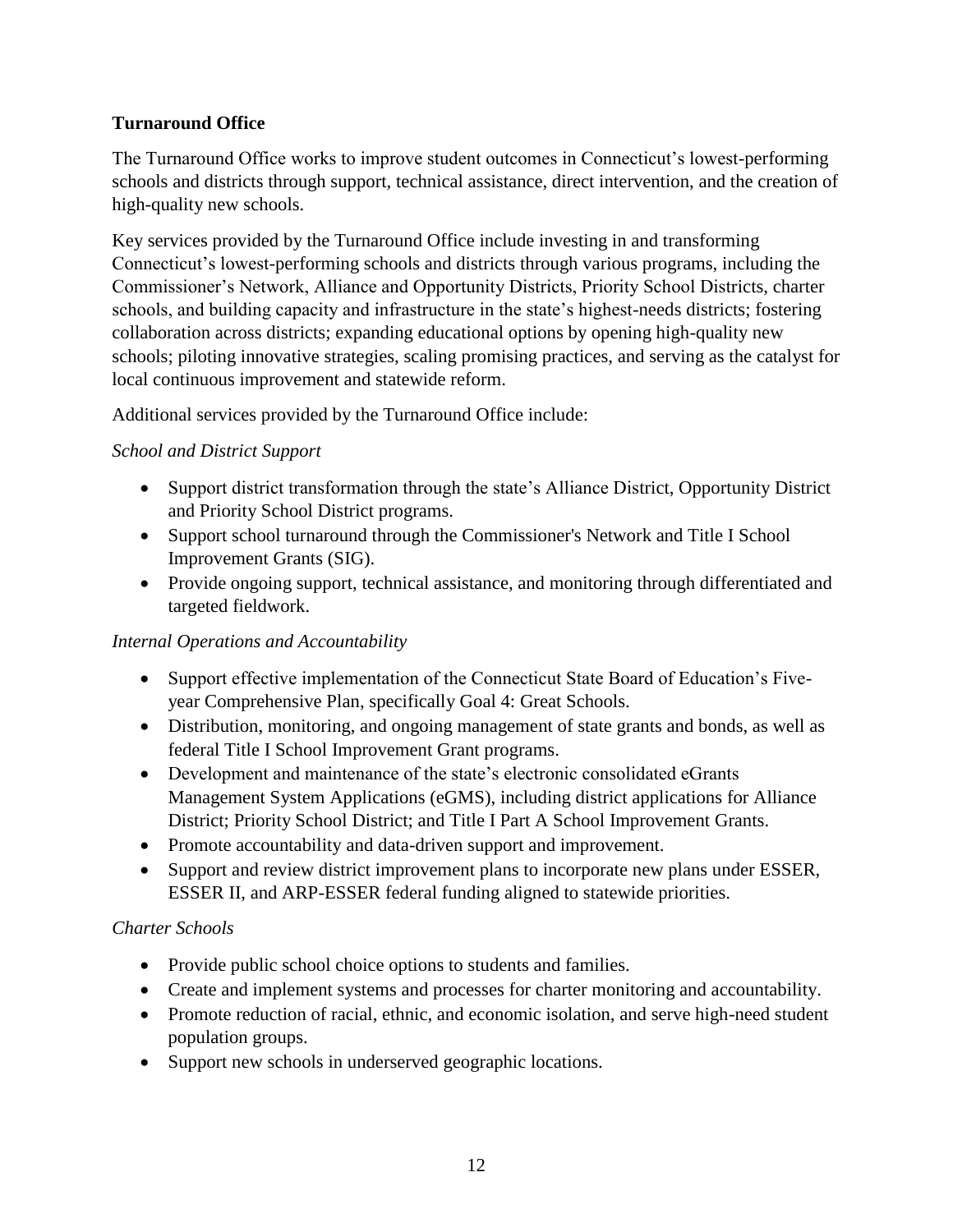# **Accomplishments**

### **Academic Office**

- Partnered with SERC to develop and implement the Black/African American and Latino/Puerto Rican Studies course as outlined in PA 19-12.
- Supported districts with ARP ESSER and ESSER II funding.
- Provided access for all students and teachers to SketchUp Pro 3-D modeling computer software to support architectural, interior design, landscape architecture, civil and mechanical engineering, film, and video design classes.
- Piloted a STEM Externship with the Connecticut Science Center and ReadyCT providing educators and school counselors with business and industry externship and partnership opportunities.
- Implemented and lead Lieutenant Governor Bysiewicz's Computing Challenge.
- Established and co-lead the Computer Science Steering Committee.
- Partnered with state arts organizations to provide joint professional learning opportunities for teachers regarding virtual arts instruction.
- Expanded partnership with TeachRock to work with 10 districts.
- Joined with the state Office of the Arts and Fox 61/CW20 in Connecticut Creative Futures to highlight state artists and art careers.
- Awarded grants to support high schools with the recruitment and retention of special populations in career and technical education.
- Built LEA internal capacity and structures pertaining to effective instruction aligned to Connecticut's rigorous academic standards and frameworks.
- Co-sponsored the Red, White, and Blue schools program (Secretary of the State), and the Veterans Recognition Program (Veterans Affairs).
- Provided assistance and professional learning to support Connecticut Opportunity Districts with virtual literacy instruction
- Funds under the Elementary and Secondary School Emergency Relief (ESSER) Fund established to address the impact COVID-19 has had, and continues to have, on elementary and secondary schools across the nation were distributed to Connecticut school districts through the American Rescue Plan, the Coronavirus Aid, Relief, and Economic Security (CARES) Act, and the Coronavirus Response and Relief Supplemental Appropriations (CRRSA) Act to prevent, prepare for and respond to the Coronavirus.

# **Bureau of Special Education**

# *COVID-19*

 The BSE continued to develop [guidance documents and technical assistance resources](https://portal.ct.gov/SDE/Special-Education/Bureau-of-Special-Education/Coronavirus) for parents and school districts to support the challenges that surfaced during the COVID-19 pandemic*.*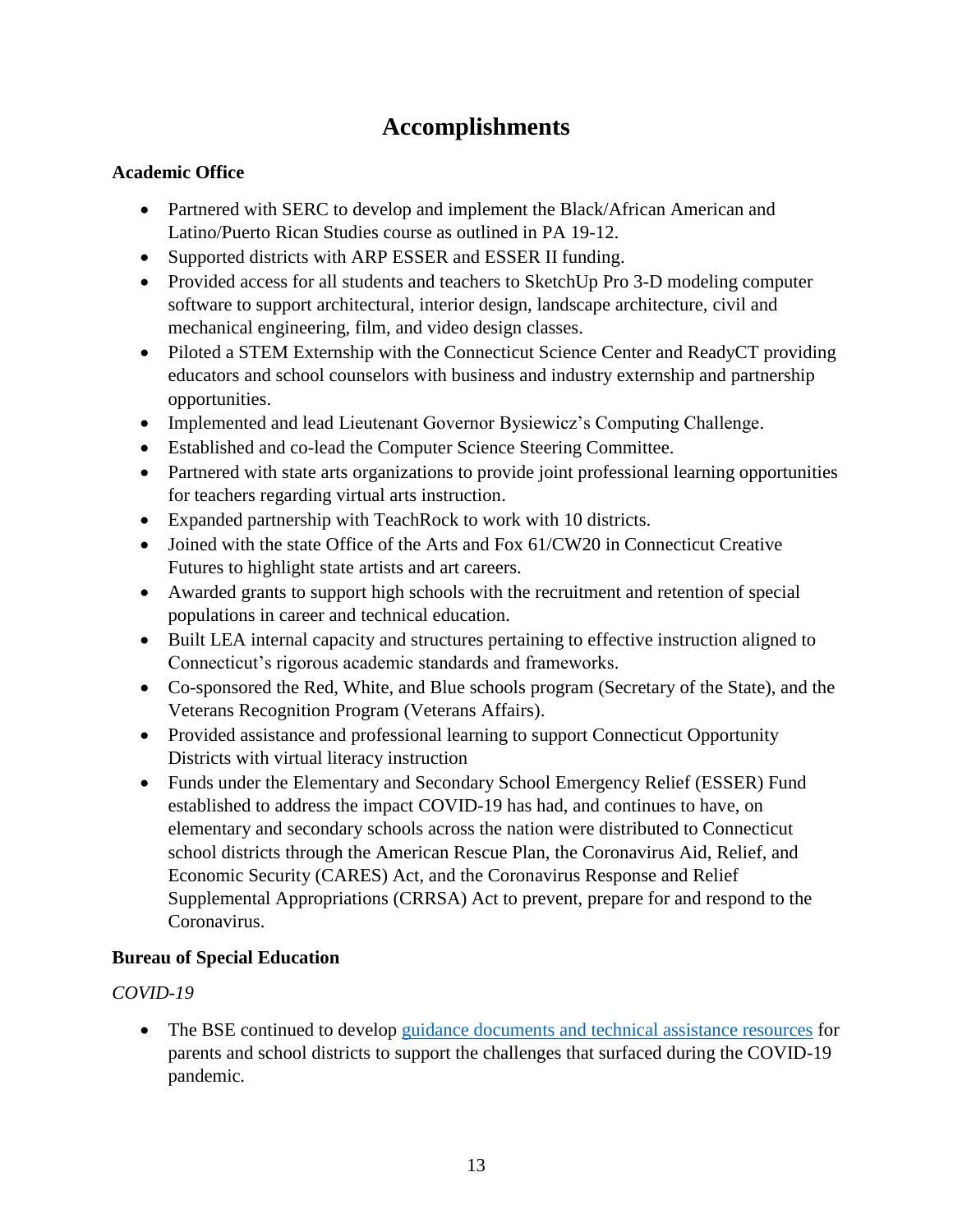- Adapted all in-person training/professional learning and coaching support to a virtual/remote format.
- Upgraded the LRP Special Education Connections resource to include caselaw access and national COVID-19 resources for school districts at no cost.
- Extended partnership with New England Assistive Technology (NEAT) at Oak Hill to provide expanded support to school districts in their effort to increase students' access to instruction.
- Piloted programs for three critical areas: (1) Special Education COVID-19 Stipend, which provided \$20,000 to school districts to assist in their effort to provide special education recovery; (2) RESC Alliance Evaluation Teams, which provided school districts with special education evaluation support (at no cost); (3) DDS In-Home Support, which provided students with in-home support to increase their access and engagement with remote learning.
- Conducted weekly meetings with ConnCASE, State Advisory Council Executive Meeting, Connecticut Parent Advocacy Center (CPAC), bi-weekly meetings with parent advocacy groups, Spanish parent forums hosted by CPAC, special populations monthly meetings.

# *General Monitoring and Supervision*

- Assigned the top ranking of "Meets Requirements" for its 2020 annual determination based on the state's performance on the 17 indicators monitored through the State Performance Plan/Annual Performance Report (SPP/APR) by the federal Office of Special Education Programs (OSEP).
- Participated and presented in national Results Based Accountability Collaborative to improve our current Differentiated Monitoring System moving from special education compliance to compliance and results (improved outcomes for students with disabilities).
- Developed a comprehensive Individual Education Program (IEP) Quality Training initiative, which includes synchronous and asynchronous modules to support the new IEP and Special Education Data System, which will result in compliant and high-quality IEPs for all students.
- Worked with Public Consulting Group to build the Connecticut Special Education Data System (CT-SEDS), which will support the new IEP document as well as all federally required special education data collections.
	- o Note: IEP Quality Training and CT-SEDS will be piloted by 22 school districts during the 2021-22 school year for statewide implementation on July 1, 2022.
- Differentiated Monitoring Team conducted a statewide Special Education Data Application and Collection review process to ensure all students IEPs were compliant (annual reviews, three year reevaluations, free appropriate public education (FAPE) at 3, secondary transition (through age 21), primary disability category of developmental delay at age 6,) during the previous year of the pandemic.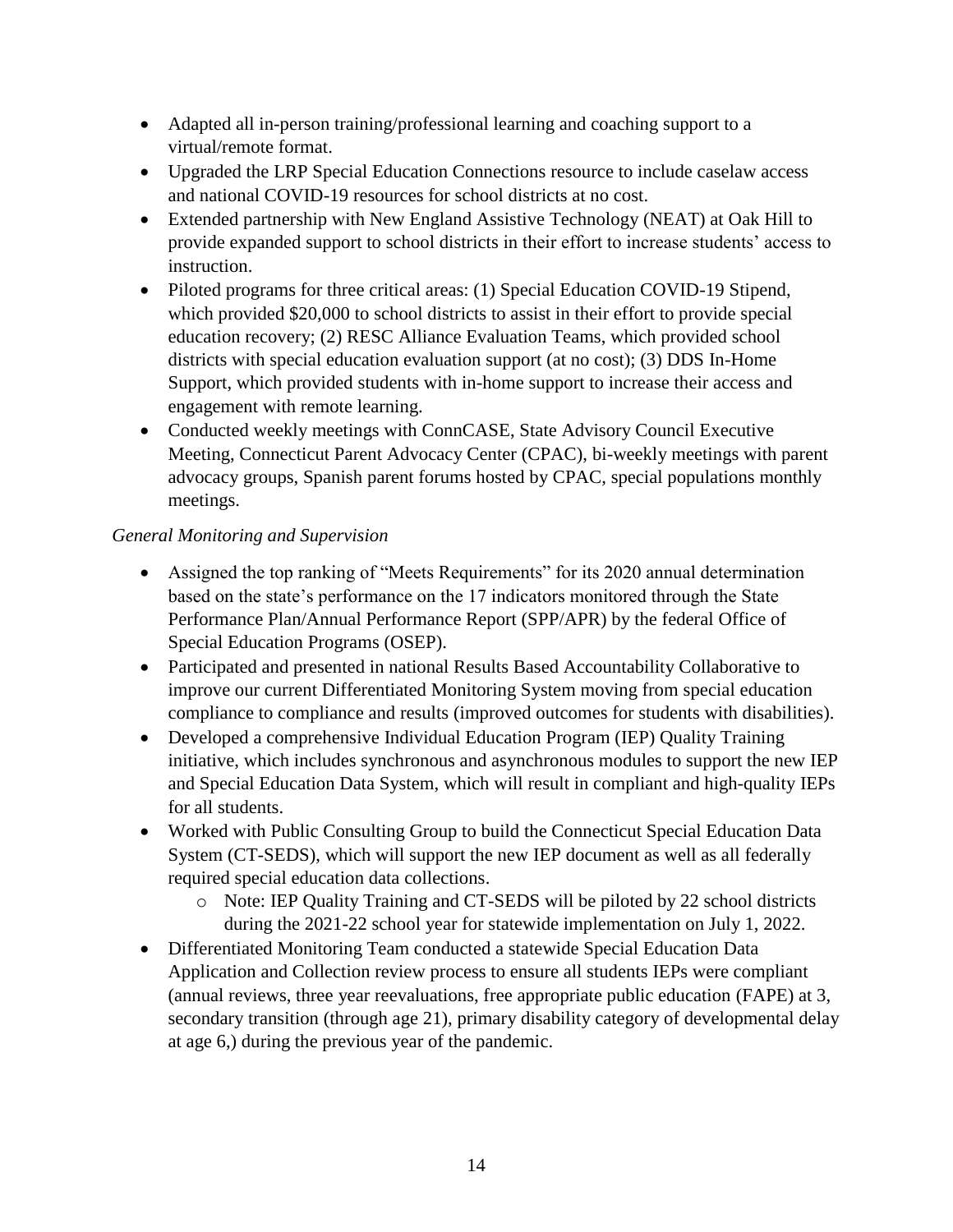- Designed the Learning Model IEP Implementation Plan (LMIIP) to assist school districts in documenting their efforts to implement IEPs either remotely or a combination of remote and in-person instruction based upon their learning model(s).
- Conducted an LMIIP audit to review school district's use of the LMIIP and to identify themes, which would inform future technical assistance.
- Implemented the fiscal risk rubric to monitor subgrantee school district risk for the use of IDEA Part B Section 611/619 Grant funds.
- Partnered with the State Education Resource Center (SERC), CPAC, and RESCs to provide resources, support, and technical assistance to school districts to assist with their special education efforts.

# *Special Education Dispute Resolution*

- Trained and supervised hearing officers and mediators to support the remote implementation of the dispute resolution system (hearings and mediations).
- Redesigned our forms/communications regarding the dispute resolution system to ensure greater understanding of the process.
- Investigated 79 special education complaints.
- Adapted the *8-Day Training Series on Planning and Placement Team Practices for Improved Student Outcomes.* This training focused on five key principles: special education laws and procedures, improving student outcomes, improving quality of individualized education programs (IEPs), strengthening school and family partnerships, and decreasing the number of state complaints.
- The Surrogate Parent Program supported over 1,200 students ages 2 through 21.

# *Communications and Resources*

- Supported the State Advisory Council for Special Education, which is a group of 37 individuals (50% parents) who are charged with advising the State Department of Education and legislators on the unmet needs of students with disabilities.
- Updated policies, procedures, and standards for approval of approved private special education programs and associated application which was approved by the State Board of Education in February 2021.
- Updated/revised the following documents/resources: School Psychology Guidelines, Transition Bill of Rights, Building a Bridge, Parent Notice (Restraint/Seclusion).
- In partnership with UCONN established an Aspiring Special Education Leaders initiative to support the development and preparation of special education directors.
- Successfully implemented and supported the following special education communities of practice (CoPs): speech and language, occupational therapy, physical therapy, school psychologist, board certified behavior analysis, social worker, teacher of the deaf, assistive technology.
- Collaborated with state agencies and key stakeholders to host the 6th Annual Secondary Transition Symposium.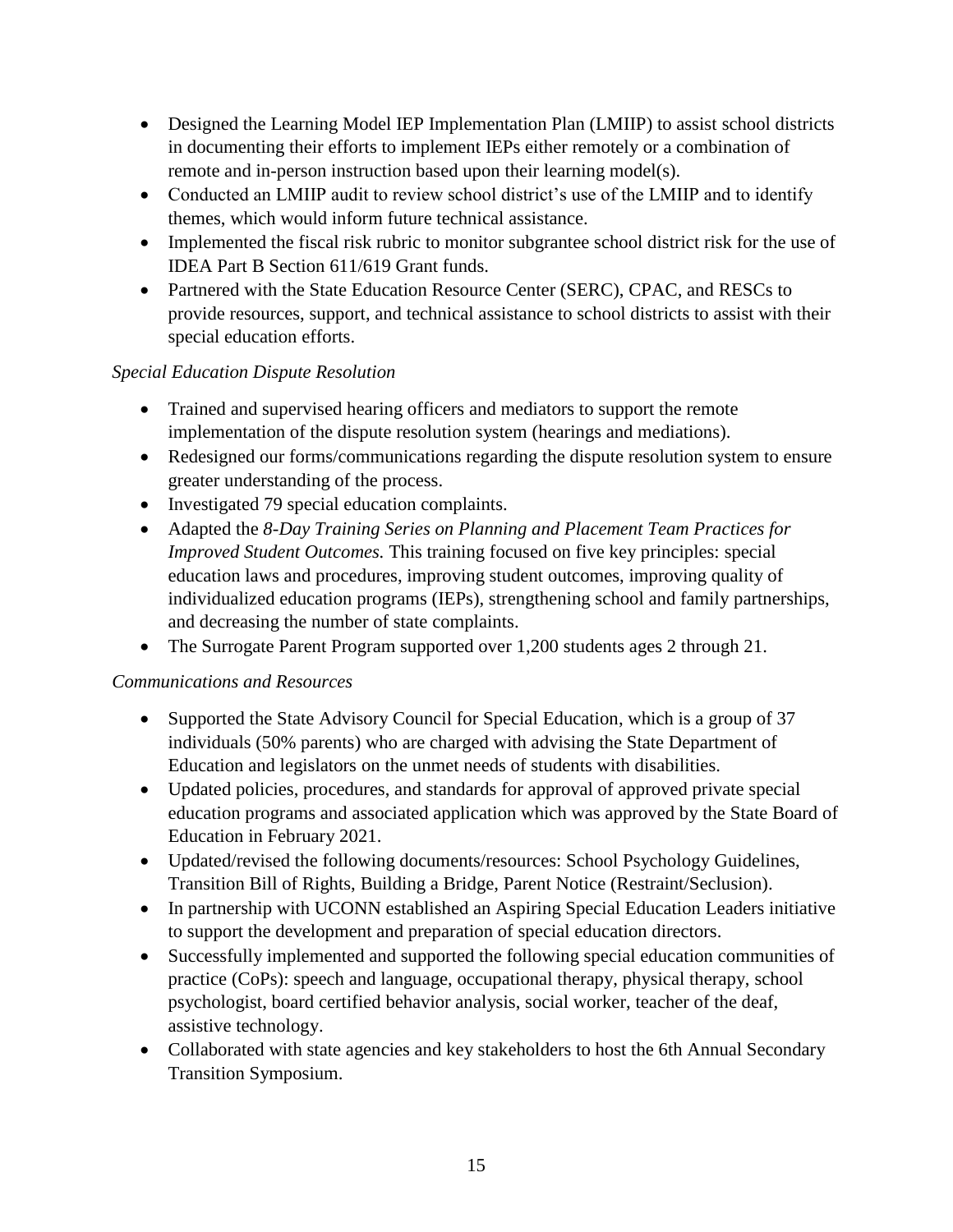- Supported the expansion of the Transition Youth Advisory Board (YAB) (students ages 18-22) and the Special Education Youth Advisory Council (SEYAC) (students in grades 6-12); including student forums, student leadership training, and advisory structures as part Student Voice Initiative.
- Provided free Structured Literacy Program Training Series sessions to school districts, featuring several structured literacy approaches.
- Provided free SLD/Dyslexia online modules to the public.
- Developed Charter School Special Education Training Program.
- Continued to expand and adapt the Planning and Placement Team Leadership Initiative (PPTLI) to improve outcomes for students with disabilities.

### **Connecticut Technical Education and Career System (CTECS)**

CTECS has continued its mission of contributing to Connecticut's economic vitality and economic self-sufficiency by bolstering the size and quality of Connecticut's skilled workforce. In response to current and emerging employer and industry workforce needs, CTECS prepares students for both postsecondary education and licensed apprenticeships or immediate productive employment.

Improvements toward the integration of academic and career technology education more fully prepare students for both career and college transition. Students participate in college career pathways programs, earning college credit while attending tech schools.

Seven CTECS schools (Bullard-Havens, Prince, Abbott, O'Brien Norwich, Ellis and Cheney) have been certified as Level One under the High Reliability Schools model. Level One distinction means that schools have a safe, supportive, and collaborative culture. These are the first schools in Connecticut to receive this certification.

The first career academy opened its doors at H.C. Wilcox Technical High School in Meriden, offering Meriden Public Schools  $10<sup>th</sup>$ - and  $11<sup>th</sup>$ -graders three in-demand CTE offerings: culinary arts, facilities carpentry, and manufacturing technology. Twenty-three students participated in the program. Students earn up to 2.5 credits per school year and industry-recognized credentials. Vinal Tech and Grasso Tech will open a career academy in January 2022.

The College Board named Howell Cheney Technical High School's a recipient of the Female Diversity Award resulting from the school's commitment to expanding young women's access to AP computer science principles.

CTECS Technology Services Team distributed over 7,000 additional devices to staff and students to improve virtual access to instruction positioning the district for successful distance and on-premise teaching and learning.

Work-based Learning (WBL) and job shadowing numbers have increased despite the pandemicrelated challenges: 661 students were placed in WBL as of June 2021; 6,786 industry-recognized credentials were earned throughout the year.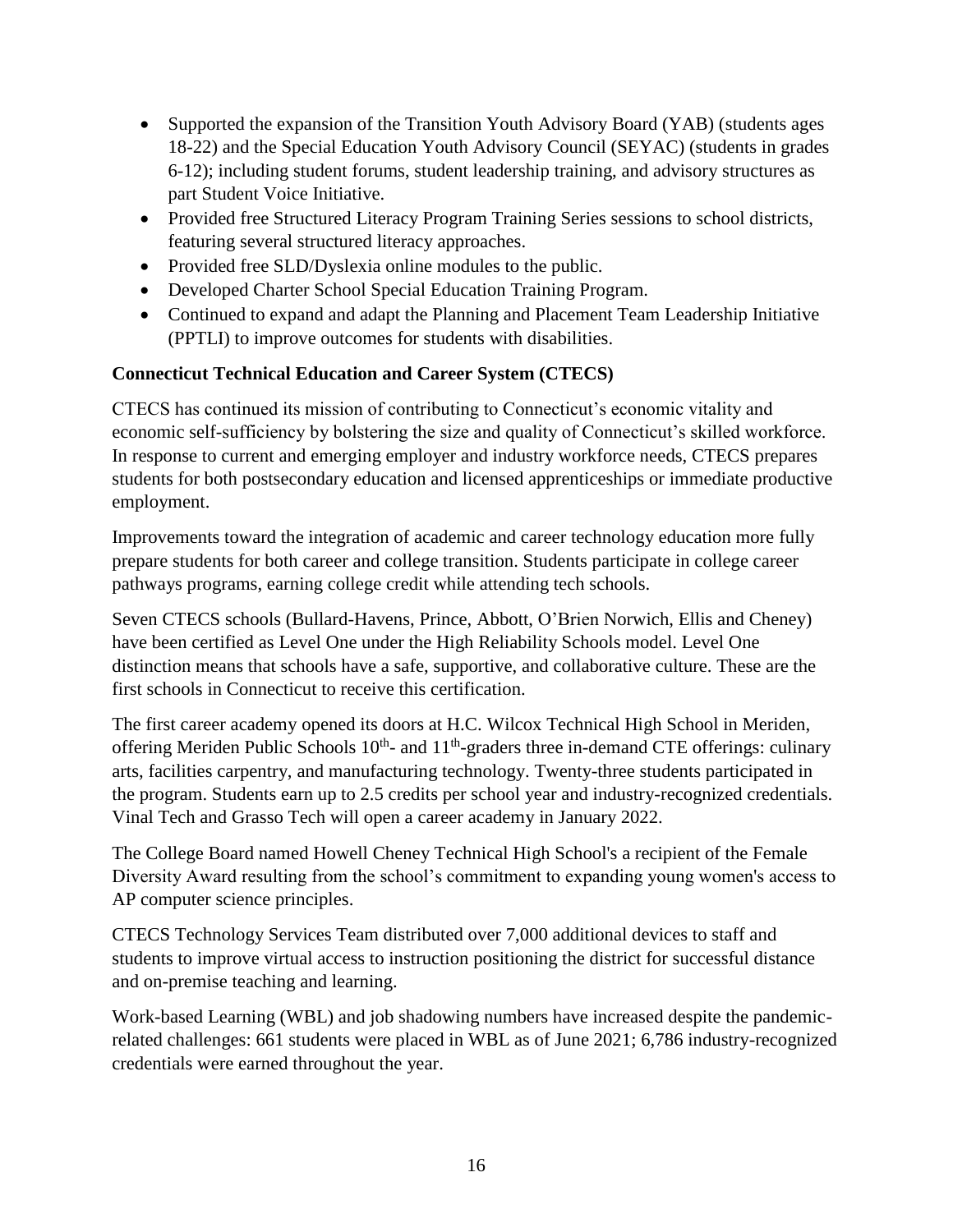Vinal Technical High School was the first CTECS location to introduce a veterinary science program for high school students. The program is designed to prepare students to enter directly into the workforce in the veterinary medicine field, or to further their education in a postsecondary school.

Four Connecticut technical high school students brought home medals in the 2021 Skills USA national competition:

- third place in electrical construction wiring, Toby Leonard, Norwich Tech
- third place in electronics technology, Lucas Chaponis, Oliver Wolcott Tech
- first place in masonry, Alex Davis, Ellis Tech
- second place in technical computer applications, Dakota Kosiorek, Platt Tech

Adult education evening apprentice programs developed new curriculum, and for the first time offered courses in an online format, increasing accessibility to related-instruction courses. Approximately 50% of enrolled adult students took courses online.

# **Division of Legal and Governmental Affairs**

- Served as general counsel to the State Board of Education, the Commissioner and deputy commissioners, and the Department in general. This includes responding to all requests for advice and information about interpretation of statutes and regulations and advising about the duties and responsibilities of Department staff.
- Provided legal advice related to the COVID-19 pandemic, and the substantial disruption to the traditional approach to education, including but not limited to legal input on updates to the Department's *Adapt, Advance, Achieve: Connecticut's Plan to Learn and Grow Together* document, and numerous other support and guidance documents. Worked closed with the Office of the Governor, Department of Public Health and other State Agencies to coordinate emergency response to the COVID-19 pandemic in the education context, including but not limited to providing input on necessary executive orders due to the public health and civic preparedness emergencies.
- Responded to inquiries from the public, including parents and school districts, about their rights and responsibilities under the law.
- Acted as liaison to the Office of the Attorney General with regard to pending litigation, including *Sheff v. O'Neill* (racial and economic isolation case), and *AR v. Connecticut State Board of Education* (concerning the age to which students are entitled to special education services).
- Supported the Attorney General's office in successfully defending the litigation brought in two companion cases regarding Connecticut's mask requirement for public schools – *Connecticut Freedom Alliance.*
- Responded to inquiries from the public, including parents and school districts, about their rights and responsibilities under the law.
- Collaborated on all matters related to the *Sheff v. O'Neill* litigation and activities managed by the Regional School Choice Office and Sheff Office within the State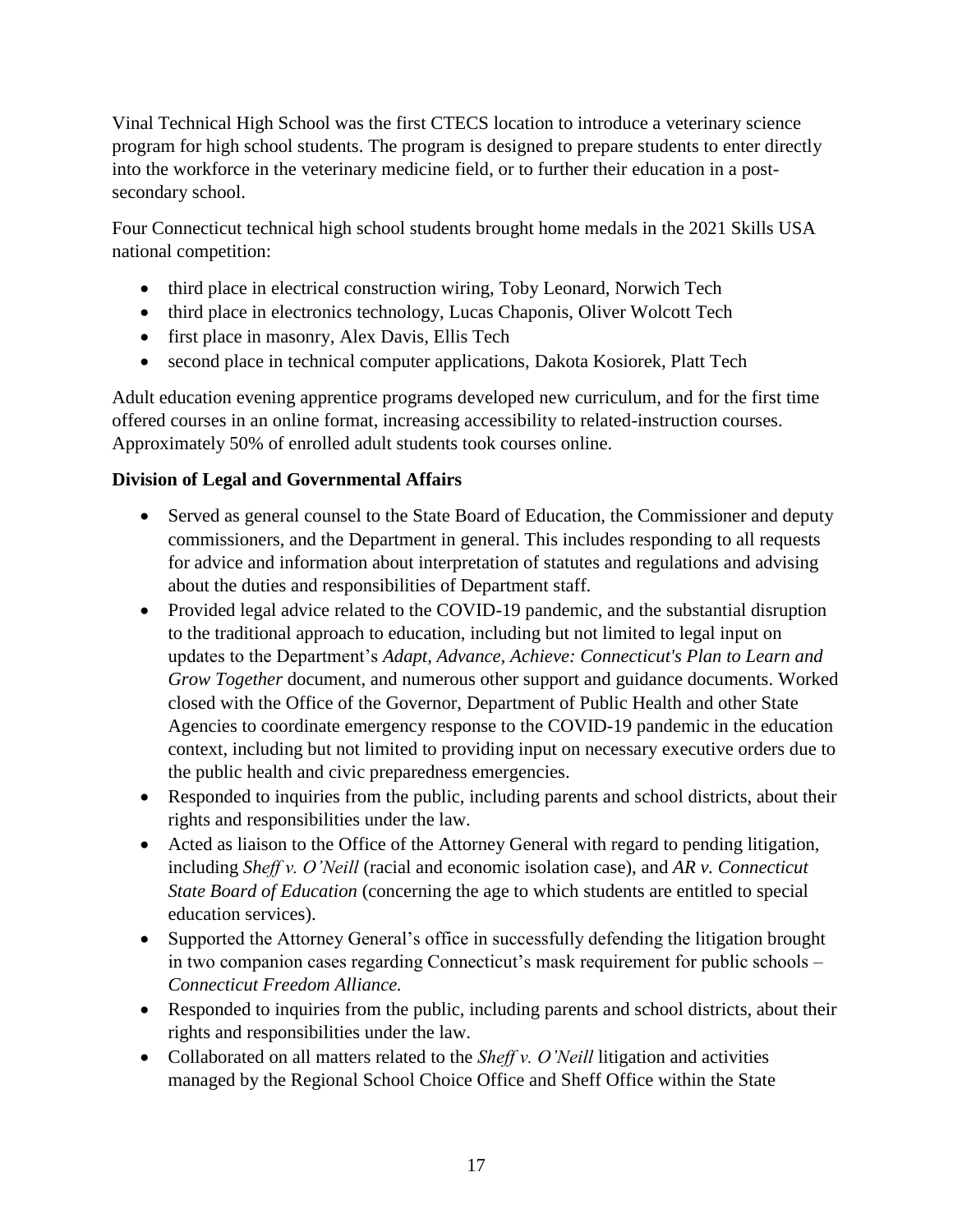Department of Education. Served as the Department representative and advisor during *Sheff* negotiations and court proceedings.

- Administered statutorily required functions, including but not limited to, responses to requests under the Freedom of Information Act; management of contract negotiations under the Teacher Negotiations Act, including the recruitment of impartial arbitrators; contract review, including the preparation of contract templates; private school approvals; racial imbalance; and other internally required functions such as forms review.
- Served as support to legislative liaison to the General Assembly, including assisting the liaison with legislative proposals, tracking pending legislation, and ensuring that the interests of the Department and State Board of Education are coordinated with the executive branch and properly communicated to the legislative branch. Provided technical assistance to the Education Committee and others regarding legislative proposals and assisted legislators and the liaison in responding to constituents on education issues.
- Advised bureaus within the Department on the promulgation of regulations and implements the regulation-making process under the Connecticut Uniform Administrative Procedures Act.
- Investigated requests to revoke, suspend, or place on probation the certification and/or permits of Connecticut teachers, administrators, and coaches and managed the revocation/denial process through hearing and/or action by the State Board of Education.
- Represented the Department and Commissioner in administrative actions including declaratory rulings and actions under Section 10-4b of the Conn. Gen. Statutes.
- Developed guidance on critical civil rights issues affecting students in Connecticut, including in the areas of immigration, enrollment, and the rights of transgender students.
- Consulted with school districts concerning the statutory process of forming or modifying a regional school district.
- Worked with Department staff and school districts to implement State Board of Education Standards for Educational Opportunities for Expelled Students.
- Represented the State of Connecticut on the Interstate Compact for Educational Opportunities for Military Children and manage the State's activities pursuant to the Compact, codified at Section 10-15f of the Connecticut General Statutes.
- Advised the Connecticut Technical Education and Career System (CTECS) regarding admissions, employment-related policies and other education related matters.
- Provided legal advice and participated in Departmental committees with respect to the receipt and distribution of federal funds under the American Rescue Plan and other legislation to address the effects of the COVID-19 pandemic on schools and students.
- Reviewed contracts for whole school management services between charter management organizations and charter schools for legal compliance and advised the State Board of Education on approval of these contracts.
- Participated in the review of charter contracts for charter schools required by Connecticut General Statutes Section 10-66aa(6) and coordinated with the Office of the Attorney General.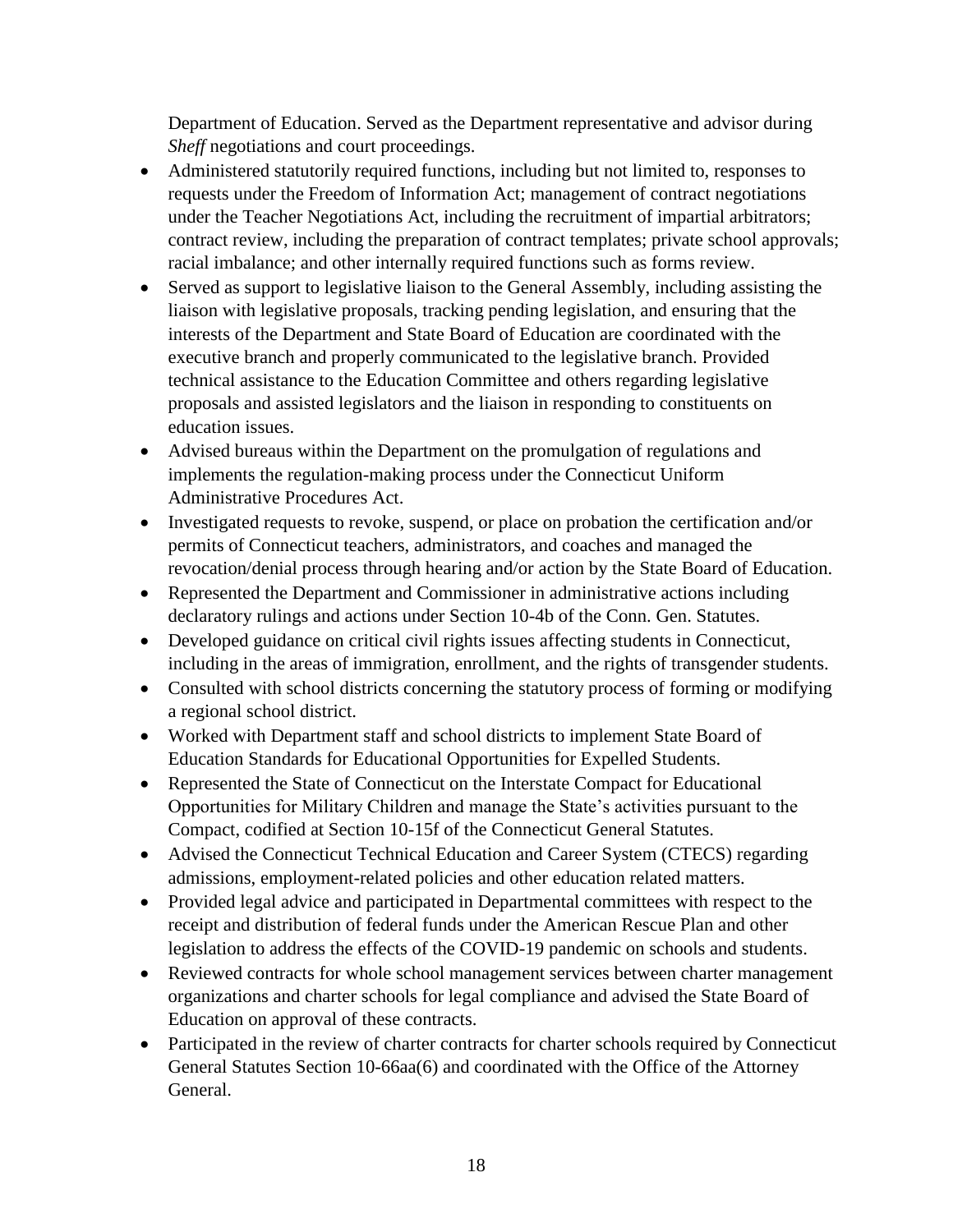- Advised on and assisted in the development in the Comprehensive School Choice Plan, to establish a long-term plan for the stability, sustainability, and predictable and efficient operation of the integration process relating to *Sheff v. O'Neill*.
- Collaborated with the Office of the Attorney General to advise the Regional School Choice Office regarding a lottery selection process that selects students based on multiple socioeconomic factors rather than based on race.
- Worked with Goodwin University Educational Services (GUES) and the United States Department of Education to assist in securing a change in legal status of GUES, which operates magnet schools that serve the goals of the *Sheff v. O'Neill* litigation.
- Responded to daily emails from districts, parents, and other constituents regarding unmasking our school students, hybrid learning, remote learning, changing scenarios during COVID, and other assorted issues related to the pandemic as it affected students and educators in the state.
- Collaborated closely with the Department of Public Health and Department of Social Services to develop a weekly student COVID screening program for all unvaccinated public school students statewide in grades K-6 plus in the largest eight towns (over 70,000 population), all students in grades 7-12 and students in grades K-6 attending a private school located within the physical boundaries of the largest eight towns.

# *Bureau of Investigations and Professional Practices*

1. Denial of pending applications

Department of Children and Families (DCF):

 Of the 215 DCF finalized investigations of a school employees that were received by our office, one application was denied because the applicant was listed on the registry and three files were referred for possible revocation due to a central registry placement.

Educators with a criminal history record:

 Of the 86 applications reviewed, no denial of applications occurred, however, 22 applications are currently pending investigation (for 2020-21 school year). The remaining were investigated and returned for processing in the Bureau of Educator Standards and Certification.

Educators who have been dismissed for cause:

 Of the 26 applications reviewed, nine applications are currently being investigated; the remaining were returned for processing post-investigation or withdrawn.

Educators whose professional license or certificate was revoked, denied, or suspended in Connecticut or other states:

Of the10 applications reviewed, one application was denied for cause.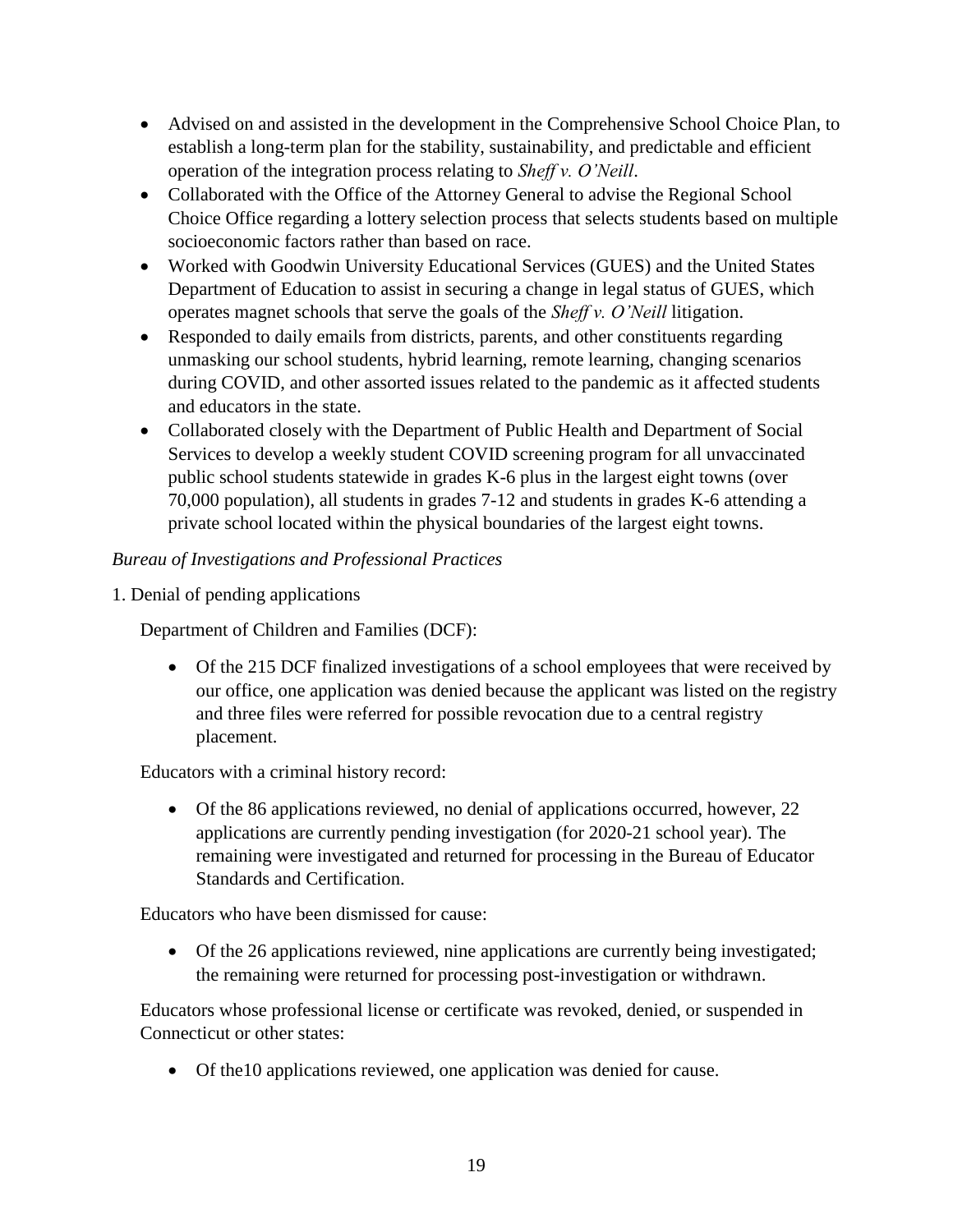Educators with a record of unsuccessful service/employment for a school district and/or nonpublic schools:

- Of the 16 applications reviewed, no denials were made; 14 applications were cleared and returned to the Bureau of Educator Standards and Certification; and two are currently being investigated.
- 2. Revocation, suspension, or probation action against an active certificate holder

During the 2020-2021 year (which experienced court closing and district personnel working from home, making access to formal records more difficult), the following 10 cases reached completion and resulted in the following actions:

- one State Board of Education revocation action;
- one automatic revocation based upon Connecticut General Statutes;
- four revocations by surrender by educators; and
- four stipulated agreements, including suspension of their certificate for three certificate holders and probation for one certificate holder.

Certificate holders pending investigations:

- five cases pending DCF appeal process;
- four cases in which certification action is requested by a school district/interested party; and
- eight cases in which the Department of Education initiates action based upon criminal history, dismissal from employment, etc.

# **Finance and Internal Operations**

#### *Bureau of Fiscal Services*

- Continued to improve the stability and operation of all agency fiscal processes to ensure all cost-saving measures are implemented effectively and result in overall budgetary savings.
- Processed over 55,000 vouchers for payment, including nearly 19,000 grant payments in excess of \$3.5 billion.
- Processed over 6,500 purchase orders.
- Processed and managed over 320 contracts, including personal service agreements, MOUs, MOAs, and RESC Alliance agreements.
- Managed budgets for nearly \$3.8 billion of expenditures across over 130 state and federal accounts.
- Assisted in the development of the Department's budget request for education grant programs.
- Prepared various state and federal financial reports.
- Performed over 40 state and federal education grant calculations.
- Processed over 2,700 individual grant budgets for approximately 500 subrecipients.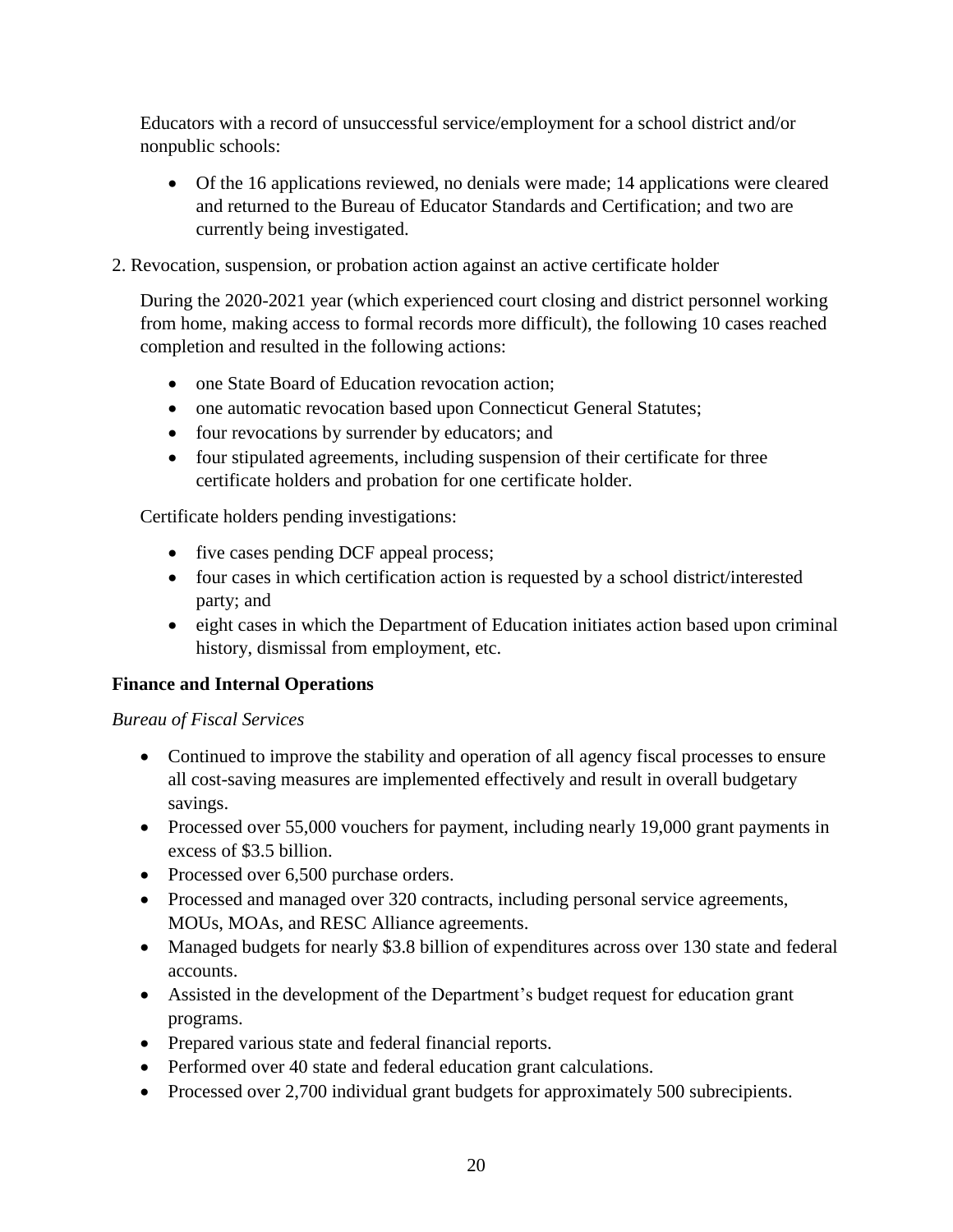- Completed the rollout of the eGrants system.
- Implemented and managed budgets for over \$1.6 billion of federal COVID-19 relief programs pursuant to the Coronavirus Aid, Relief and Economic Security Act; the Coronavirus Response and Relief Supplemental Appropriations Act; and the American Rescue Plan Act.

#### **Office of Internal Audit**

- Conducted several compliance reviews of various business office functions performed at Connecticut Technical Education and Career System (CTECS) high schools including general fund revenues, student trustee account operations, automotive production, payroll and attendance to evaluate compliance with CSDE and CTECS policies and procedures. OIA identified instances of noncompliance with established policies and procedures associated with business office operations associated with General Fund cash receipts and deposits, automotive production, payroll operations, Student Trustee Account operations and certain other matters that warrant attention. Additionally, we provided recommendations to the schools and central office related to the internal control structure and staffing of the schools' business offices.
- Ascertained the extent to which assets were accounted for and safeguarded from losses by monitoring reports of irregularities involving funds or equipment at various Connecticut Technical Education and Career System high schools. OIA made referrals to appropriate state agencies, school administration, and CSDE management.
- Coordinated work with external certified public accountant (CPA) firms and the Auditors of Public Accounts (APA) to provide assurance to the Board, departmental managers, and state and federal regulators that resources are being used efficiently, effectively and in compliance with applicable statues, regulations, policies and procedures. This included engaging an external CPA firm to perform a performance audit of the CSDE Bureau of Fiscal Services Grants Unit for the fiscal year beginning July 1, 2020 through June 30, 2021. The audit services are focusing on the grant calculations and the authorizing statutory language and could include financial, compliance, operational, investigative, or other performance audits.
- Provided audit services for the Office of Early Childhood, including preparation of the compliance supplement for OEC grants and monitoring of federal and state single audits of OEC's grantees.
- Advised grantees receiving federal awards of their responsibilities to have audits performed in accordance with Uniform Grant Guidance requirements, reviewed audit reports for compliance with Uniform Grant Guidance provisions and required grantees to provide corrective action plans to ensure resolution of audit findings that may include questioned costs. OIA worked with appropriate program management within CSDE and OEC to determine whether or not questioned costs were allowable and if necessary. When applicable, notified the Bureau of Fiscal Services (BFS) of the need to recover funds.
- Worked with the Office of Policy and Management (OPM) on issues identified in audits performed by CPA firms of grantees receiving state financial assistance from the CSDE.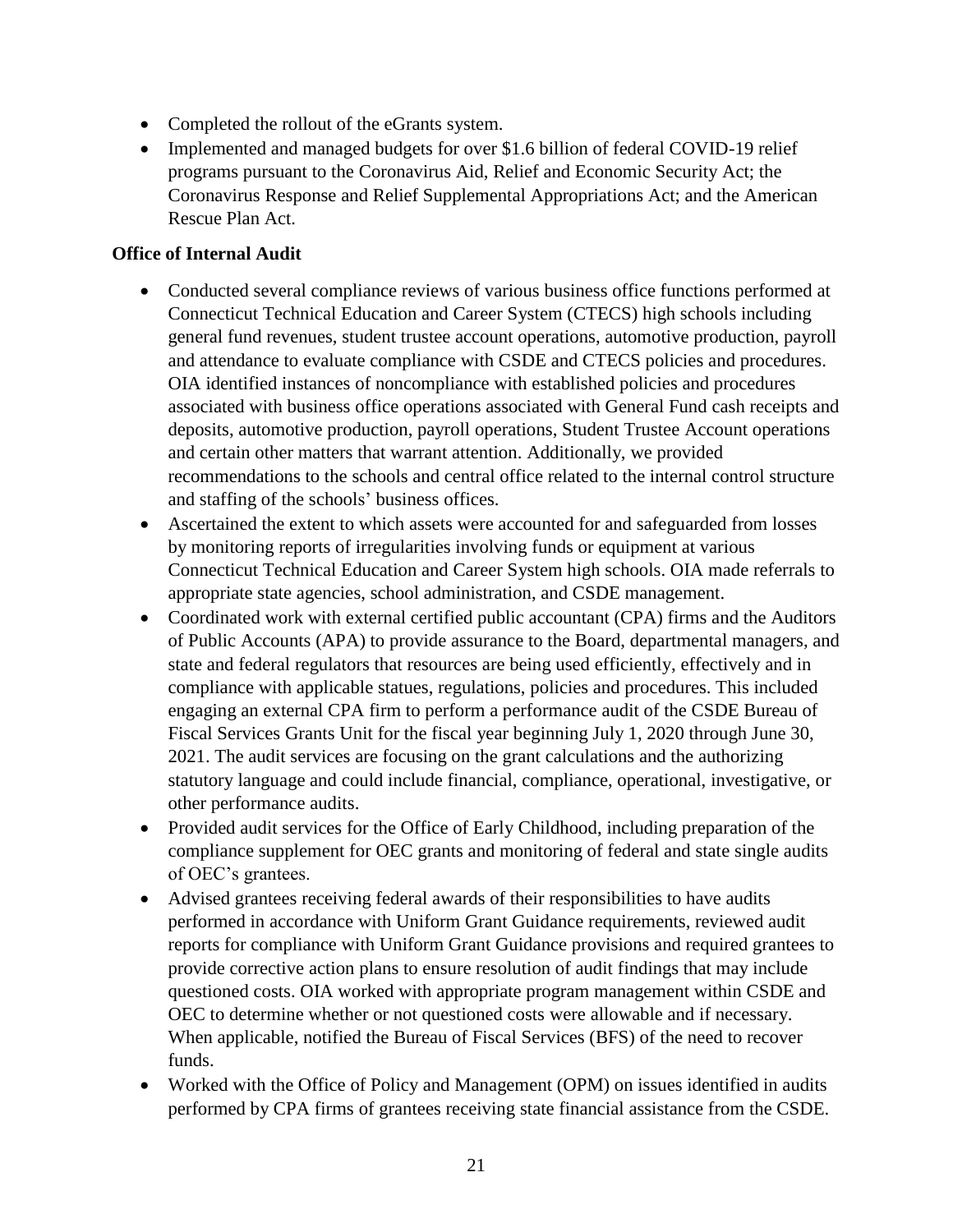This activity included addressing questioned costs and compliance or internal control findings. In addition, OIA developed audit compliance supplements for the grants administered by CSDE to be included in the State Single Audit Compliance Supplement for use by CPA firms.

- Provided program management with financial analysis, audit services, and recommendations for the charter school and magnet school programs. These services included participating at site visits for charter school renewals and evaluating the financial and management controls related to fiscal operations and recommended improvements for each charter school. Due to COVID restrictions, OIA did not participate in charter school renewals for the 2020-21 school year.
- Conducted a review of whistleblower complaints concerning various fiscal related issues regarding a state charter school. OIA's review of fiscal related issues included but was not limited to the billing of special education costs and data security concerns related to the disposal of IT equipment. The purpose of this review was to determine whether the allegations involving the billing of special education costs and data security concerns related to the disposal of IT equipment could be substantiated. OIA found that the school could not provide documentation to support their special education billing rates for districts sending students to the charter school. Also, OIA was unable to determine the school's special education allocation methodology or whether rates are based on the actual costs of special education staff and services provided as detailed in the students' individualized education programs. In addition, OIA was unable to confirm the exact number of computers that were not cleaned of sensitive information and/or had the school administrator access removed. OIA and CSDE Management made recommendations for immediate action by the school's management and requested a corrective action plan.
- Conducted a review of the special education billing practices at two state charter schools. The purpose of this review was to obtain information about how the school bills sending districts for special education services and to evaluate compliance with applicable laws and related CSDE guidance. At each school, we found while the schools billing rates are calculated based on allowable special education costs, the calculation does not offset the total cost by the amounts received for the State Charter School Grant and other per pupil grants in accordance with C.G.S. Section 10-66ee(d)(2) and at one of the school's services required by 504 plans are being charged to districts. OIA made recommendations for CSDE management to follow up with charter school management to ensure that district billing rates are determined in accordance with C.G.S. Section 10-  $66\text{ee}(d)(2)$  and that they immediately discontinue the practice of billing districts for the costs of 504 plan services.

#### **Office of Strategic Planning and Partnerships**

- Developed a series of policies and communications for school leaders and program operators so that education statues and departmental polices are provided in a clear, concise manner.
- Represented the agency and commissioner on Governor's Workforce Council and education subgroups, participating in meetings, assisting in the development of education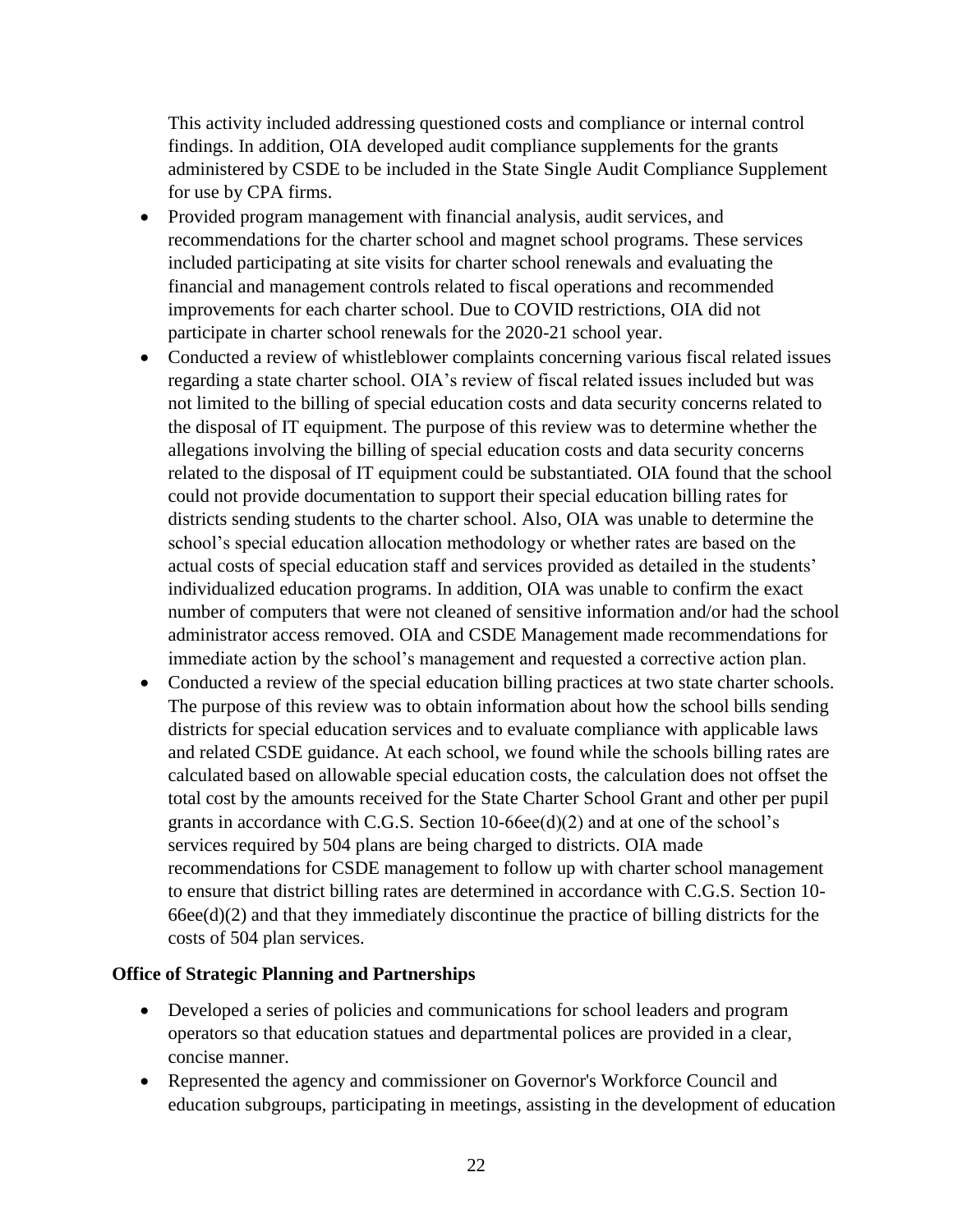related strategies consistent with goals of the GWC in terms of workforce development initiatives.

- Advanced college and career readiness efforts by working with districts, other state agencies and outside partners toward the goal of creating programs that maximize student opportunities to gain early college credits, career related internships, and credentials so that students are prepared for post-secondary plans.
- Successfully worked with the Office of the Governor and the Office of Policy and Management to create legislation to expand the Open Choice program to the cities of Norwalk and Danbury, which was passed by both chambers of the Connecticut General Assembly and signed into law.
- Released communications that involve other offices within the CSDE as well as other state agencies and key stakeholders.
- Participated, alongside the state's attorney general, in the *Sheff v. O'Neill* stipulation agreement that changed the measurement of diversity to a family's social and economic status (SES).
- Implemented the key terms of the Phase IV Stipulation and Order in *Sheff v. O'Neill*.
- Launched a new user-friendly application and placement platform in the Sheff region to facilitate informed decision-making by prospective families regarding school choice opportunities.
- Managed the Open Choice programs statewide, which serves 2,964 students at 252 schools in 47 school districts at a cost of \$16,429,000 in enrollment tuition to those schools. Twenty-two districts in the Sheff region served 253 students in prekindergarten at a cost of \$1,518,000 in enrollment tuition to those districts. The transportation cost for those students was \$17,155,795, which includes transportation for summer programs.
- Managed the Interdistrict Magnet Schools statewide, which served 38,679 students at 88 schools in 17 districts/RESCs at a cost of \$264,362,538.
- Provided grant opportunities to six Open Choice districts in the Sheff region with funds equaling \$2,816,418 as part of the CARES Act.
- Distributed \$1,549,900 to the RESCs in administrative costs to operate the Open Choice program statewide.
- Distributed \$2,082,500 in funding to magnet operators and open choice schools in order to increase acceptance rates in furtherance of the *Sheff* Stipulated Agreement.
- Distributed \$1,351,889 to 19 schools in the Sheff region as part of the recent stipulated agreement.
- Managed the Interdistrict Cooperative Grant program, which had 4,906 students participate in 12 programs statewide and issued \$1,561,390 in grants funds to assist reducing racial and economic isolation.
- Distributed \$2,909,600 to 26 districts and one RESC in the Sheff region to promote academic and social success of participating Open Choice students.
- Distributed \$3,568,872 to RESC operators for PK tuition costs.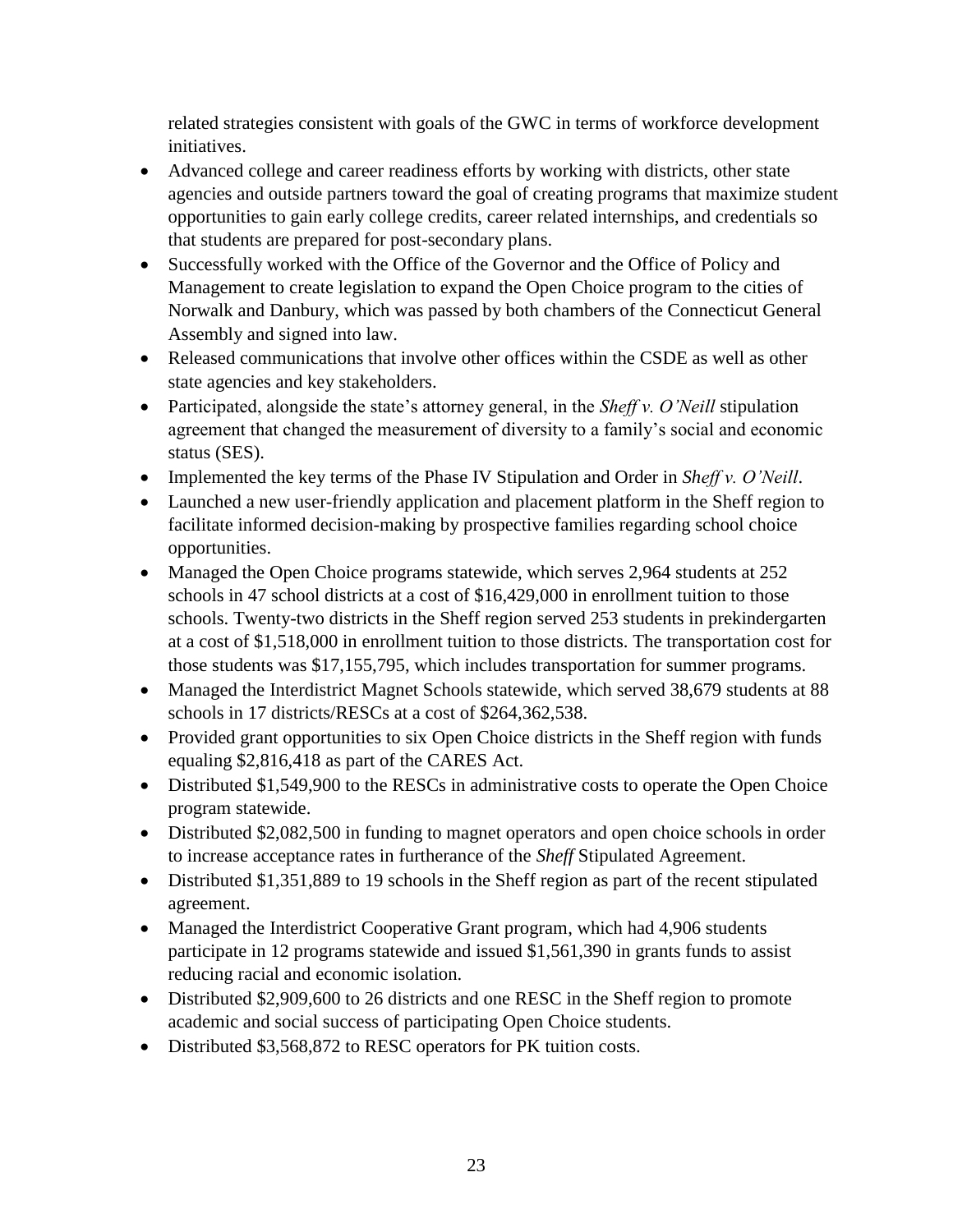- Distributed \$3,701,619 to magnet schools to support academic and social support grants to provide increased opportunities for enrichment and social emotional supports in response to the pandemic.
- Conducted several data analysis projects to support the Regional School Choice Office and operators.
- Responded to various data requests from *Sheff* plaintiffs and legislators.
- Collaborated with UCONN professor to supply data and answer various questions in regard to his research study entitled School Lottery Family Decision Analysis: Patterns Among Decliners.

#### **Office of Student Supports and Organizational Effectiveness**

- The CSDE Adult Education Unit has worked with the Department of Labor and the Department of Aging and Disability Services to rewrite the Unified State Plan as mandated by the Workforce Innovation and Opportunity Act (WIOA). The CSDE has enhanced and supported programs and services that are more comprehensive, costeffective, and responsive to community needs by supplementing Connecticut's commitment of state and local adult education dollars with WIOA Title II dollars. Sixty organizations, including school districts, volunteer programs, community-based organizations, and other agencies provided adult education services in Connecticut by recruiting and retaining educationally and economically disadvantaged adults. The CSDE launched a new longitudinal data system used for analyzing educational and workforce outcomes. By focusing on the needs of learners, families, communities and employers, adult education programs succeeded in: improving the skills of Connecticut's learners; enabling thousands of residents to attain a secondary school diploma; helping to close the skills gap in the workplace; assisting non-English speakers to learn English; easing the transition to postsecondary education; preparing residents to attain U.S. citizenship; and helping families to break the intergenerational cycle of illiteracy.
- The U.S. Department of Agriculture (USDA) authorized nationwide waivers that the CSDE opted in to, which gave participating school districts the option to serve nutritious meals at no cost to all children 18 years old and younger and persons older than 19 years old with a disability. The nationwide waivers also allowed schools to serve meals using grab and go, bus stop routes, or household delivery models (versus congregate meal service); allowed parents and/or guardians to pick-up meals on behalf of the children in their household from schools or community sites; gave flexibility to schools to distribute multiple days' worth of meals at once and serve meals on the weekends and school holidays and breaks; and allowed meals to be served in bulk sizes as opposed to individual, unitize meals. From March 2020 through June 2021, participating schools and community-based organizations served 61,188,553 meals at no cost to families.
- Connecticut's Child and Adult Care Food Program's At-Risk Afterschool Meals Program (Supper program) provides nutritious evening meals to children through structured afterschool programs that are located at sites where at least half of the children in the school attendance area are eligible for free and reduced-price school meals. Meals are provided in conjunction with educational or enrichment activities after the regular school day ends,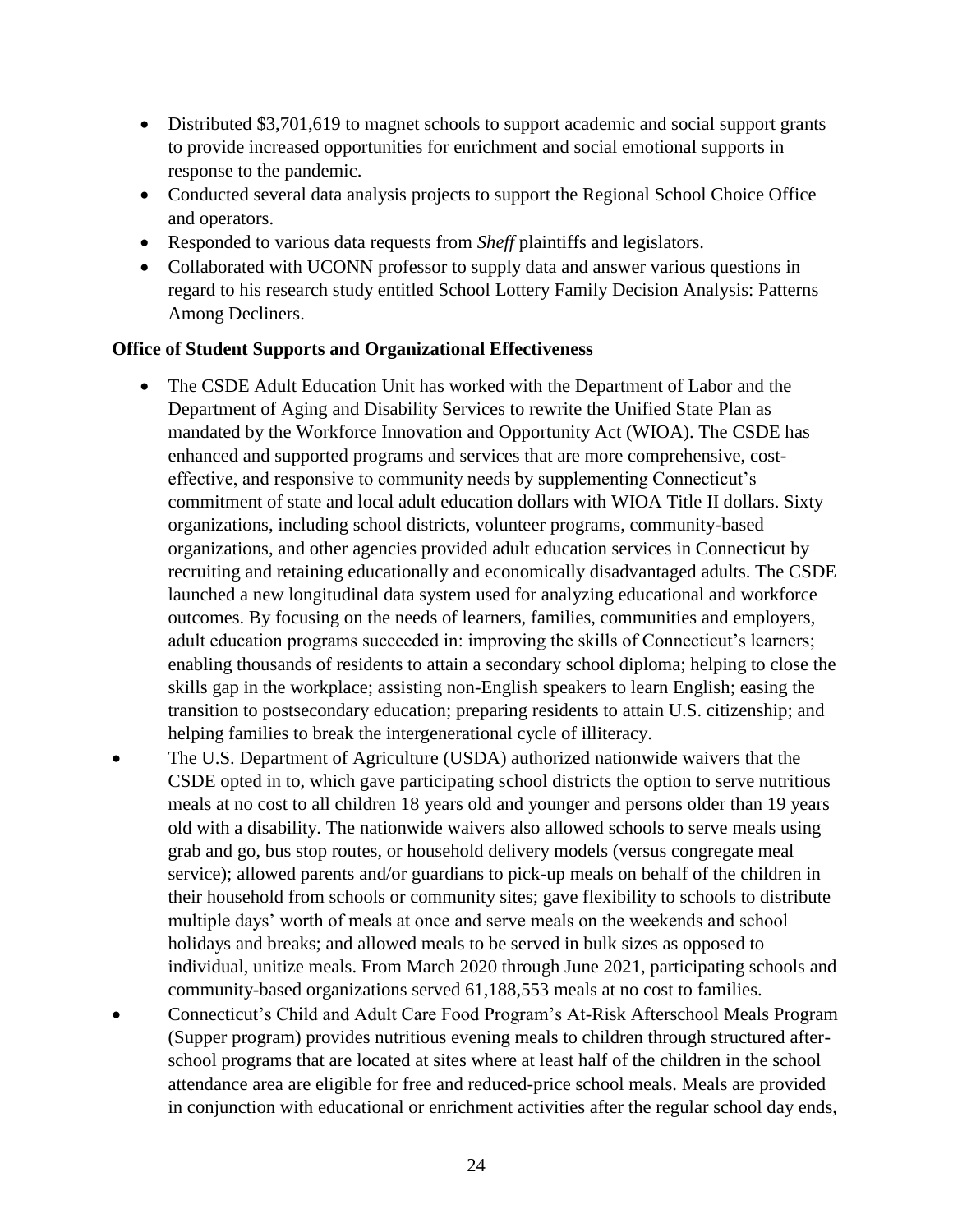on weekends and holidays, and during other times of the year when school is in session. Due to the public health emergency, USDA issued nationwide waivers that allowed the CSDE to authorize Supper program providers to serve grab and go meals (vs. congregate meal service), multiple meals at one time, parent and/or guardian pick-up, household delivery, meals to be served in bulk sizes, and flexible distribution times. Enrichment activities also continued to be provided to participants. During school year 2020-21, Connecticut schools provided 391,784 Supper meals and 354,942 snacks at 169 sites.

- During summer 2020, the CSDE Summer Meals Programs served 6,737,256 meals, up from 1,777,703 from the summer of 2019. This represents a greater than 300% increase in meals served to children at no cost to families.
- In partnership with DSS, the Pandemic Electronic Benefits Transfer (P-EBT) benefits have brought more than \$248.7 million to 330,000 children statewide without households having to complete an application. This program provided debit cards that could be used to purchase food at retail establishments to support food security in families when inperson school was interrupted due to COVID-19.
- The CSDE was awarded almost \$14 million in federal funds through the (Section 722 of PL 116-260, the Consolidated Appropriations Act, 2021, Title VII, Chapter 3) Child Nutrition Emergency Operational Costs Reimbursement Program to distribute additional funds to provide to local operators of the School Breakfast Program (SBP), NSLP, and the Child and Adult Care Food Program (CACFP) with additional reimbursements for emergency operating costs they incurred during the public health emergency.
- The School-Based Diversion Initiative (SBDI) is a multiagency collaboration directed toward reducing exclusionary school discipline and school-based arrests and increasing local educational agency (LEA) capacity to address emotional, developmental, and behavioral needs among students in collaborating schools. To date, SBDI has served 60 schools across 22 districts. During the 2020-21 school year, 12 schools in five districts participated in SBDI, where school staff received professional development, restorative practice training, discipline policy consultation and community coalition building to engage families, law enforcement, and providers. Outcomes for the 2020-2021 school year include a decrease in mobile crisis calls by 21 percent. Court referrals are projected to be down 100 percent, while a 64 percent reduction is projected for out-of-school suspensions.
- Under ESSA Title IV, Part A, a federal grant opportunity was made available to states and LEAs beginning in 2017-18. The Student Support and Academic Enrichment Grants are available to all LEAs that receive Title I funding. They are intended to improve students' academic achievement by increasing the capacity of states, LEAs and local communities to provide all students with a well-rounded education; improve school conditions for student learning; and improve the use of technology in order to improve the academic achievement and digital literacy of all students. In 2020-21 Connecticut received approximately \$9.76 million through this grant, with 95 percent being paid out to LEAs as entitlement grants.
- CSDE hosted a virtual statewide town hall for parent and families on supporting children in remote learning during COVID-19. Over 900 people registered for the event. A series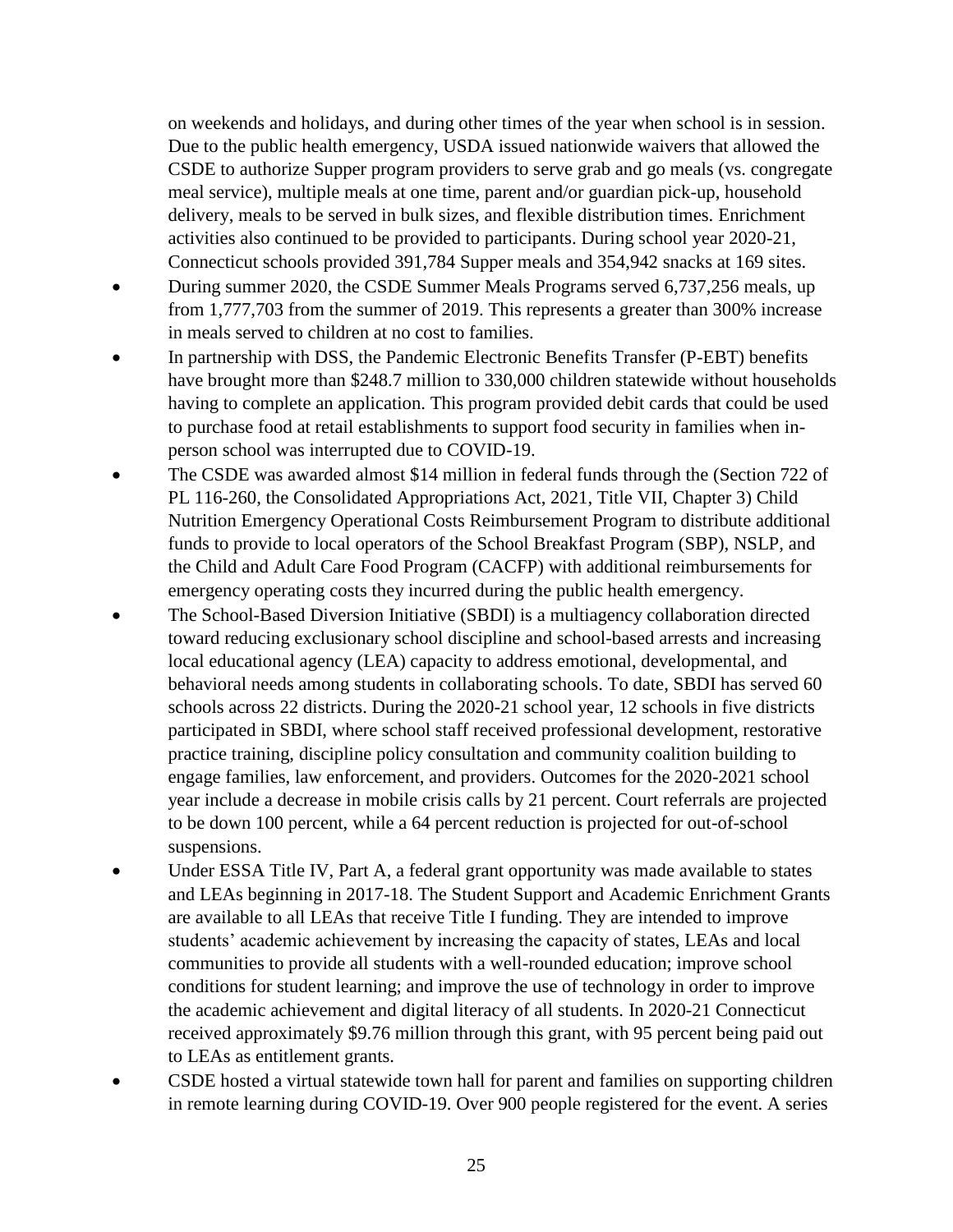of six follow-up events took place in spring 2021 covering topics that families requested, including early learning and developmental skills during quarantine, supporting students with special needs in remote learning, and self-care and social emotional learning for caregivers and children. Over 1,100 people registered for the series. Two of the sessions were presented entirely in Spanish and all six sessions were recorded and captioned in English, Spanish, Portuguese, and Arabic.

- CSDE convenes a peer-to-peer learning network for professionals involved in family engagement called Friday CAFÉ (Community and Family Engagement). Friday CAFÉ usually meets once a month for eight months in the school year. During 2020-21, Friday CAFÉ added three additional sessions for professionals and created a series of three evening sessions for families. Enrollment across the daytime and evening sessions exceeded 1,400.
- In partnership with Connecticut Children's, the CSDE offered "Virtual House Calls" for families. Physicians specializing in infectious disease, developmental psychology and school health offered guidance to families on successful social, emotional, and physical wellness for returning students to school in the fall. Approximately 3,000 participants registered for the 2021 event.
- CSDE conducted dozens of professional learning webinars and virtual town halls addressing issues brought about by the pandemic including: social-emotional learning supports for families and educators; family engagement; supporting students who are homeless; school nursing supports for students and families; chronic absenteeism; and Child Nutrition Programs.
- CSDE launched the Learner Engagement and Attendance Program (LEAP) with the Alliance in 15 school districts identified to need additional resources to support families. LEAP is a contracted partnership between CSDE and the Regional Education Service Center (RESC) Alliance to support districts in the reengagement of students and families. Funding is provided by the Governor's Emergency Education Fund (GEER) - \$10 million. Local districts are building on home visiting that is already happening in the district and expanding to support data-informed populations of students, e.g., homeless, students with disabilities, grade level. As of late August, more than 2,000 home visits have been conducted.

#### **Performance Office**

#### *Data Collection*

- Successfully collected accurate data about students, educators, districts/schools, and assessments in a timely manner as required by federal/state legislation and regulations. This includes the collection of millions of records via approximately 10 collections managed by four SDE staff.
- Followed data freeze protocols to facilitate timely reporting.
- Delivered professional development, streamlined data collection systems, added new data validations, eliminated/trimmed data collections where possible, and provided documentation/communication to support districts and reduce their burden.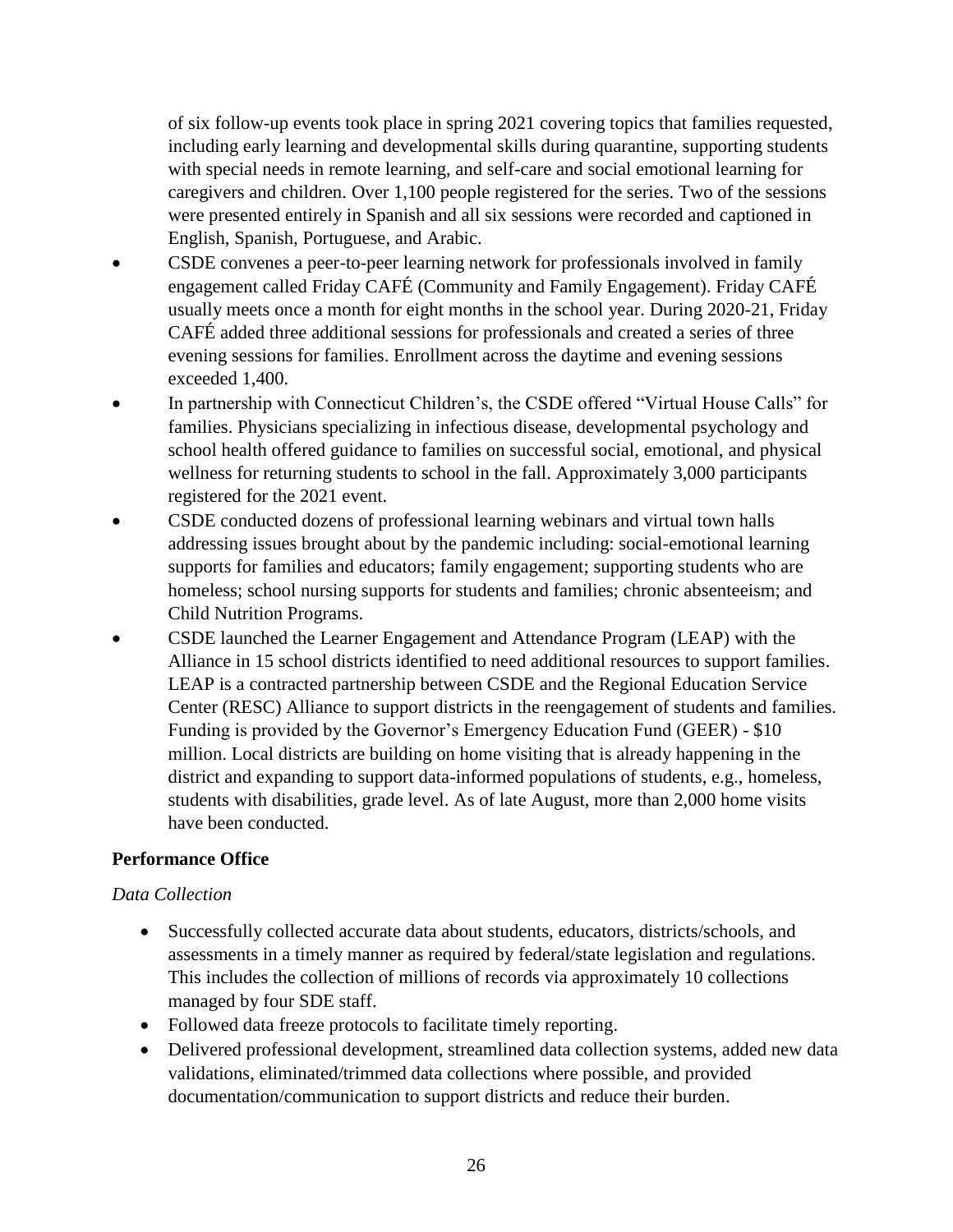- Procured and started customization of cloud-hosted statewide special education data system (CT-SEDS), which includes an IEP component at the student level and will allow for improved communication and information sharing between schools and districts. Furthermore, the system will eliminate multiple existing summary data collections in the state related to students with disabilities.
- Managed COVID-19 related projects including:
	- a. Collected student addresses and partnered with DSS for the provision of Pandemic-Electronic Benefits Transfer (P-EBT) cards to approximately 285,000 students statewide.
	- b. Collected attendance data monthly from districts, separately for in-person and remote learning days.
	- c. Collected learning model data weekly from districts to inform decision making and support.

### *Information Technology*

- Supported ongoing maintenance and implementation of several data collection applications to support agency priorities (e.g., PSIS, Directory Manager, Education Finance System, special education, teacher-course-student, discipline).
- Rapidly designed and built an extension to the existing PSIS system to support collecting address and monthly attendance from school districts, separately for remote and in-person days.
- Continued implementation of the Direct Certification (including SNAP, TANF/TFA, Medicaid, Foster Care) application.
- Successfully automated student rostering for statewide summative assessments (e.g., Smarter Balanced, LAS Links) with multiple online vendors and now implementing with DESSA (social-emotional learning assessment).
- Worked with a cloud-hosted vendor to complete a rebuild of the Regional School Choice Office (RSCO) school choice lottery system.
- Developed and implemented a new application (Contacts Manager) to collect contact information from education providers.
- Supported early integration efforts of CSDE data with newly procured special education cloud vendor system.
- Migrated on-premises adult education system to new cloud vendor system.
- Upgraded legacy PSIS application to support modern browsers.
- Partnered with DAS/BEST and Microsoft to explore the feasibility of cloud migration for legacy data collection environment.
- Procured and set up new environments for the CSDE data warehouse for secure reporting and data management.
- Enhanced teacher certification to new IVR system using AVAYA to include DAS/BEST's faxback service.
- Supported continued implementation and expansion of O365 system.
- Teamed with Microsoft to train end-users on O365 tools.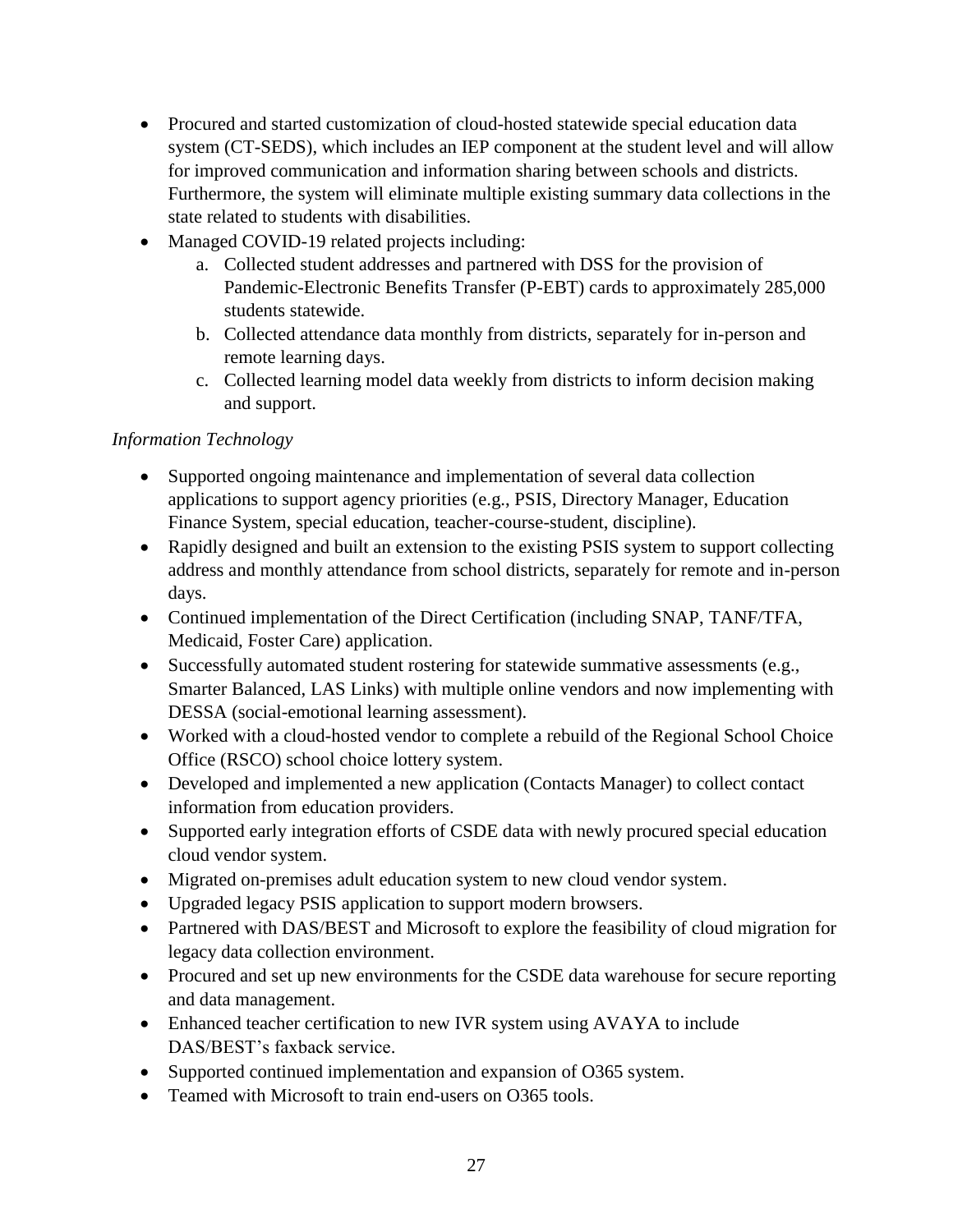- Provided ongoing continued support for remote or hybrid work due to the pandemic.
- Procured, migrated, and streamlined the CSDE NAS at the Groton and Springfield data centers.
- Migrated CTECS data to a separate network.
- Nearing completion of retiring the WANG system to a web-based cloud connectivity and integrate with CORE accounts.

### *Student Assessments*

- Successfully implemented and delivered the state English Language Proficiency (ELP) assessment with both an in-person and remote testing option. Validated and reported results on the ELP assessment via the EdSight Reporting system.
- Successfully implemented and delivered the state summative English language arts (ELA), mathematics, and science state summative assessments. This was also offered with an in-person and remote testing option.
- Continued to expand training and support to districts in the use of interim assessment blocks that are aligned to state academic standards and designed to inform classroom instruction.
- Conducted standard settings, alignment studies, and new item development for science assessments.
- Entered into an agreement with the Consortium for the Alternate Assessment of English language proficiency (CAAELP) to develop and administer an alternate assessment for eligible students who are English learners with significant cognitive disabilities.
- Conducted monitoring/review of Alternate Assessment Eligibility forms to evaluate the appropriateness of the evidentiary basis for the assignment of alternate assessments to eligible students with significant cognitive disabilities, including those who are also identified as English learners in grades K-12.
- Coordinated with practitioners to set conditions for a safe and valid administration of the Connecticut Physical Fitness Assessment.
- Provided materials, training, and policy guidance in relation to the use of assessments as school reopened in fall 2020-21.
- Developed the Sensible Assessments Practices guidance to help districts in fall 2020-21.
- Coordinated fall 2020 SAT administration for grade 12 students who missed the opportunity to take the SAT in grade 11 and administered the SAT in spring 2021 for students in grade 11.
- Oversaw member managed item writing for ELA section of Smarter Balanced including training teachers, meeting with teachers to create items, creating and revising items, entering items into Smarter Balanced item system.

# *EdSight - Data Integration/Reporting*

 Upgraded existing secure visual analytics data processing and reporting portal. The new installation and software provide improved data analysis capabilities to LEA and CSDE staff.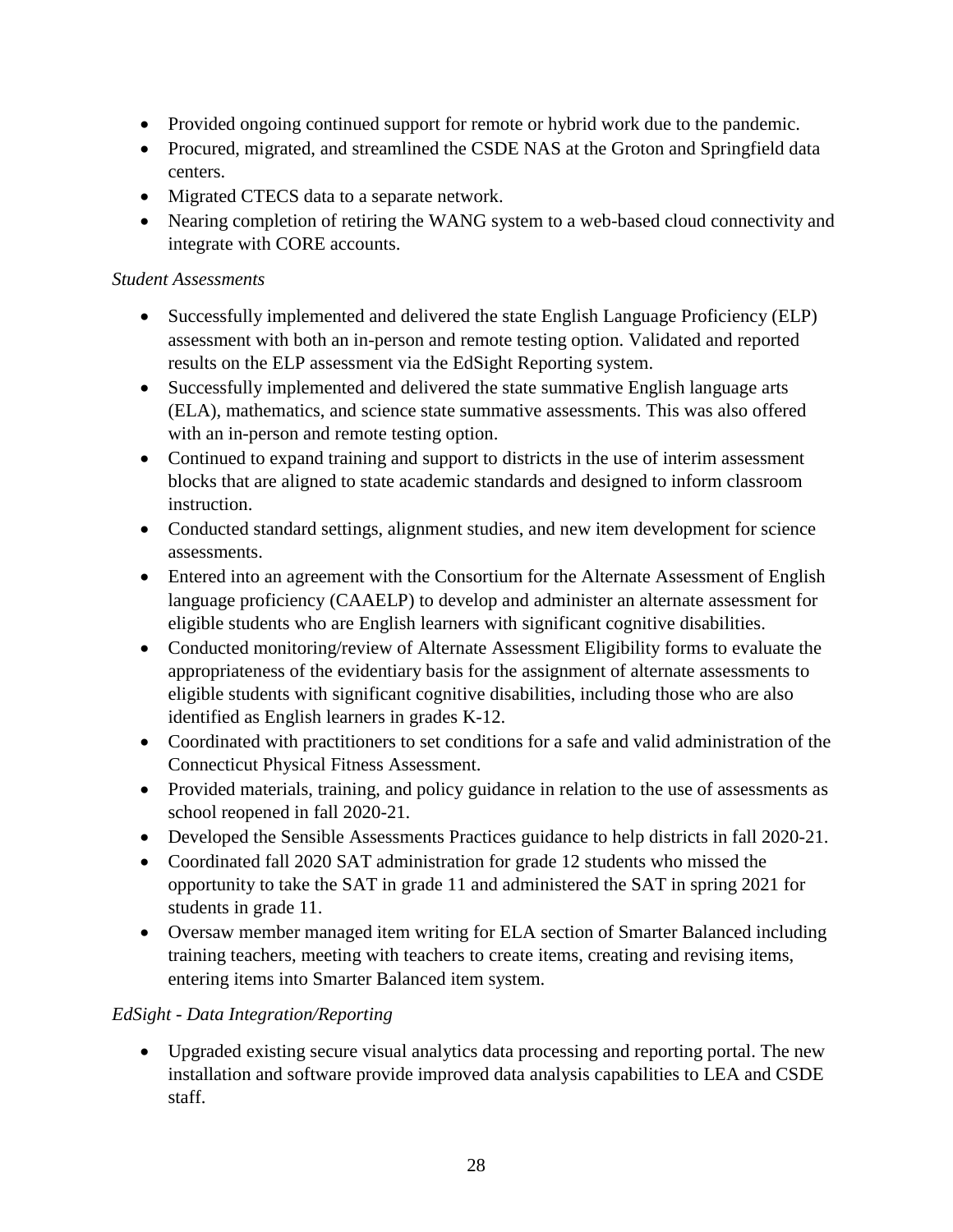- Developed/updated and deployed several public reports including district/school expenditures, discipline district tiers, Educator Preparation Provider (EPP) Quality Measures, Contacts Manager, National Student Clearinghouse, nonpublic school enrollment and staff counts, monthly attendance, district learning model, and Connecticut Free Application for Federal Student Aid (FAFSA) completion.
- Developed/updated and deployed several secure reports including student-level CT SAT School Day Report, EPP Quality Measures, Comprehensive Local Needs Assessment, English Learner Roster, Early Indication Tool for Teachers, Resource Allocation Review, Students Receiving Rigorous Coursework Potential Letters, Effect of SASID Changes on Secure Growth Reports, and Graduation Rates.
- Updated data in numerous interactive public reports (e.g., Connecticut Report Card [CRC], suspension rate, course enrollments by subject, enrollment, attendance, graduation rates, educator demographics, and primary disability).
- Updated report on Trends in Enrollment, Credit Attainment, and Remediation at Connecticut Public Universities and Community Colleges using data obtained through P20WIN and created data sets in support of several P20WIN requests.
- Used the data warehouse to respond to several data requests from researchers, districts, and CSDE personnel, providing suppressed data according to CSDE suppression guidelines.
- Published the annual Profile and Performance Reports (PPR) in accordance with federal requirements and Connecticut General Statutes 10-220 (c) to include key metrics on students, educators, instruction, and performance for all districts and schools.
- Refined automation procedures to ensure data accuracy, reproducibility of results, and data processing efficiency.
- Implemented complex algorithms to resolve duplicate student records to preserve longitudinal student data and launched a secure report allowing authorized users to view the effect of these SASID changes on secure growth reports.
- Continued sharing historical, longitudinal student-data securely with the Department of Children and Families and with the Court Support Services Division (CSSD) of the Judicial Branch on a monthly/nightly basis and participated in discussion surrounding use of the data warehouse to support the Interrupted Scholars Act: Juvenile Justice data exchange.
- Started a project with the Connecticut State College and University system (CSCU) to automate sharing of student-level data. Data will allow CSCU staff to provide informed support to students and place them in proper courses.
- Provided US Department of Education with all required data on a timely basis through the EdFacts system.

# *Research and Analyses*

• Published numerous analyses and reports to support decision-making across the CSDE including the Condition of Education, special education performance reports, school discipline report, and restraints and seclusions.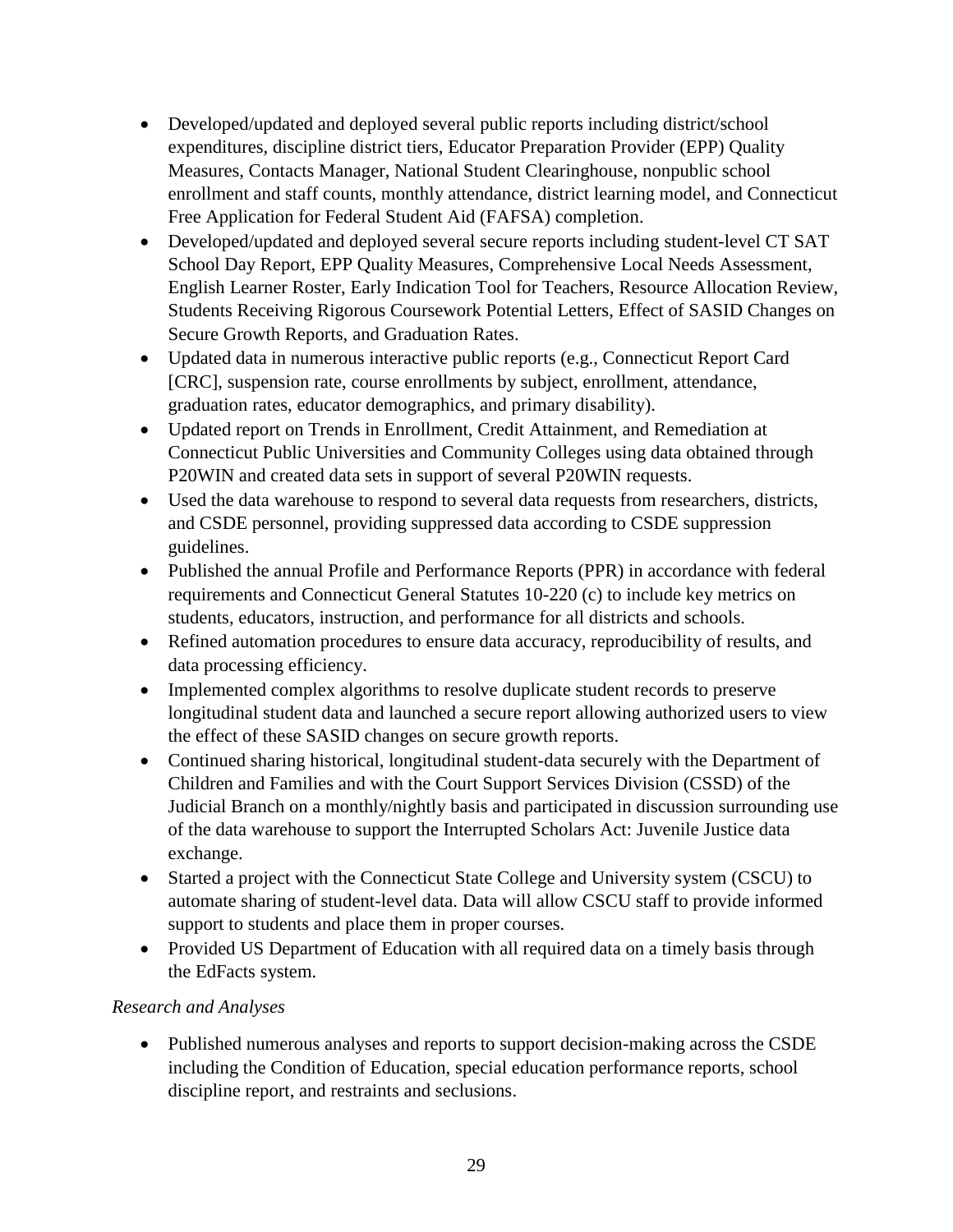- Partnered with other agencies through P20WIN to gather critical information about employment and postsecondary outcomes of Connecticut high school graduates (e.g., remediation and credit attainment, employment outcomes of students with disabilities, validity of alternate assessment achievement levels).
- Developed models that utilized longitudinal data to estimate student achievement in grades 3-7 in 2019-20 to support teachers at the start of the 2020-21 school year, and estimate growth through the pandemic.
- Investigated the relationship between taking Interim Assessment Blocks and target performance on the summative test.
- Developed a new model to predict student readiness for rigorous coursework that utilized middle school Smarter Balanced assessments in lieu of the PSAT; prepared and sent over 37,000 letters to students (and their parents) in grades 10 and 11 with potential for advanced course work.
- Analyzed enrollment data trends to gain a deeper understanding of the lower student enrollment in 2020-21 (e.g., PK and K declines, increase in homeschooling exits).
- Analyzed learning model data on a weekly basis to target support that would help districts return to in-person instruction.
- Analyzed attendance data on a monthly basis separately for in-person and remote days; these data supported the provision of Pandemic-EBT benefits in partnership with the Department of Social Services. Attendance data also supported the agency and districts to monitor and support greater student engagement during the 2020-21 school year. Connecticut was recognized nationally for this ongoing tracking. CSDE partnered with Attendance Works on a research publication [Attendance-Works-Chronic-Absence-in-](https://www.attendanceworks.org/wp-content/uploads/2019/06/Attendance-Works-Chronic-Absence-in-CT_FINAL-7.pdf)[CT\\_FINAL-7.pdf \(attendanceworks.org\).](https://www.attendanceworks.org/wp-content/uploads/2019/06/Attendance-Works-Chronic-Absence-in-CT_FINAL-7.pdf)
- Interviewed several district and school practitioners about how they reimagined possibilities during the pandemic and published the findings.

# *Accountability*

- Sought and successfully received federal approval to waive school and district accountability for both the 2019-20 and 2020-21 school years in light of the COVID-19 pandemic.
- Conducted studies to finalize the inclusion of dual enrollment course passage toward Indicator 6 (college-and-career readiness) of the Next Generation Accountability System.
- Partnered with the University of Connecticut and the Connecticut State University System to receive dual credit course level data for inclusion; prepared the data for loading to EdSight for inclusion in the accountability calculations.
- Identified schools for the National Blue Ribbon School award and processed their submissions with the U.S. Department of Education and the school/district leaders.
- Coordinated the National Assessment of Educational Progress (NAEP) activities including administration of the School and Teacher Questionnaires as well as the Monthly School Survey data collection.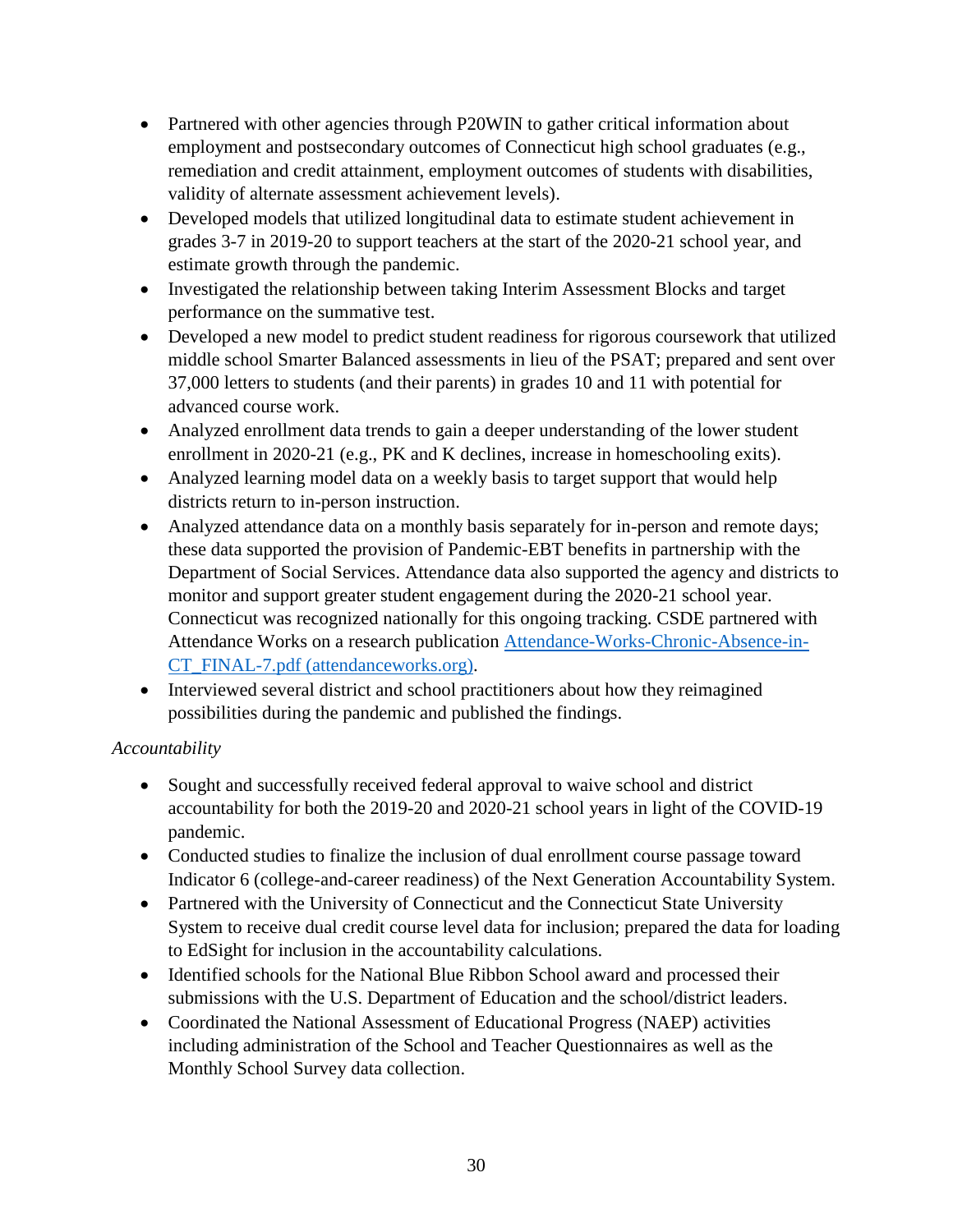#### **Talent Office**

- The Talent Office continues its commitment to increasing the racial, ethnic, and linguistic diversity of the educator workforce and diminishing vacancies in persistent shortage areas. Since 2015-16, the percentage of educators of color in the Connecticut workforce has increased from 8.3% to 10%. The percentage of administrators of color has also increased, over that same period, from 12.24% to 14.23%. The growth in the number of educators of color in the workforce is encouraging with LEAs hiring more than  $1,900$ new educators of color since 2016. Efforts to engage broad stakeholder groups to achieve collective impact are ongoing.
- Issued 25,083 educator certificates, responded to tens of thousands of emails corresponding with districts and applicants between July 1, 2020, and June 30, 2021. Additionally, the bureau was able to pivot during the pandemic, bringing back public phone hours through remote technology and issuing over 1,400 temporary authorizations and permits to keep schools running with appropriately authorized educators in front of students.
- Continued to implement various actions to streamline certification processes and procedures designed to increase efficiency while maintaining high-quality service to Connecticut educators even during the pandemic and while working remotely. The Bureau of Educator Standards and Certification continues to exceed the processing timelines of surrounding states including maintaining steady processing during the pandemic and with decreased staffing capacity in the bureau.
- The Talent Office continued to provide ongoing support to districts and LEAs in Creating [a District Plan to Increase the Racial, Ethnic, and Linguistic Diversity of Your Educator](https://portal.ct.gov/-/media/SDE/Talent_Office/HiringAndSelectionGuidebook.pdf)  [Workforce: A Guidebook for Hiring and Selection.](https://portal.ct.gov/-/media/SDE/Talent_Office/HiringAndSelectionGuidebook.pdf) This new resource is available on the CSDE website and has been promoted and piloted during 2019-20 and once again piloted during the 2020-21 year with several CT school districts. The guidebook was developed as a result of a four-part workshop series created in collaboration with the Center on Great Teachers and Leaders (GTL), the Northeast Comprehensive Center (NCC), and several CT Opportunity Districts in 2018. The guidebook, and companion resources, is intended to support districts in the development and implementation of a plan to attract, recruit, hire, and select educators of color per the requirements outlined in P.A. 18-34.
- In partnership with the CSDE Talent Office and REL-NEI Pilot Project to Develop Workforce Diversity Plans, the CSDE Talent Office and 11 district partners have been engaged in a seven-part series to develop workforce diversity plans. Each of the districts convened a small team of educators, school, and district leaders to utilize the resources available in the Hiring and Selection Guidebook distributed by the CSDE this past fall and described above. Districts were asked to examine data using a provided demographic diversity profile and engage in a self-assessment during a guided consultancy. Work will continue with these 11 districts with the possibility of engaging a third cohort in fall 2021.
- The CSDE and the RESC Alliance hosted a virtual career fair on April 7, 2021, aimed at increasing the racial, ethnic, and linguistic diversity of Connecticut's educator workforce.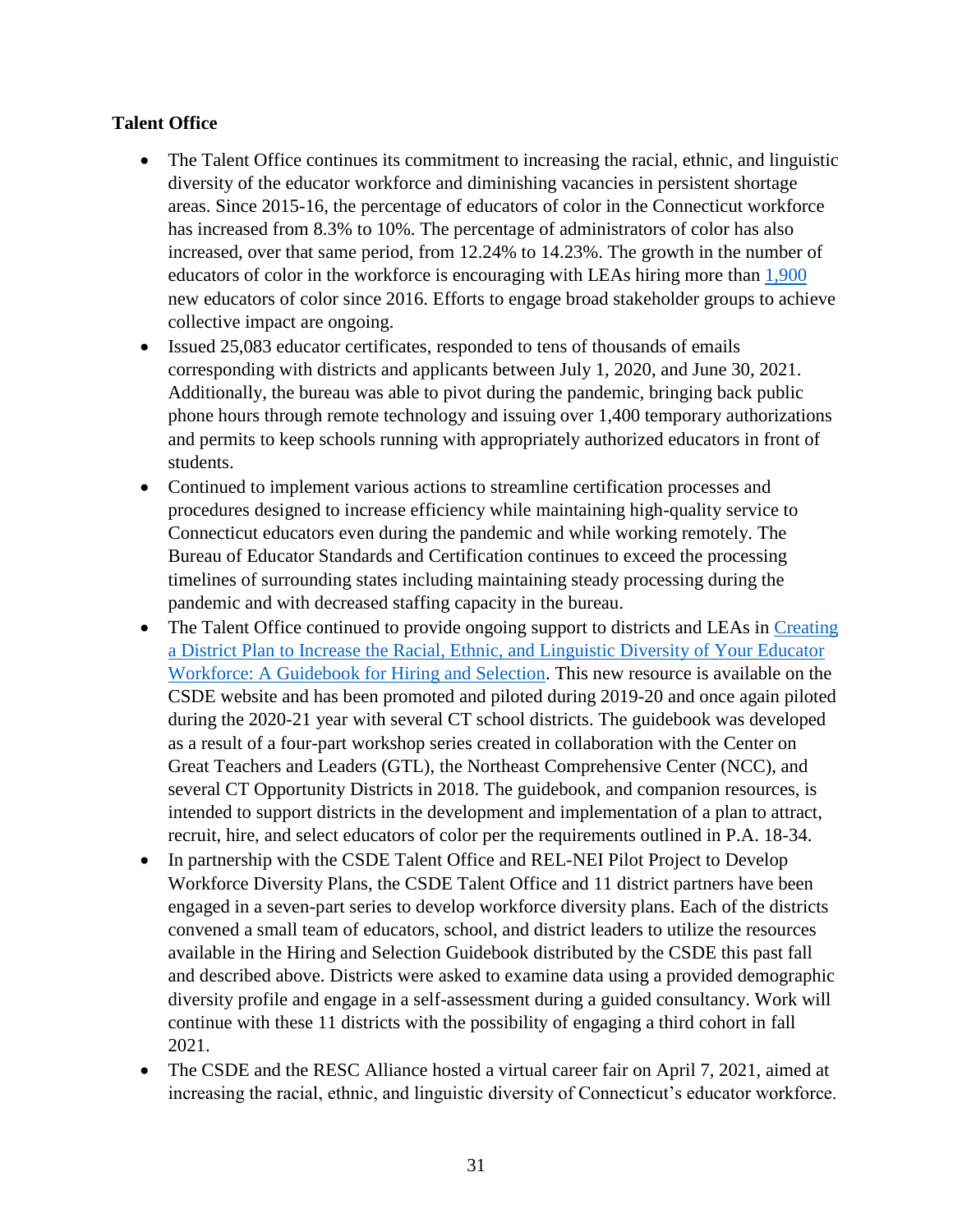Invitations were sent to certified teachers of color that were not appearing in our employment data system, recent graduates of CT educator preparation programs, Historically Black Colleges and Universities and Hispanic Serving Institutions on the east coast. The fair attracted 63 districts to create virtual booths and 99 job-seeking candidates. Over the course of the one-day event more than 580 conversations took place via chat, audio, or video calls. Preliminary feedback was positive with suggestions to inform future events.

- The RESC MTR Alliance Grant, the CSDE Talent Office worked to support Regional Consortia at each of the six regional education service centers convened a diverse group of local educators to problem solve around attract, recruit, hiring, support, and retention strategies to develop workforce diversity plans. Each group met several times this past year with the opportunity to apply for a mini-grant to design and implement a project to meet an identified goal.
- Additionally, as part of the RESC MTR Alliance Grant, funding was provided to project proposals, which 34 districts submitted as a result of the regional consortia meetings. Examples of project proposals include: a District Equity Team and Leadership Program for Students of Color, Strengthening Partnerships with Educator Preparation Programs, Re-design District External Diversity Recruitment to a Digital Marketing Approach, Increase Involvement with the Educators Rising and Future Educators Pathway Program, "Grow Your Own" efforts for non-certified staff, create MTR stipend positions, Develop an Educator Aspirant Program, Scholarships, Sponsorship for Educators of Color to participate in the CREC Teacher Residency Program, ARCTEL Cross-Endorsement Program, and Relay among others; and Professional Learning centered around Emotionally Responsive Practice, Implicit Bias, and Equity/Cultural Competence Training for district leadership, teachers, and paraeducators.
- The CSDE and RESC Alliance included a new initiative in the contract to support minority teacher recruitment. Funds were set aside to provide direct financial relief to aspirant teachers to offset the cost of completing a Connecticut State Board of Educationapproved educator preparation program. RESC representatives met to develop a mechanism for candidates of color to apply for tuition assistance grants and/or licensure assessment fee reimbursement. This was a non-competitive scholarship and fee reimbursement opportunity. Of the 73 aspirant teachers who applied for funding, 51 received scholarships, fee reimbursement or both. Ten aspirant teachers who applied for funding received \$2,000 scholarship awards, while 26 received \$200 certification/assessment awards. Fifteen aspirant teachers received both awards at \$2,200.
- In the past two academic years, TEACH Connecticut supported about 400 EPP applicants total, 45% of whom are people of color and 48% are endeavoring to teach in a subject shortage area. Of those supported applicants already certified and employed, 42% are educators of color and 53% work in a high-needs location. This critical moment for digital recruitment has led to testing out new strategies and tactics to support future teachers of color that have yielded strong results to date. In the current academic year, TEACH Connecticut has supported about 40,000 website visitors and 6,000 subscribers exploring the teaching profession and is on track to yield close to 300 new EPP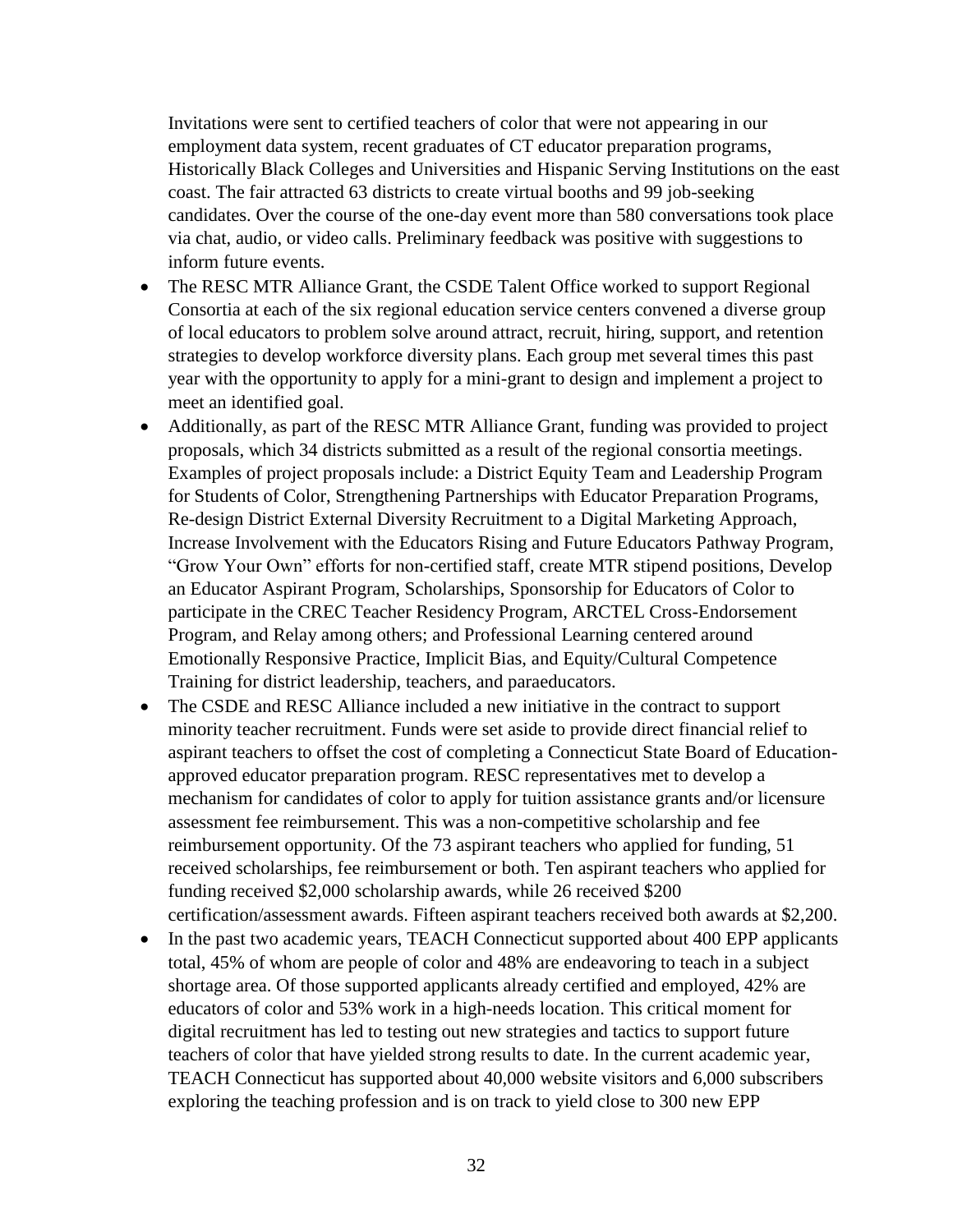applicants. TEACH Connecticut launched in October 2018 and is made possible through a partnership between the CSDE Talent Office, TEACH (a national nonprofit organization), and CT schools, districts, and EPPs. Funding is currently provided by the PCLB Foundation. The CSDE is continuing to seek extended funding opportunities.

- In 2020-21, the CSDE Talent Office in partnership with several EPPs launched and expanded Next-Gen, a Teacher Fellowship Program is designed to create enhanced learning environments for both the CCSU Teacher Candidates, as well as K-12 students. Providing opportunities for our Teacher Candidates to work within school districts will enhance their own professional growth, as well as positively impact student learning and achievement of all students. The Teacher Fellowship Program is currently open to undergraduate teacher candidates within the School of Education and Professional studies; however, priority will be given to teacher candidates from underrepresented groups and students enrolled in shortage areas. This initiative address today's most pressing needs, it can serve as an innovative teacher pipeline for well-qualified educators — now and into the future.
- In 2020-21, the CSDE Talent Office launched a statewide Educators Rising initiative. Educators Rising is a network that cultivates highly skilled educators by guiding young people on a path to becoming accomplished teachers, beginning in high school and extending through college and into the profession. Since purposeful teacher recruitment and high-quality teacher preparation are urgent needs in virtually every community, Educators Rising supports, amplifies, and extends the impact of grow-your-own-teacher pipeline programs. Educators Rising has been awarded a grant from the Buck Foundation to implement the program in new school districts for the 2020-2021 school year in CT: Danbury, Hamden, Hartford, Groton, Meriden, New Britain, New Haven, New London, Waterbury, and Windsor. The grant also allows there to be a liaison of this statewide initiative who will be located at the CSDE to assist with implementation. The Talent Office held its first annual statewide Educators Rising Conference on March 31, 2021. In partnership with CCSU, the conference afforded the opportunity for students currently enrolled in Educators Rising courses and clubs to compete in Educators Rising curriculum topics such as: Children's Literature Pre-K & K-3, Ethical Dilemma, Job Interview, Researching Learning Challenges, and Educator's Rising Moment. Ten students will participate virtually at the Educator's Rising National Conference on June 24-27, 2021.
- Through the New England Secondary School Consortium/Great Schools Partnership Minority Teacher Recruitment Task Force, the CSDE and district partners (Windsor, Hartford, Bristol) collaborated with diverse educators from each of the New England states in a series of in-person and virtual convenings to discuss the need and value of increasing workforce diversity in each of the New England states. The group provided its final round of feedback on a guidance document: Increasing the Racial, Ethnic, and Linguistic Diversity of the Educator Workforce: A Call to Action for Leaders. This work is heavily influenced by the work of the CSDE Talent Office. [The final document is now](https://www.greatschoolspartnership.org/wp-content/uploads/2020/12/DEW-FINAL-REPORT-12_20_r.pdf)  [available.](https://www.greatschoolspartnership.org/wp-content/uploads/2020/12/DEW-FINAL-REPORT-12_20_r.pdf)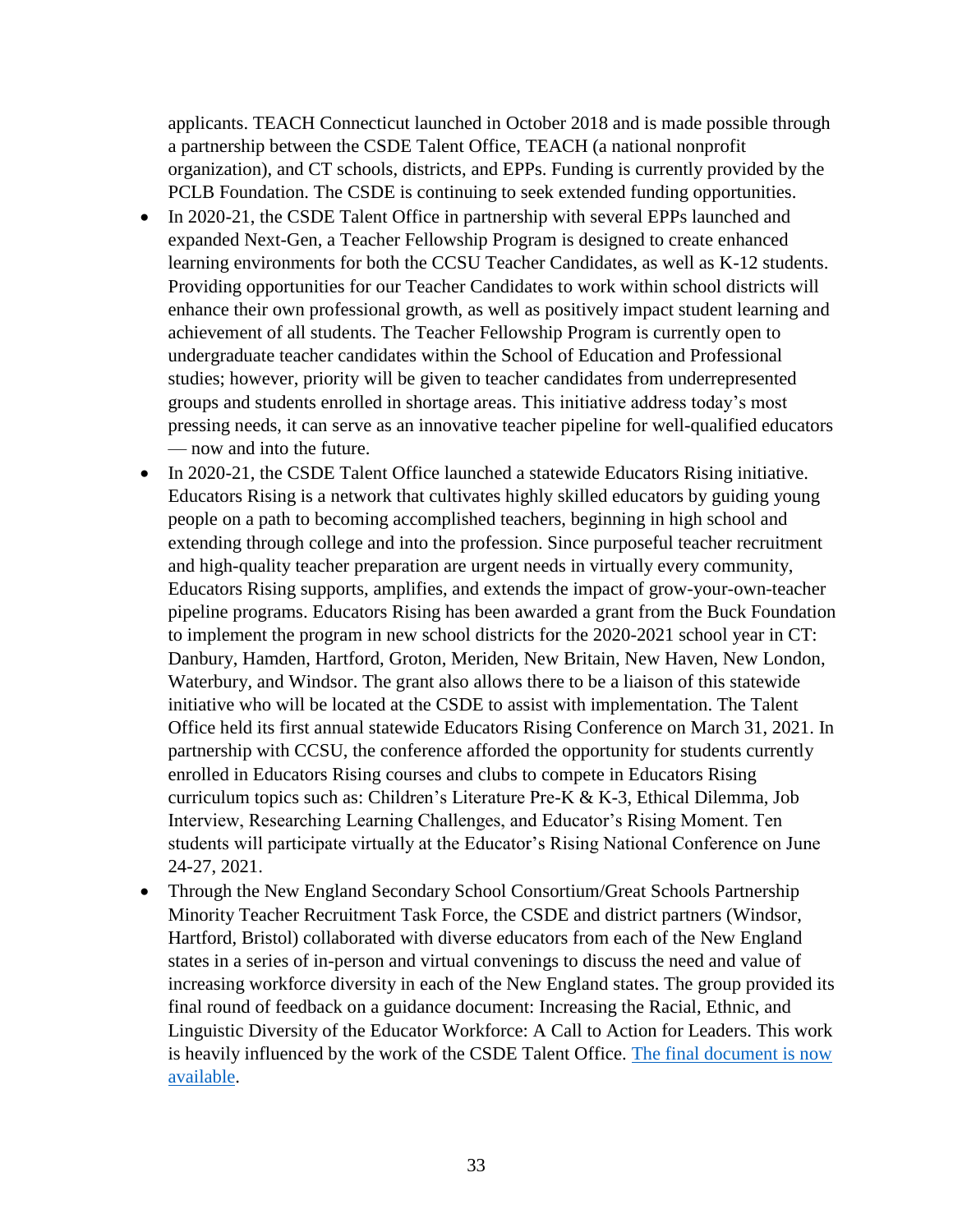- With support from the Wallace Foundation University Principal Preparation Initiative (UPPI) grant, the CSDE provided multiple supports to contribute to the development and support of equity-driven, antiracist school leaders. Using an "it takes a village" approach, in 2021, the CSDE provided professional learning opportunities, resources, and trainings to administrator preparation programs, including coaches, supervisors, and mentor principals of candidates' clinical internship experiences, candidates currently enrolled in administrator preparation programs, and new principals (fall 2021). This approach supports the continuous improvement of the preparation programs, at the same time as building the capacity of current administrators to support new and aspiring administrators. With the Wallace Foundation UPPI grant ending, we appreciate continued support from the MTR Policy Oversight Council in sustaining the focus on developing and supporting equity-driven, antiracist school leaders in CT.
- The Connecticut Troops to Teachers (CTTT) Program goals are to (1) reduce veteran unemployment, (2) address teacher shortage areas, and (3) increase the number of male teachers of color in Connecticut classrooms. In the third and final year of the grant, CTTT supported over 150 new service members or veterans interested in learning more about the teaching profession. Five Communities of Practice (CoPs) were hosted by our partner districts (Bristol, Groton, New Britain, Region 11) throughout the 2020-21 academic year to provide an overview of the requirements to become a teacher and opportunities to network with CT teachers, district leaders, and hiring officials. A total of 125 service member and veteran registered to attend at least one CoP this past year.
- The Talent Office continued the work of the 2018-20 CCSSO Teacher Table initiative to make ongoing recommendations for statutory changes to educator certification regulations. As such, the Bureau of Educator Standards and Certification proposed two legislative recommendations, which were adopted by both the State Board of Education and the Connecticut General Assembly. The first legislative recommendation creates opportunities to expand candidate and educator preparation program provider access to the use of Connecticut's current Resident Educator Certificate (10-145m). The second legislative recommendation expands pathways for educators to obtain bilingual certification in Connecticut, reducing barriers of entry for the endorsement and creating more flexible options for both educators and districts to meet the needs of Connecticut students.
- The CSDE Talent Office implemented a third round of funding by the Office of Special Education Programs and partnered with the Collaboration for Effective Educator Development and Reform Center (CEEDAR) to continue efforts around reforming Connecticut EPPs. This continued efforts supported the work of the faculty at four EPPs: Central and Western Connecticut State Universities; Fairfield University; and Sacred Heart University and five local school districts in aligning the training and support of Connecticut educators from pre-service to in-service, specifically focusing on using edTPA, Connecticut's pre-service performance assessment, as a bridge between student teaching and TEAM (Teacher Education and Mentoring Program).
- The CSDE Talent Office collaborated with the RESC Alliance leadership, district TEAM facilitators and TEAM stakeholder groups to support individual educators and local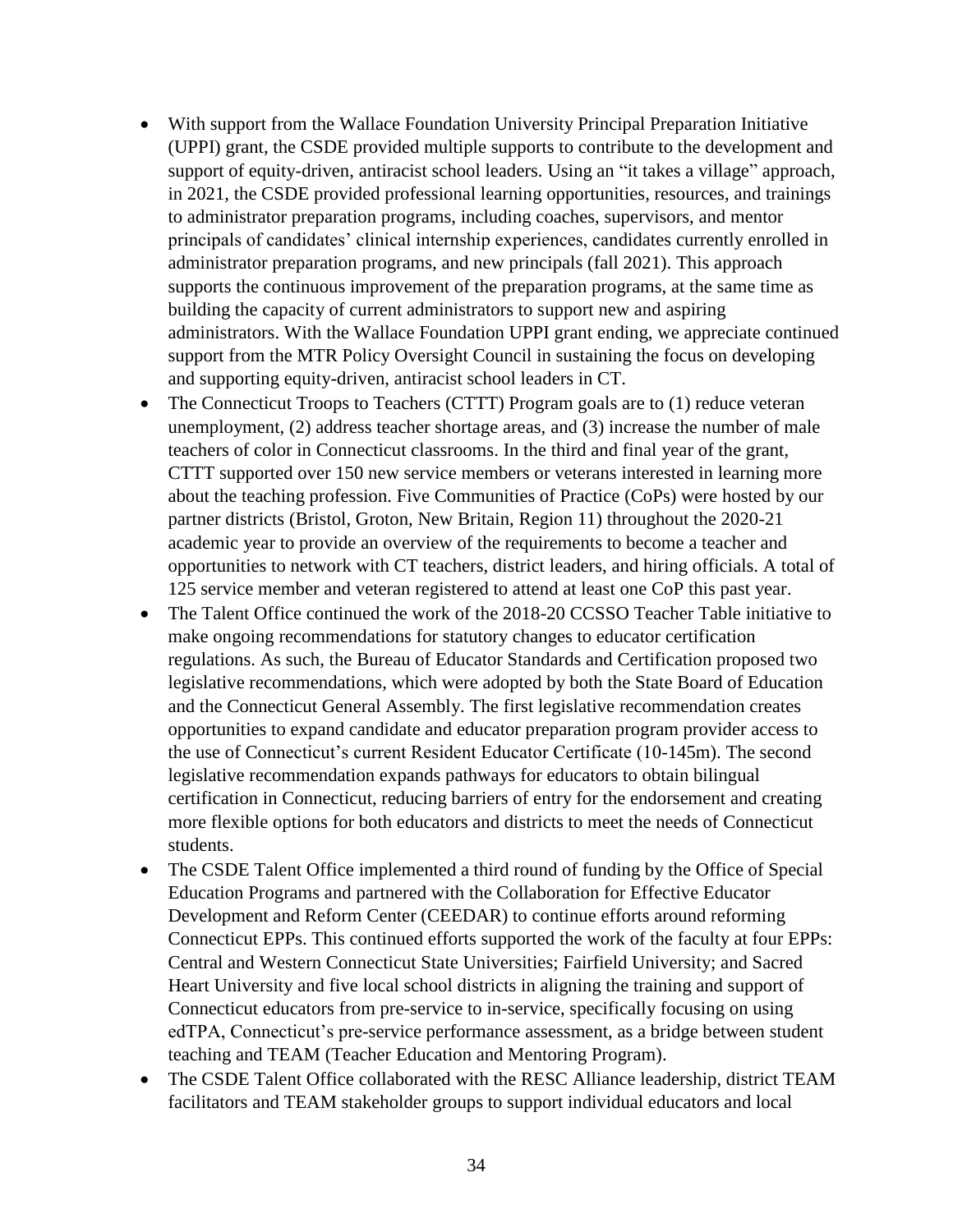district staff adjust to the shift in TEAM allocations including ensuring that all districts had equitable access to mandated trainings. Developed and implemented a mechanism to successfully distribute \$1,449,087 of TEAM allocations to RESCs and LEAs to support the implementation of TEAM at the local level, including shifting trainings to a virtual environment and providing flexibility for continued success. Successful induction and support are proven to lead to higher retention of early career educators. Connecticut's [efforts around induction and support were validated in a study.](https://ies.ed.gov/ncee/edlabs/regions/northeast/pdf/REL_2020022.pdf)

• The CSDE Talent Office not only worked to develop flexibilities to support educator evaluation during the ongoing pandemic [\(2020-21 Flexibilities](https://portal.ct.gov/-/media/SDE/Digest/2020-21/Educator-Guidelines-Flexibilities-Memo081120.pdf) and 2021-22 [Flexibilities\)](https://portal.ct.gov/-/media/SDE/Digest/2020-21/EducatorGuidelinesFlexibilitiesMemo692021.pdf) but has reconvened PEAC as the [Educator Evaluation and Support \(EES\) 2022 Council](https://portal.ct.gov/SDE/Evaluation-and-Support/Educator-Evaluation-and-Support-Council) to reimagine educator evaluation in Connecticut. This work brings together relevant stakeholders to examine, analysis and redefine education evaluation in Connecticut.

#### **Turnaround Office**

The CSDE Turnaround Office oversees the work of Connecticut's 33 Alliance Districts, Commissioner's Network Program, Priority School Districts and Summer School, Title I Part A School Improvement Grants, and the Charter School Program.

#### *Alliance Districts*

The Alliance District program is a unique and targeted investment in Connecticut's 33 lowestperforming districts. C.G.S. Section 10-262u establishes a process for identifying Alliance Districts and allocating increased Education Cost Sharing (ECS) funding to support district strategies to dramatically increase student outcomes and close achievement gaps by pursuing bold and innovative reforms. Pursuant to C.G.S. Section 262u, each Alliance District's receipt of its designated ECS funding is conditioned upon district submission and the Commissioner of Education's approval of a plan, district progress and performance relative to that plan, and subsequent annual amendments, in the context of the district's overall strategy to improve academic achievement. The CSDE reviews district plans annually and approves plans aligned to the goals of the program. Annual plan approval is predicated on district implementation and performance during the prior year.

The Alliance Districts consist of the following: Ansonia, Bloomfield, Bridgeport, Bristol, Danbury, Derby, East Hartford, East Haven, East Windsor, Groton, Hamden, Hartford, Killingly, Manchester, Meriden, Middletown, Naugatuck, New Britain, New Haven, New London, Norwalk, Norwich, Putnam, Stamford, Thompson, Torrington, Vernon, Waterbury, West Haven, Winchester, Windham, Windsor, and Windsor Locks.

#### *Opportunity Districts*

Under Connecticut's ESSA Consolidated State Plan, the 10 highest-need Alliance Districts were first designated in 2017 as Opportunity Districts that would receive a significantly greater system of supports. Under the Opportunity District program, each district defines its three highest strategic focus areas. A district-specific, cross-divisional team composed of appropriate members from the Turnaround, Academic, Office of Student Supports, Special Education, Talent, and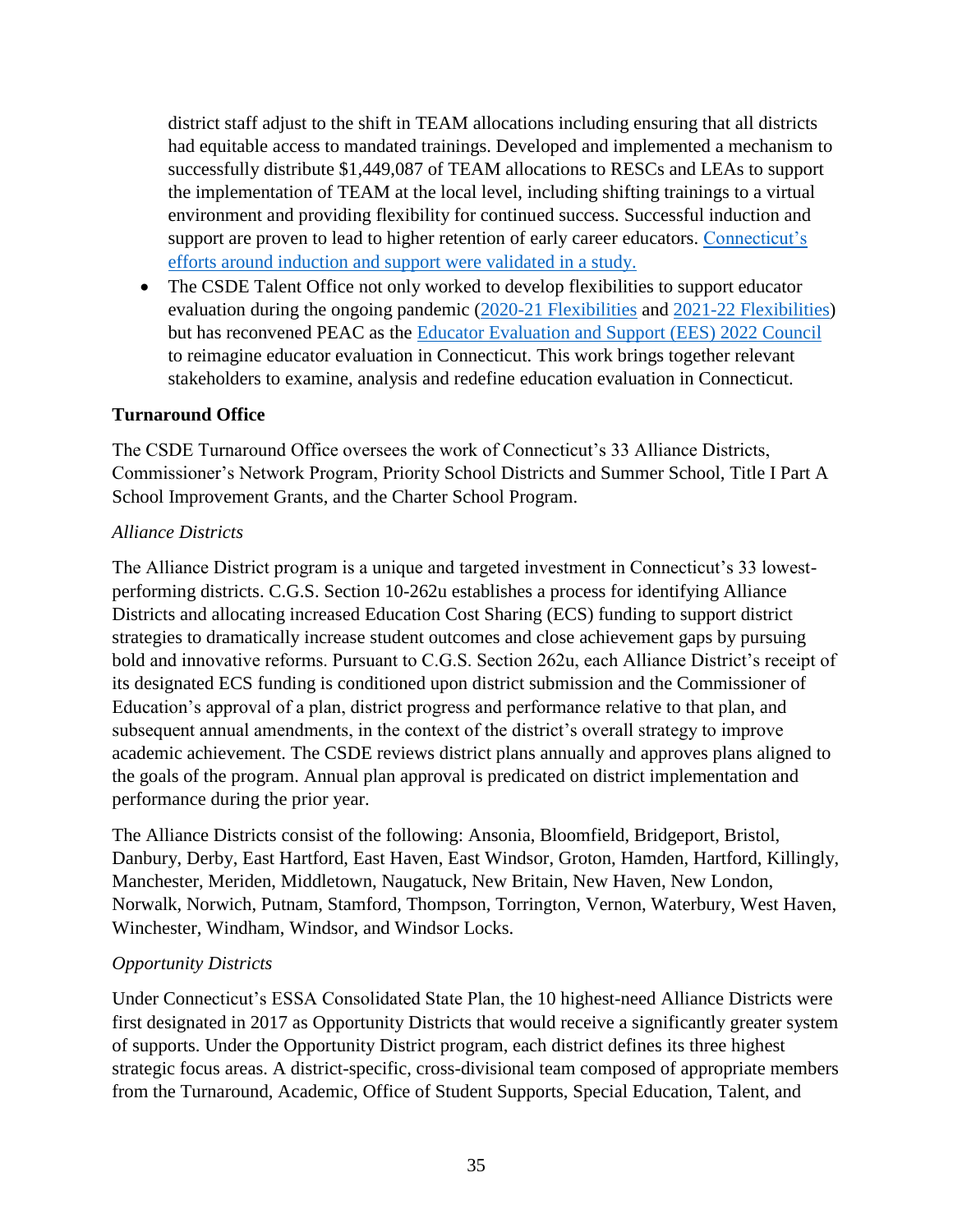Early Childhood offices has been assigned to collaborate and work closely with each district to provide an even higher level of resources, targeted and differentiated evidence-based support, district capacity building, and oversight to advance those priorities. Monitoring meetings (virtual or in-person), including district leadership and the cross-divisional team, are also conducted three times per year.

Opportunity Districts include Bridgeport, Derby, East Hartford, East Haven, Hartford, New Britain, New Haven, New London, Norwich, and Waterbury.

# *Commissioner's Network*

The Commissioner's Network is a commitment between local stakeholders and the Connecticut State Department of Education to dramatically improve student achievement in up to 25 schools. In 2020-21, 15 schools were included in the network. The network offers resources and authorities to empower teachers and school leaders to implement research-based strategies in schools selected by the Commissioner of Education. Schools are selected and accepted into the network for a minimum of three years. The Connecticut State Board of Education may allow schools to continue in the network for an additional year, not to exceed two additional years. Network schools remain part of their local school districts, but the districts and the CSDE secure school-level flexibility and autonomy for the schools in exchange for heightened accountability. The Commissioner's Network included the following schools in 2020-21 school year:

Cohort V: joined the network in fall 2016

- Batcheller Early Education Center, Winchester
- Clinton Avenue School, New Haven
- Pearson School, Winchester

Cohort VI: joined the network in fall 2017

- New Britain High School, New Britain
- Cohort VII; joined the network in fall 2018
- Wexler-Grant Community School, New Haven
- Windham High School, Windham

Cohort VIII; joined the network in fall 2019

• Roosevelt School, Bridgeport

Cohort IX; joined the network in fall 2020

- Derby Middle School, Derby
- Hartford Public High School, Hartford
- Pulaski Middle School, New Britain
- Slade Middle School, New Britain
- Chamberlain Elementary School, New Britain
- Michael F. Wallace Middle School, Waterbury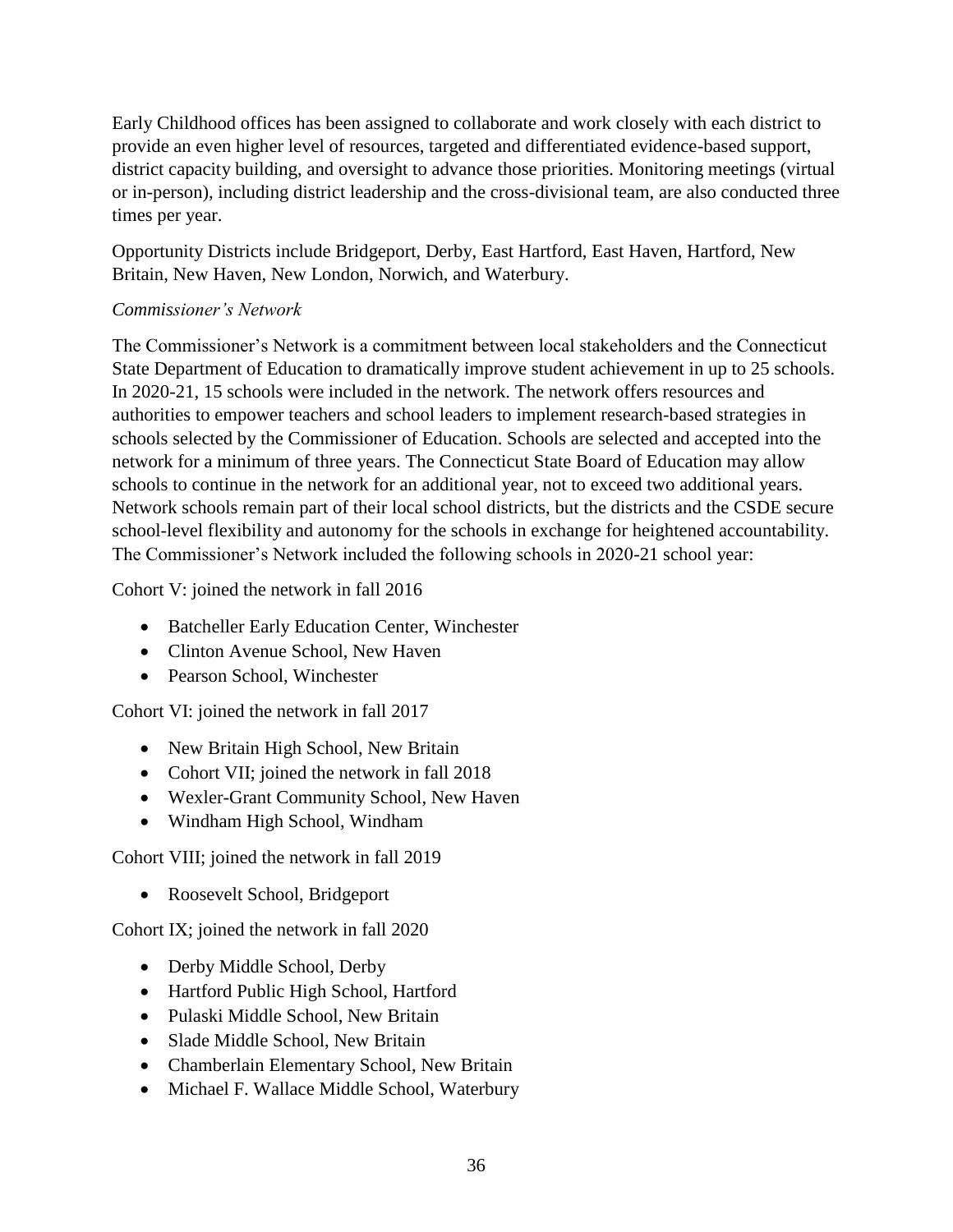- North End Middle School, Waterbury
- West Side Middle School, Waterbury

A list of [frequently asked questions](https://portal.ct.gov/SDE/Commissioners-Network/Commissioners-Network) about the Commissioner's Network is available on the CSDE website.

## *Priority School Districts and Summer School*

Under C.G.S. Section 10-266q, the emphasis remains on improving the quality of education available and focuses on funding any of the following initiatives: (1) the creation or expansion of programs or activities related to dropout prevention; (2) alternative and transitional programs for students having difficulty succeeding in traditional educational programs; (3) academic enrichment, tutorial and recreation programs or activities in school buildings during non-school hours and during the summer; (4) development or expansion of extended-day kindergarten programs; (5) development or expansion of scientifically-based reading research and instruction; (6) numeracy instruction; (7) support to chronically absent students; (8) enhancement of the use of technology to support instruction or improve parent and teacher communication; (9) initiatives to strengthen parent involvement in the education of children, and parent and other community involvement in school and school district programs, activities, and educational policies, which may be in accordance with the provisions of section 10-4g; or (10) for purposes of obtaining accreditation for elementary and middle schools from the New England Association of Schools and Colleges. Specific funding for Summer School is also a specific component of Priority School District funding.

The Priority School Districts for the 2020-21 school year were Ansonia, Bridgeport, Danbury, East Hartford, Hartford, Manchester, Meriden, New Britain, New Haven, New London, Norwalk, Norwich, Stamford, Waterbury, and Windham.

# *Charter Schools*

Connecticut has both state and local charter schools that represent innovative school models utilizing diverse, research-based educational methods. A local charter school is a new school or part of a public school that is converted into a charter school approved by the local board of education and the SBE. As independent local education agencies, charter schools are granted significant autonomy in exchange for strict accountability and high expectations for school performance. The CSDE's charter school performance framework holds charter schools accountable for impact and results in four key areas: school performance; stewardship, governance, and management; student population; and legal compliance. The 2020-21 charter school network included 21 schools statewide, located in 10 host districts, serving 10,910 students.

State charter schools in 2020-21 included:

- Bridgeport: Achievement First Bridgeport Academy, The Bridge Academy, Capital Preparatory Harbor School, Great Oaks, New Beginnings Family Academy, Park City Prep Charter School
- Hartford: Achievement First Hartford Academy, Jumoke Academy Charter School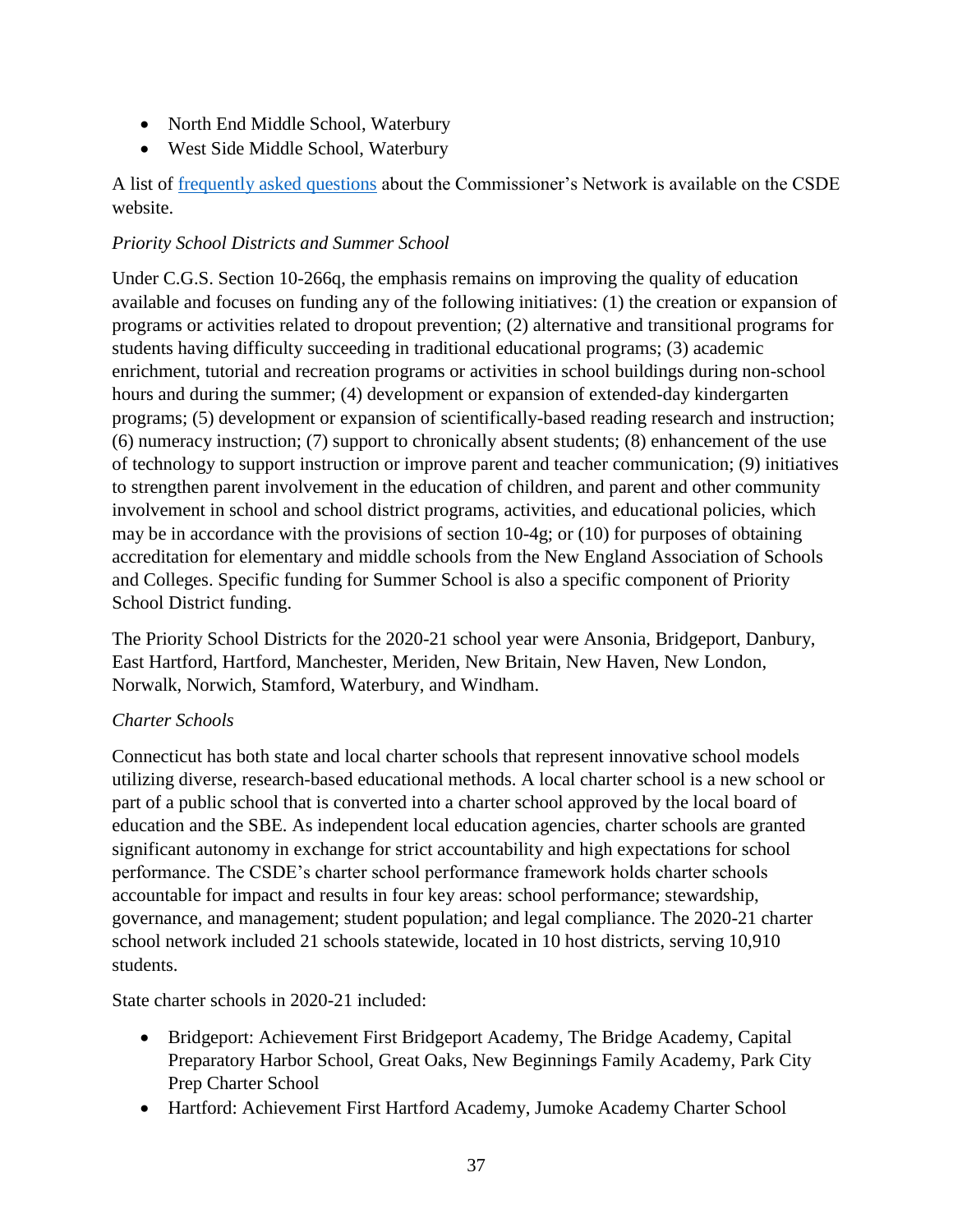- Manchester: Odyssey Community School
- New Haven: Amistad Academy, Booker T. Washington, Common Ground High School, Elm City College Preparatory School, Elm City Montessori (local charter), Highville Charter School
- New London: Interdistrict School for Arts and Communication (ISAAC)
- Norwalk: Side by Side Charter School
- Norwich: Integrated Day Charter School
- Stamford: Stamford Charter School for Excellence
- Waterbury: Brass City Charter School
- Winsted: Explorations Charter School

# *Title I Part A School Improvement Grants*

The Turnaround Office manages and distributes the state's allocation of Title I Part A School Improvement Grant (SIG) funds, providing technical support to seven SIG schools, which have received allocations for comprehensive support under No Child Left Behind (NCLB). In 2020- 21, these schools included:

- Bridgeport: Roosevelt School
- Brookfield: Brookfield High School
- New Haven: James Hillhouse High School and Truman School
- Charter schools: Explorations Charter School, Great Oaks Charter School

In 2020-21, the Turnaround Office also managed and monitored ESSA-SIG awards to 42 schools for targeted support under ESSA.

Additional improvements and achievements of the Turnaround Office included the following:

- Alliance Districts participated in two symposiums. The first provided an overview of leading with persistence in our present and future normal. Session pathways included Academics and Equity: Reimagining What is Possible; Compassionate Classrooms – Trauma Informed and Trauma Sensitive; and Responsive Leadership: Creating a Responsive Ecosystem in the Present and Future Normal. The second symposium supported the topic of Pandemic Perseverance with session pathways on Academics and Equity to Accelerate Learning; Compassionate Classrooms to Accelerate Learning; and Building a Sense of Renewal through Agile Practices.
- Leadership teams from Commissioner's Network, SIG, and charter schools participated in professional learning sessions (NetStat) three times a year to share best practices, network, and problem solve with colleagues from other schools. Sessions focused on "How Might We Lead with Persistence in Our New Normal?" with breakout session dedicated to areas of school improvement, including, academics and equity, attendance and engagement, and supporting special populations.
- Leadership teams from Commissioner's Network schools participated in the Commissioner's Network Leadership Institute, which provides planned professional learning for leaders embarking on the school improvement efforts approved by the State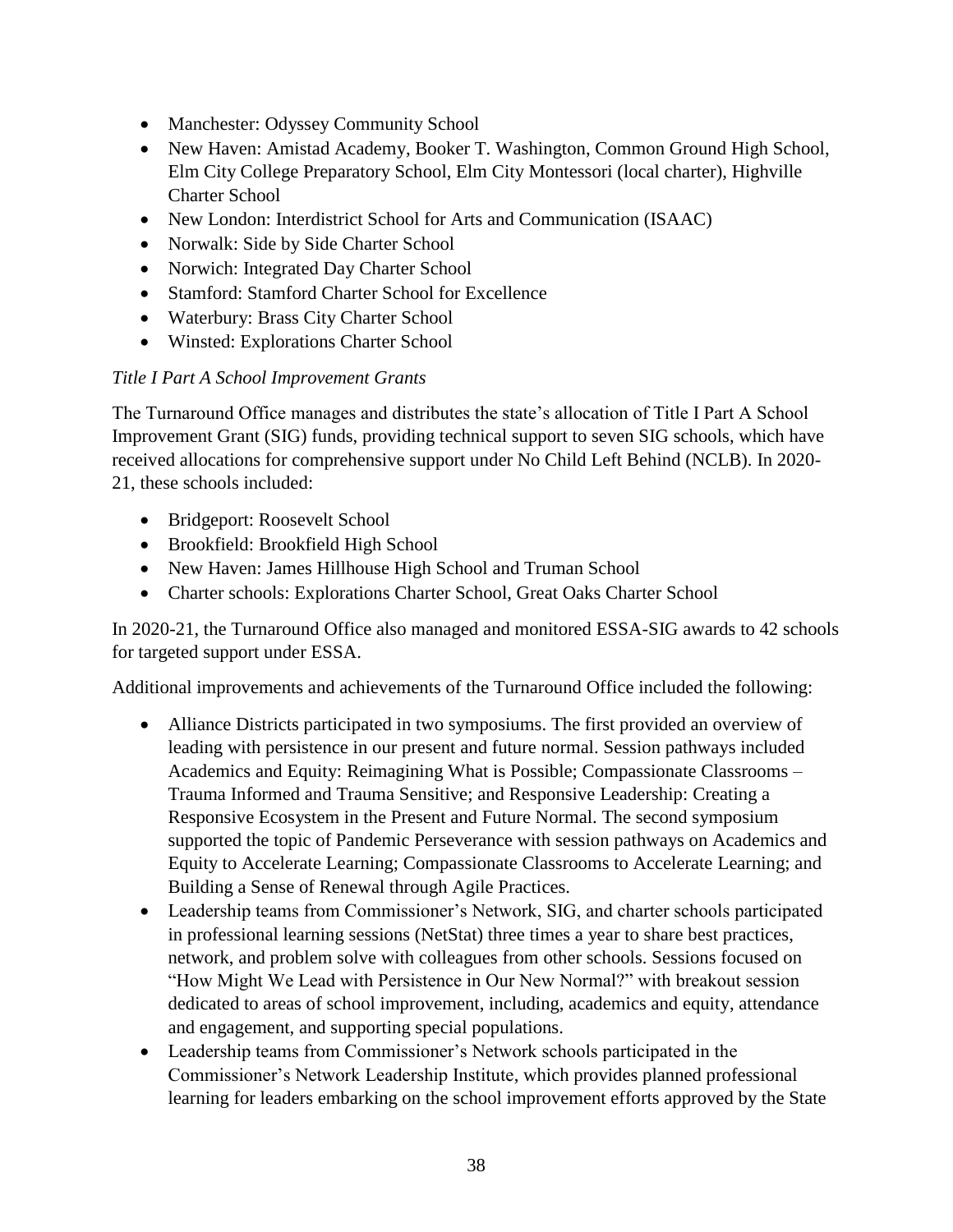Board of Education. Professional learning is also provided through the Principal Cohort Series, which consisted of four sessions centered on building knowledge around organizational design and change management. Sessions focused on changing culture and habits across teams, leveraging learning habits, increasing psychological safety with meeting habits, and building agility across projects. Roundtables were also held quarterly to provide topic-focused discussions for leaders to come together to share and gather ideas to meet the challenges of today's schools.

- Provide formal monitoring sessions for Alliance Districts three times during the year, in addition to ongoing support.
- Provide technical assistance to Commissioner's Network Schools on a biweekly basis.
- Provide professional learning for Commissioner's Network, SIG, and charter schools through Pop Up PDs and PD Playlists. These resources and professional learning opportunities were designed to meet the needs of the schools on topics including building community, effective instructional strategies, formative assessment practices for remote learning, boosting teacher morale, and self-care.
- Developed the CSDE Cycle for Continuous Improvement to highlight the cyclical nature of improvement. This research-based cycle is used to support the work within monitoring meetings, professional learning, and development of district improvement plans.
- Published webinar to support the usage of the evidence-based practice guides as a resource to support implementation of the state's ESSA Consolidated Plan.
- Distributed \$5.5 million in state bond funding for remote learning school technology improvements, largely related to the shift in student learning models.
- In conjunction with SERC, CSDE is providing professional learning and on-site technical assistance to identified CSI (comprehensive school improvement) and TSI (targeted school improvement) schools through the end of 2021.
- Published a Root Cause Analysis and Needs Assessment Toolkit to guide districts and schools in aligning strategic plans and interventions to the needs of their students and communities. Each step includes information, tools, and a video for more guidance on implementation of the toolkit.
- Published Focus Look Fors in a Virtual Environment Tool with related guidance and webinar. The tool was developed to assist leaders and educators in gaining a snapshot of the teaching and learning occurring in a virtual learning environment, and ensure learning experiences are learner connected, learner led, learner focused, and learner demonstrated in order to advance equity.
- Developed a charter school enrollment request process. The procedure allows charter schools to submit enrollment increase requests to the CSDE by April 1 for consideration in the succeeding year. In determining whether to grant such requests the SDE considers the financial feasibility of the proposal and an evaluation of the school performance, stewardship, governance and management, student population and legal compliance. Additionally, the school must have an established capacity for meeting student enrollment over time and have a comprehensive plan for accommodating and meeting the needs of the increase in total student enrollment. All enrollment increases are subject to fiscal review by Office of Policy and Management and legislative approval.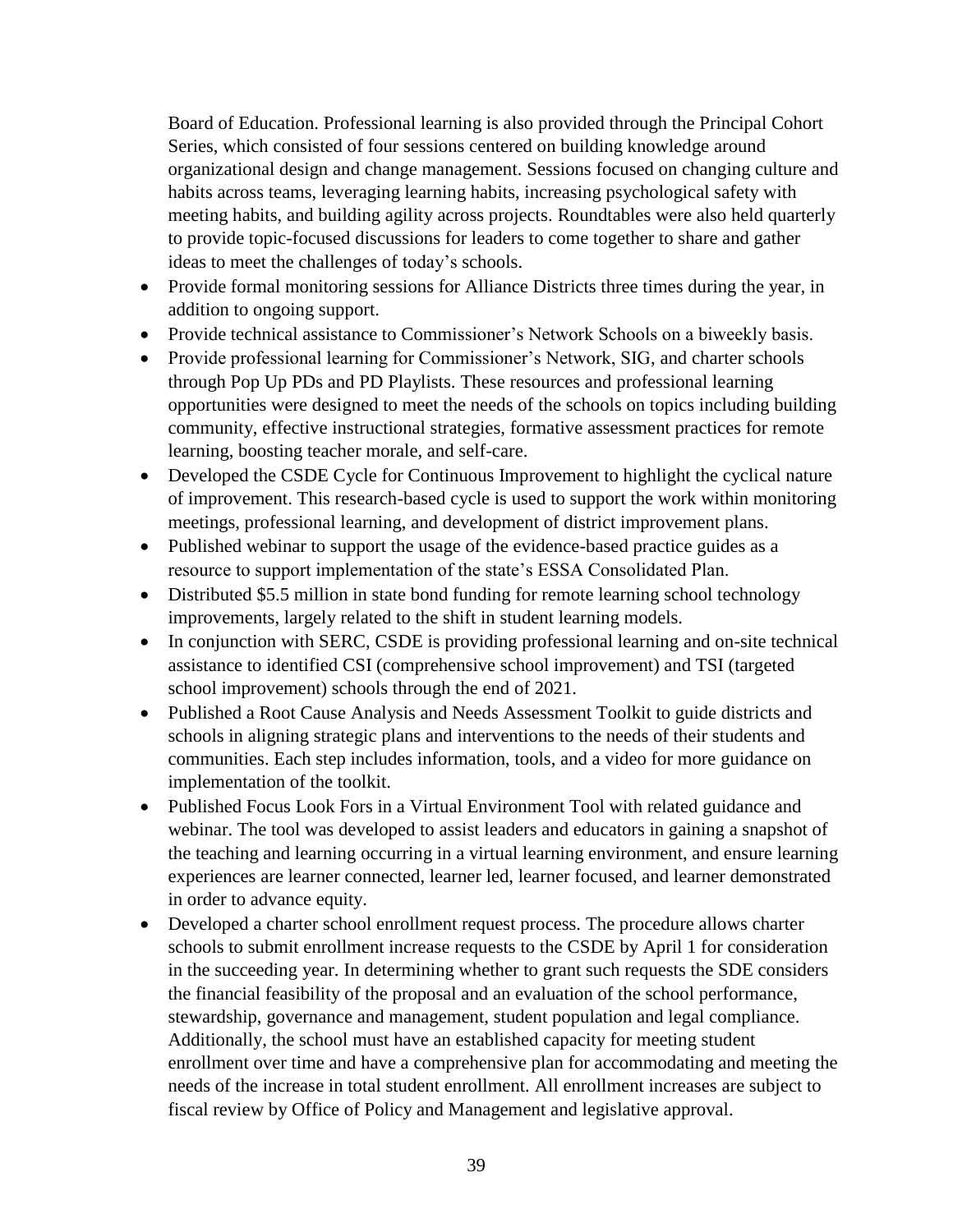• Partnered with the Bureau of Special Education and SERC to provide professional development opportunities for charter school staff focused on serving the needs of students with special needs. Trainings provided have included Universal Design for Learning: Strategies to Support All Students, Improving Outcomes for Students with Disabilities: Strengthening Family Engagement and PPT Facilitation, and Supporting the Use of Executive Skills in the Classroom to Meet Core Standards for All Students.